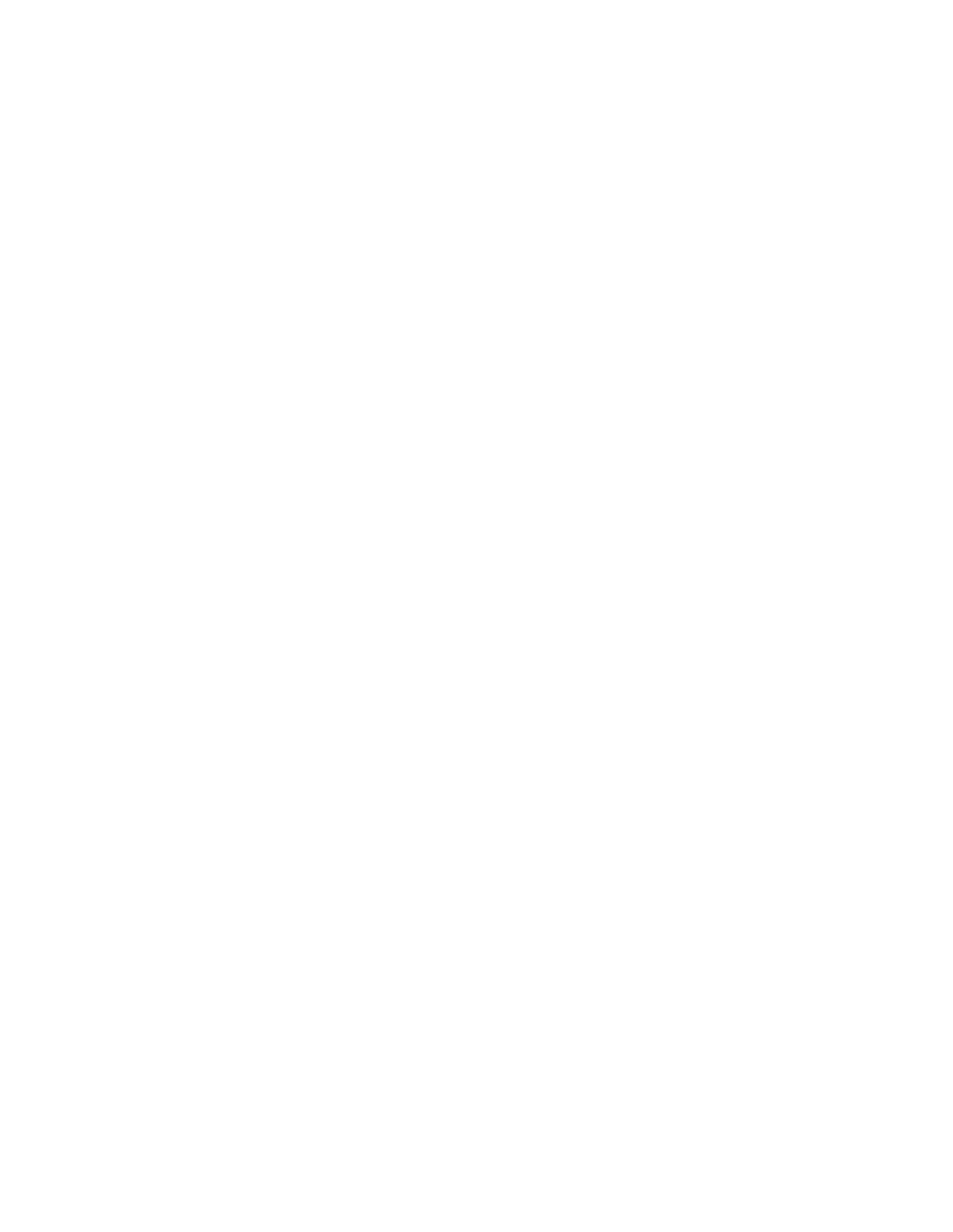### **Disclaimer**

This report was prepared in partial fulfillment of the requirements for the Master in Urban and Regional Planning degree in the Department of Urban Planning at the University of California, Los Angeles. It was prepared at the direction of the Department and of the California State Water Resources Control Board, Division of Drinking Water as a planning client. The views expressed herein are those of the authors and not necessarily those of the Department, the UCLA Luskin School of Public Affairs, UCLA as a whole, or the client.

### **Acknowledgments**

I offer my most sincere thank you and deepest gratitude to those who helped make this project possible and contributed to the production of this report:

Dr. Gregory Pierce, Dr. J.R. DeShazo UCLA Luskin Center for Innovation, Bruce Burton, P.E., Darrin Polhemus, P.E., Cindy Forbes, P.E., Michelle Frederick, P.E., Reese Crenshaw, P.E., Mike McNamara, P.E., Bhupinder Sahota, P.E., Steve Williams, P.E., Eric Zuniga, P.E., and the State Water Resources Control Board

**Author**: Larry Lai, MPH/MURP Candidate **Advisor:** Dr. Gregory Pierce, Adjunct Assistant Professor of Urban Planning **Client**: California State Water Resources Control Board

May 2017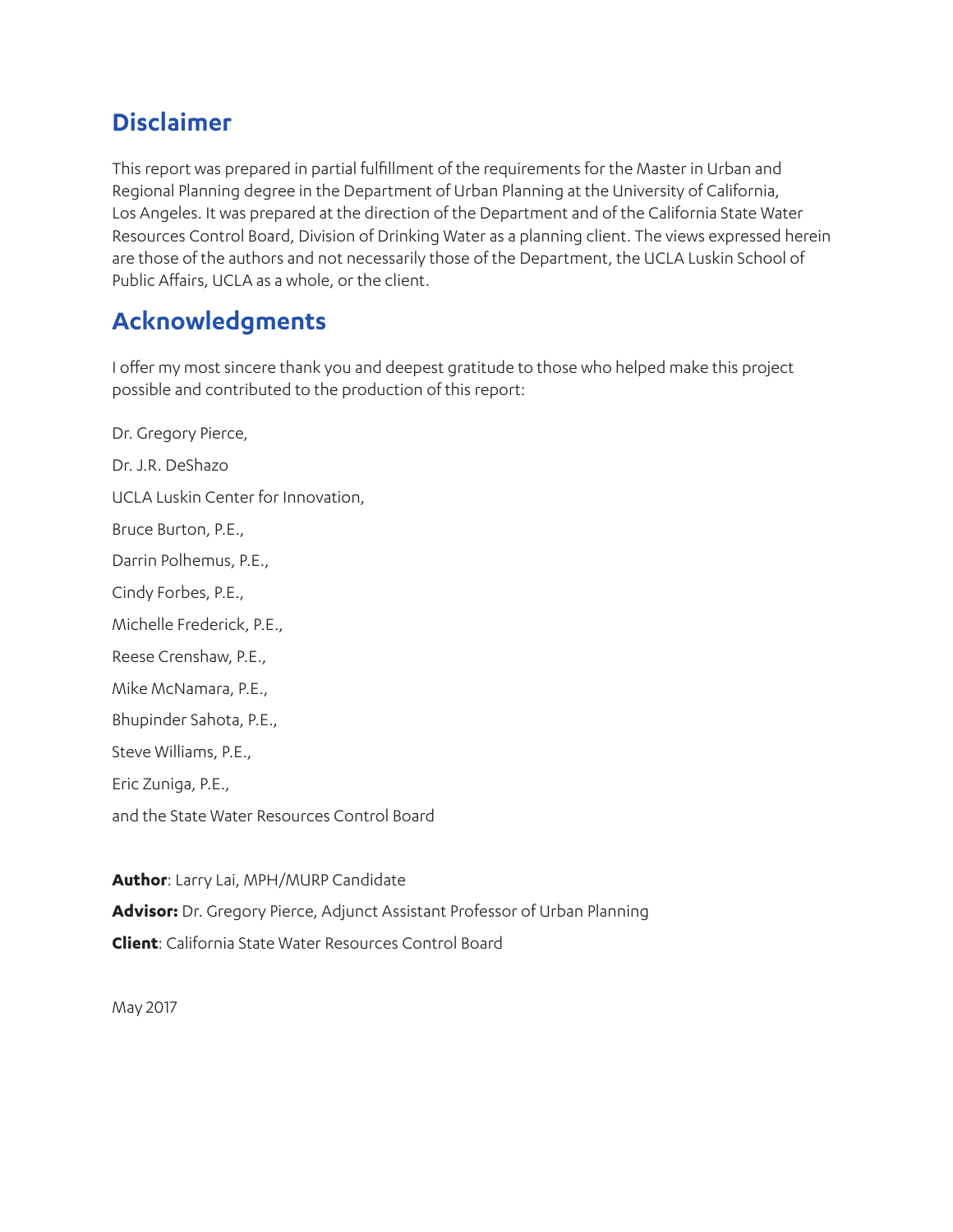### **CONTENTS**

| 1. |     |  |  |  |  |  |  |  |
|----|-----|--|--|--|--|--|--|--|
| 2. |     |  |  |  |  |  |  |  |
|    | 2.1 |  |  |  |  |  |  |  |
|    | 2.2 |  |  |  |  |  |  |  |
|    | 2.3 |  |  |  |  |  |  |  |
|    | 2.4 |  |  |  |  |  |  |  |
| 3. |     |  |  |  |  |  |  |  |
| 4. |     |  |  |  |  |  |  |  |
| 5. |     |  |  |  |  |  |  |  |
|    | 5.1 |  |  |  |  |  |  |  |
|    | 5.2 |  |  |  |  |  |  |  |
|    | 5.3 |  |  |  |  |  |  |  |
|    | 5.4 |  |  |  |  |  |  |  |
|    | 5.5 |  |  |  |  |  |  |  |
| 6. |     |  |  |  |  |  |  |  |
| 7. |     |  |  |  |  |  |  |  |
|    |     |  |  |  |  |  |  |  |
|    |     |  |  |  |  |  |  |  |

### **TABLES**

| Table 1. Water System Sprawl in the Top 10 Most Populous California Counties15 |  |
|--------------------------------------------------------------------------------|--|
|                                                                                |  |
|                                                                                |  |
|                                                                                |  |
|                                                                                |  |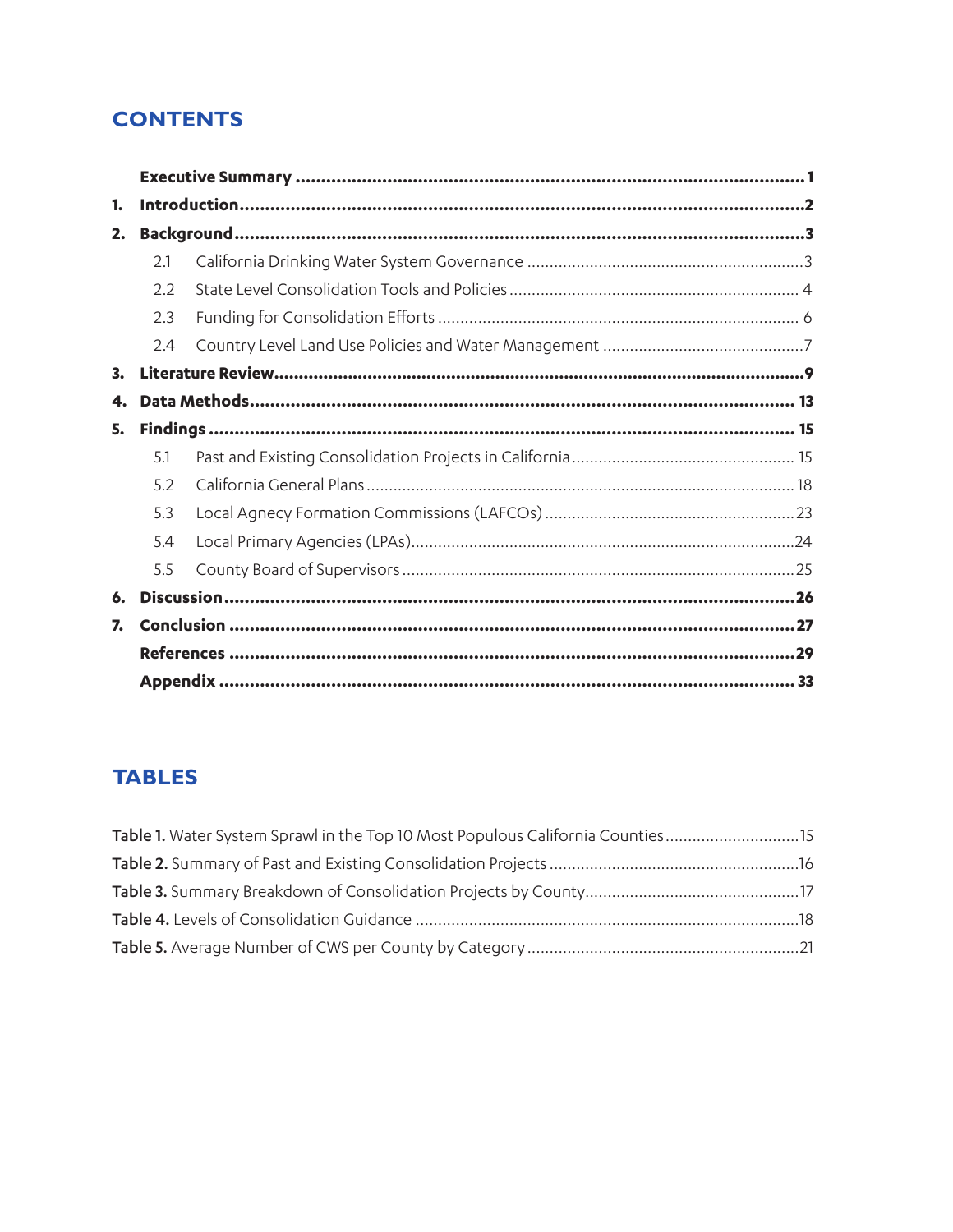### **Executive Summary**

The state of California currently contains more than 3,000 active community water systems, and more than 7,000 publicly-regulated drinking water systems overall. Drinking water systems serving small disadvantaged communities often lack the technical, financial, and managerial capacity to adequately provide clean and safe drinking water to their customers. Common problems faced by these small water systems include poor water quality, rising retail water rates, and an over-reliance on a single source of ground or surface water supply. Water system regulators increasingly view consolidation of these failing systems with nearby water systems that have better water quality and greater capacity as an effective institutional response to address the issue. In 2015, the California state legislature authorized the State Water Resources Control Board (the Board), via Senate Bill 88, to facilitate the consolidation of severely underperforming water systems. Despite the clear benefits, a statutory directive, and financial inducements, many small, disadvantaged communities (SDACs) have felt that consolidation is infeasible and chose not to be consolidated even while failing to effectively serve their low-income customers. Consequently, this study identified and explained the often poorly understood policies that the 58 California counties may adopt to encourage small system consolidation.

Findings of this research report are divided into two parts. The first section summarized past cases of water systems consolidation in California. Funding from past state ballot propositions has historically been the only means by which the state has subsidized the costs of consolidation for both receiving and subsumed water systems. The second part of the analysis consisted of reviewing existing county level policy tools and assessing current consolidation evaluation decisions to limit community water system sprawl and encourage small system consolidation in California. Policy tools evaluated include county General Plan guidance, the roles of Local Agency Formation Commissions (LAFCOs), the roles of Local Primacy Agencies, and the roles of county Boards of Supervisors.

I found that specific General Plan guidance for drinking water system consolidation is not available in every county, and counties appear to have adopted more specific guidance based on past water system sprawl. The involvement of LAFCOs, LPAs, and County Boards of Supervisors is critical to the success of efforts to consolidate water systems. LAFCOs are the most impactful actor at the county level because of their authority in approving and modifying the Sphere of Influence (SOI) for municipalities. Boards of Supervisors' participation in the consolidation of water systems could be integral to the success of the efforts by putting pressure on and/or encouraging the actors above and the cities within their remit. Without the support from the Boards of Supervisors, the roles of the LPAs are limited by their jurisdiction over only small water systems and other more influential actors in the consolidation process. The supervisors' role is likely to have a more general impact on annexation trends and not on specific consolidation efforts. Problems with funding support are a hindrance to the success of consolidation projects. Decreasing transaction costs for consolidation could be essential to actualizing a sizable number of consolidations in the near future.

1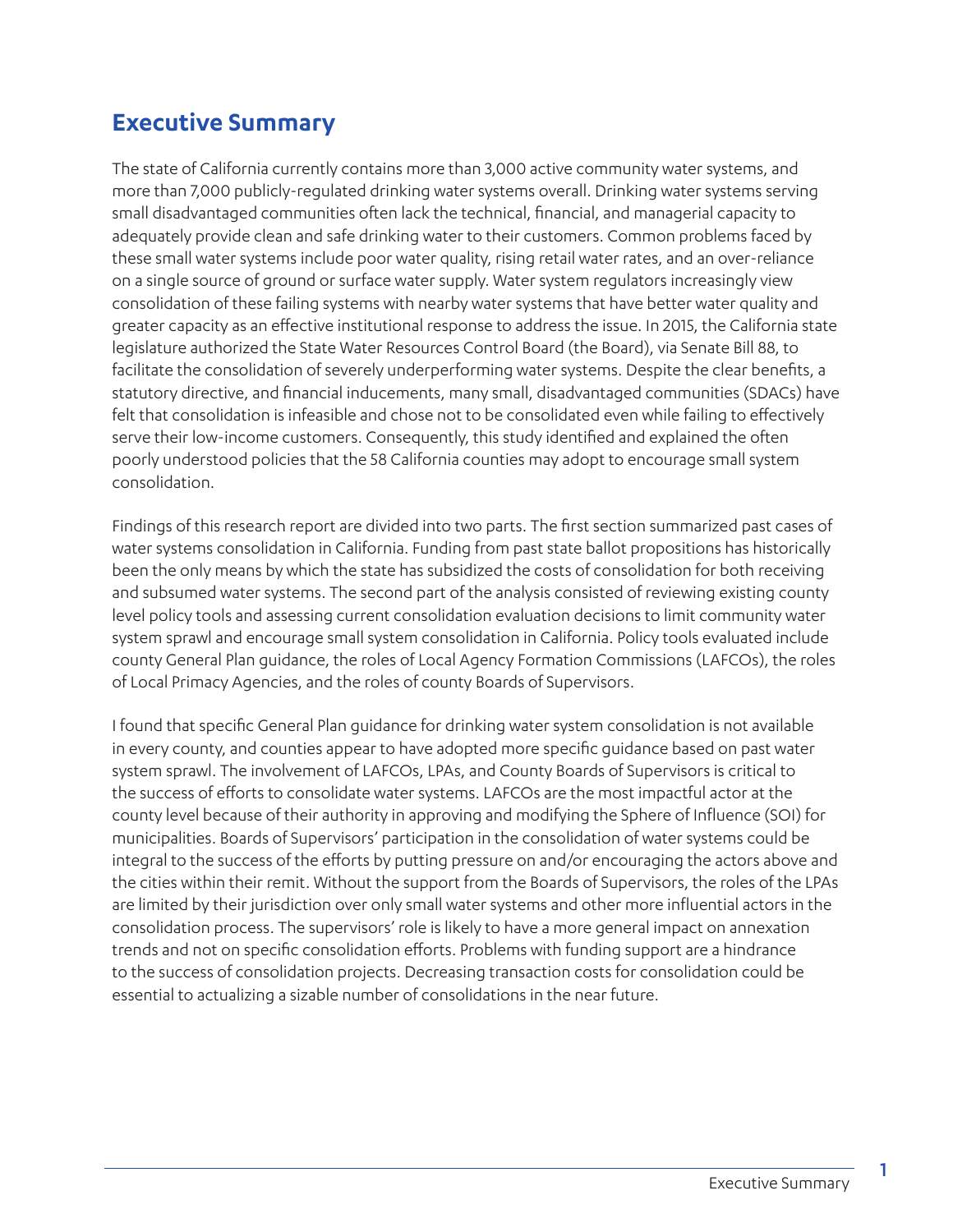### **1. Introduction**

Within California, the consolidation of drinking water systems, particularly those serving small disadvantaged communities (SDACs), has never been more urgent. The state has more than 3,000 active community water systems and more than 7,000 drinking water systems in general. Water system regulators see consolidation as an effective institutional response that addresses common issues which many systems face: poor water quality, rising retail water rates, and an over-reliance on a single source of ground or surface water supply. In 2015, the California state legislature authorized the State Water Resources Control Board (the Board), via Senate Bill 88 (SB 88)<sup>1</sup>, to facilitate the consolidation of severely underperforming water systems. Funding from Proposition 1, among many past Propositions, also reduces the costs of consolidation for both receiving and subsumed water systems. Despite the stated benefits, a statutory directive, and financial inducements, many SDACs thought consolidation was unfeasible and chose not to voluntarily consolidate with nearby water systems even while failing to effectively serve their low-income customers.

Thus far, the evidence base for transparent and unbiased consolidation evaluation decisions has not systematically been produced across the state. Moreover, despite the clear need for consolidation and the new authority granted the Board via SB 88, it remains difficult to convince local officials and residents of the benefits of consolidation in specific instances. This report will help show the constructive roles, historically under-utilized, which county officials and agencies can play in this process.

Countywide policies that encourage small system consolidation can improve customer affordability and system resiliency, enable responsible economic growth and reduce the risk of adverse health outcomes for customers. This research report identified and explained the often poorly understood policies that counties may adopt to limit community water system expansion and encourage small system consolidation in California. The report highlighted the role which county i) General Plans, ii) Local Agency Formation Commissions (LAFCOs), iii) Local Primacy Agencies (LPAs), and iv) Boards of Supervisors play in limiting water system sprawl and encouraging existing small system consolidation. Many of these planning tools are already available but are currently under-utilized by counties. Several examples of successful county policy leadership were illustrated. In particular, Tuolumne County and Placer County utilized their revision of the General Plan to restrict formation of new public water systems and encourage consolidation amongst existing water systems.

<sup>1</sup> California Senate Bill 88, see: http://www.leginfo.ca.gov/pub/15-16/bill/sen/sb\_0051-0100/sb\_88\_bill\_20150624\_chaptered.htm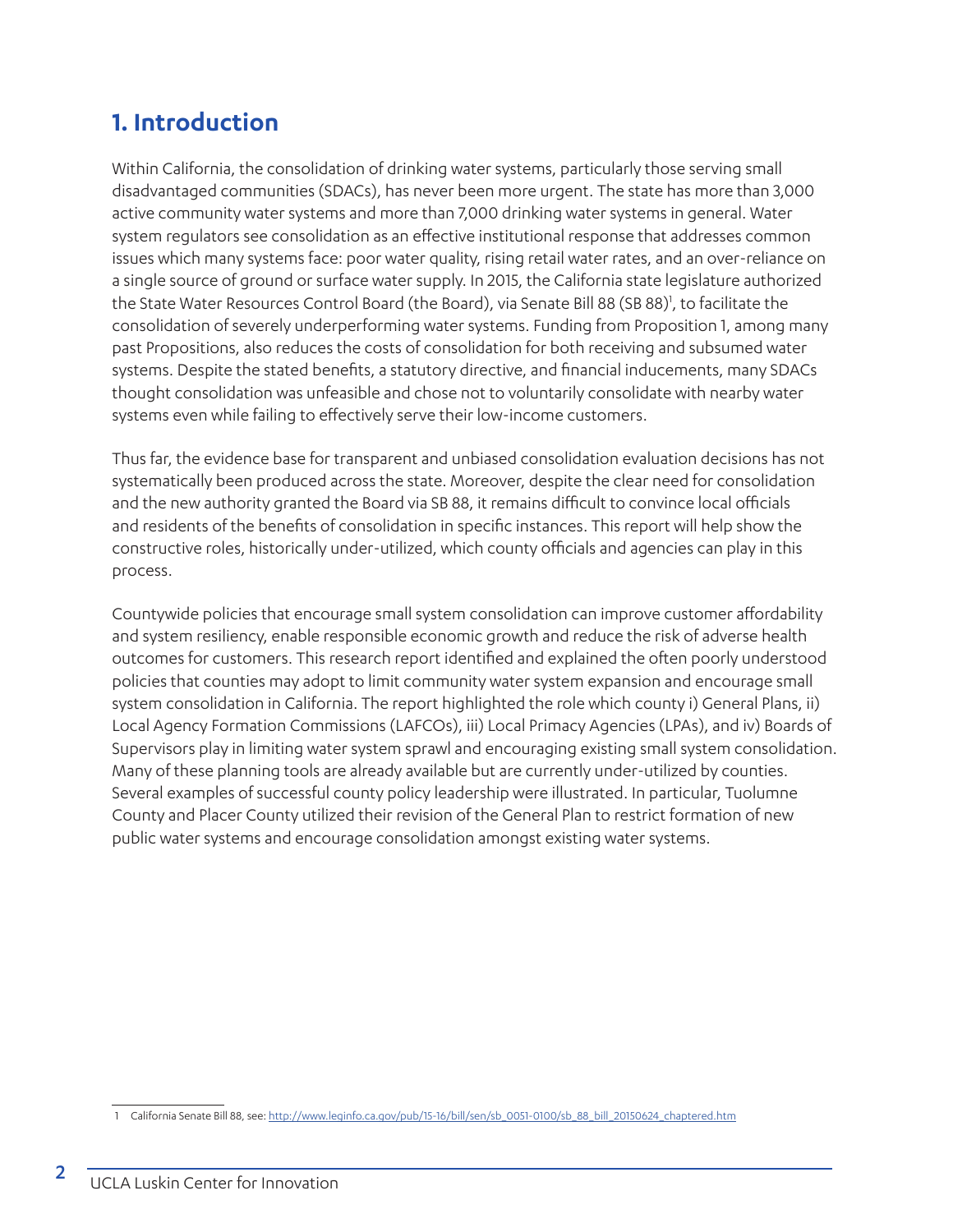### **2. Background**

Public water systems (PWS) are water services providers which supply drinking water to residents and developments in California. Beginning with the U.S. EPA, standard across the U.S. defined a PWS as "a system for the provision of water for human consumption through pipes or other constructed conveyances that has 15 or more service connections<sup>2</sup> or regularly serves at least 25 individuals daily at least 60 days out of the year".<sup>3</sup> Amongst the public water systems, a community water system (CWS) is the fundamental block of the water supply network which provides drinking water to households. A CWS delivers water through its water conveyance network to at least 15 households (or service connections) or at least 25 residents all year long.<sup>4</sup> The definition of water system types is critical because of the regulatory significance associated with each type of water system. Since residents rely on CWS to provide their drinking water, the water quality of a CWS has important implications regarding the health and safety of the state's residents. An estimate from the Safe Drinking Water Information System (SDWIS) showed that 94 to 96 percent of California's population relies on CWS, while the remaining population depends on private domestic wells (Johnson & Belitz, 2015).

#### **2.1 California Drinking Water System Governance**

The Safe Drinking Water Act was enacted by the United States Congress in 1974 to protect the public health of the nation by regulating the public drinking water supply. It was then amended and reauthorized in 1986 and 1996 to require additional monitoring actions to protect drinking water and its sources. Prior to July 2014, California Department of Public Health (CDPH) administered the Drinking Water Program. As of July 1, 2014, the administration of the Drinking Water Program (DWP) has transitioned from the California Department of Public Health (CDPH) to the Board. The Division of Drinking Water (DDW) within the Board is currently responsible for the enforcement of the federal and California Safe Drinking Water Acts (SDWAs) and the water quality oversight of all PWSs in California. In addition, DDW oversees water recycling projects, permits water treatment devices, supports and promotes water system security (SWRCB, 2017a). DDW cooperates with the Board's Division of Financial Assistance (DFA) to develop and provide funding for PWSs. On the local level, county's Local Primacy Agencies (LPAs) regulate all the PWS that have less than 200 service connections to ensure these small water systems are delivering safe drinking water.<sup>5</sup> LPAs are each county's environmental health departments and they are the small water systems' main point of contact to water regulators in California. Not all 58 counties in California have LPA -- only 30 of the 58 county have LPA to regulate their small water systems. The DDW field operation branches offices work with LPAs by assisting with regulatory oversight, technical assistance, and training (SWRCB, 2017a).<sup>6</sup>

<sup>2</sup> Service connection means the point of connection between the customer's piping or constructed conveyance, and the water system's meter, service pipe, or constructed conveyance.

<sup>3</sup> See section 116275 of the California Safe Drinking Water Act which is contained in Part 12, Chapter 4 of the California Health and Safety Code.

<sup>4</sup> See section 116275 of the California Safe Drinking Water Act which is contained in Part 12, Chapter 4 of the California Health and Safety Code.

<sup>5</sup> These local environmental health departments received primacy delegation pursuant to Health and Safety Code Section 116330, See California Health and Safety Code Section 116330.

<sup>6</sup> The LPA primacy counties are as follows: Alpine, Amador, Butte, Calaveras, Contra Costa, El Dorado, Imperial, Inyo, Kings, Los Angeles, Madera, Mono, Monterey, Napa, Nevada, Placer, Plumas, Riverside, Sacramento, San Bernardino, San Diego, San Joaquin, San Luis Obispo, Santa Barbara, Santa Cruz, Shasta, Stanislaus, Tehama, Yolo, and Yuba.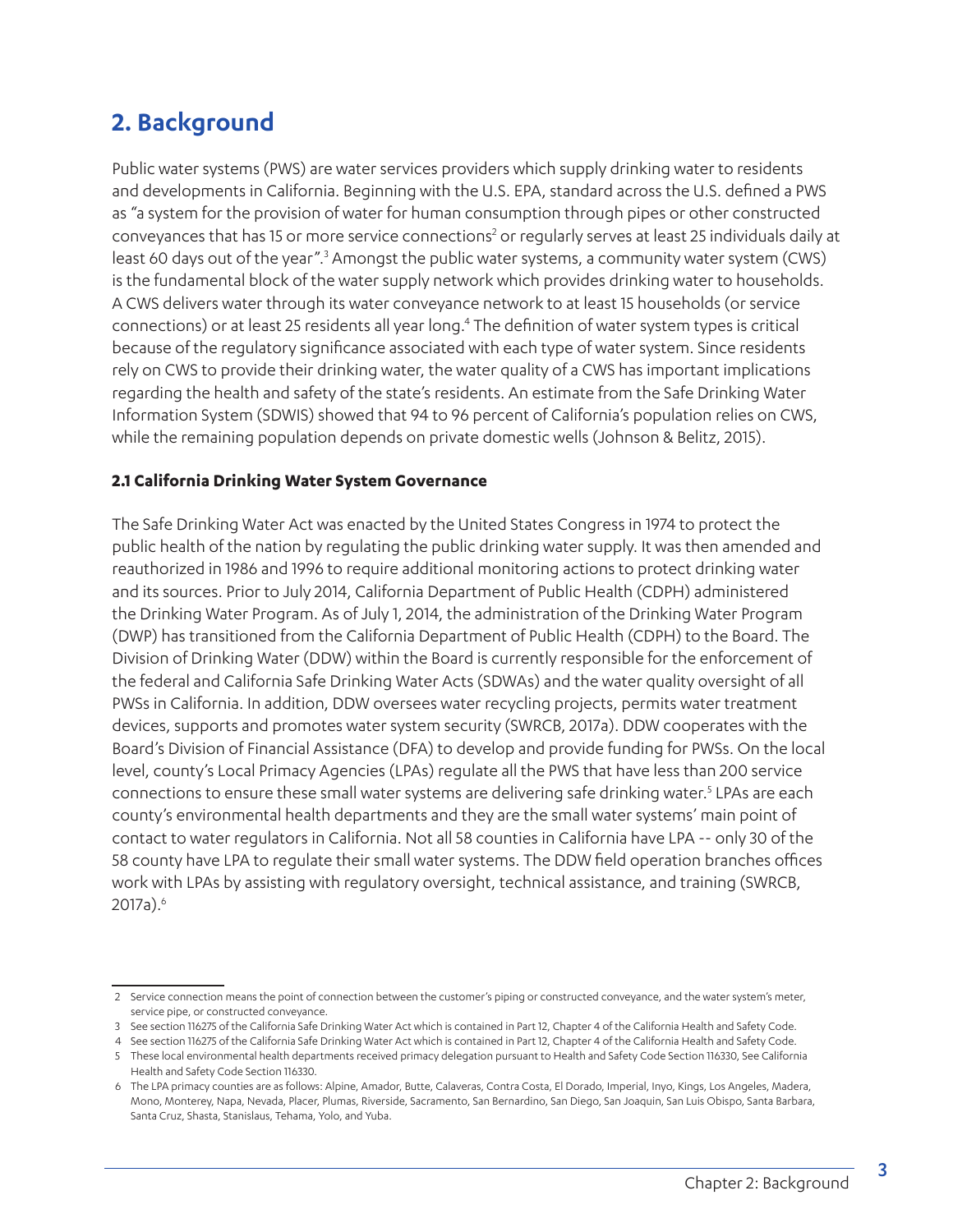#### **2.2 State Level Consolidation Tools and Policies**

In 2012, California became the first state in the nation to recognize the human right to water through CA Assembly Bill 685 (AB 685). AB 685 was established to ensure every resident's right "to safe, clean, affordable, and accessible water adequate for human consumption, cooking and sanitary purposes".7 The bill also mandated that state agencies within California to consider the mechanisms of implementing the human right to water in all future policies or funding decisions (Pierce & DeShazo, 2016). The Board has subsequently amended its Water Code to formalize implementation of the components for the human right to water. Efforts to consolidate small and disadvantaged water systems are part of the Board's commitment to ensure the human right to water for all residents. The Board recognizes the consolidation of CWSs as a key means to extend and improve services to communities that are relying on water sources with severely underperforming water quality and inadequate supply reliability (SWRCB, 2016a).

Although the Board recommends consolidation as a potential solution to small CWS with noncompliances<sup>8</sup>, mandatory consolidation is not usually the initial policy solution from the Board. CWSs that are consistently failing to meet the safe water quality standards and have unreliable water supplies are first provided with technical assistance from the Board to address the problem. The resulting analysis from the Board's technical assistance will outline the issue and recommend an appropriate course of action that is necessary to best achieve compliance with the water quality standards. If the CWS still lacks progress to achieve compliance after the technical assistance, the Board may initiate discussions $^{\circ}$  regarding potential consolidation $^{\text{10}}$  with neighboring water systems (SWRCB, 2016a). The Board may commence direct mandatory consolidation (pursuant to Health & Safety Code section 116682) if no voluntary consolidation decisions can be reached within a reasonable time period. The Board will notify (via consolidation letters) the consistently underperforming CWS and the receiving system that they have six months to develop a plan for voluntary consolidation (SWRCB, 2016a). The systems will be ordered to consolidate if voluntary consolidation is not completed within six months (Health & Safety Code sections 116650 for citations and 116655 for compliance order).

In 2015, Senate Bill 88 (SB 88) added sections to the California Health and Safety Code to allow the Board to execute mandatory consolidation of PWS that are consistently in noncompliance with water quality standards.11 The bill essentially expedited permanent solutions for the failing CWS and those that have inadequate water supply due to the drought. The goal of SB 88 was to greatly reduce or eliminate systems that are not complying with safe water quality standards or have inadequate, contaminated, or unreliable water sources (SWRCB, 2016b). The Board has found approximately two percent of PWS that are severely underperforming and thus appropriate for mandatory consolidation with nearby water systems (SWRCB, 2016a). The new authority from SB 88 gave the Board an additional tool to ensure the safety and reliability of drinking water for all California residents (SWRCB, 2016b).

<sup>7</sup> Assembly Bill 685, see: http://leginfo.legislature.ca.gov/faces/billNavClient.xhtml?bill\_id=201120120AB685

<sup>8</sup> Non-compliances indicate that the system is currently in violation of one or more federal primary drinking water standard (i.e. Maximum Contamination Levels and Treatment Technique requirements) (SWRCB, 2017a).

<sup>9</sup> These discussions will examine many factors such as: the capacity of a neighboring system to supply water to the affected community; the geographical separation of the two systems; the cost of required infrastructure improvements; the costs and benefits to both systems; and access to financing for the consolidated entity.

<sup>10</sup> Consolidation may involve the actual physical consolidation of the participating water systems (physical consolidation), just the management of the participating water system (managerial consolidation), or both.

<sup>11</sup> Senate Bill 88, see: http://www.leginfo.ca.gov/pub/15-16/bill/sen/sb\_0051-0100/sb\_88\_bill\_20150624\_chaptered.htm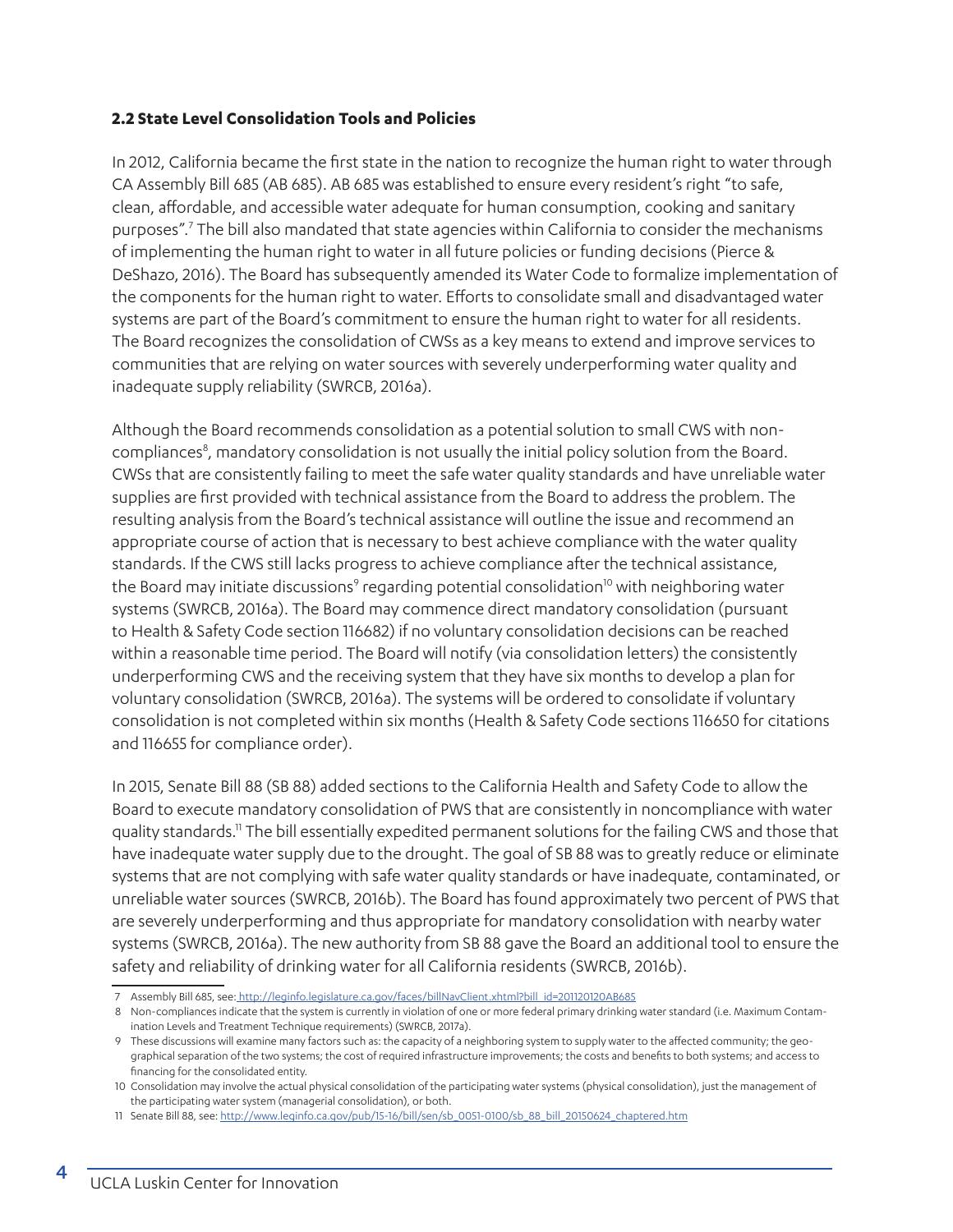The 2015 consolidation project of the Pratt Mutual Water Company into the City of Tulare's water system was the first ever mandatory consolidation completed by the Board under SB 88. Pratt Mutual Water Company served the Matheny Tract community of about 300 homes and 1,200 people (predominantly Latino population), where approximately half the homes are rentals and 30 percent of the residents earn less than the federal poverty line (Griswold, 2016). The Board has found the arsenic level at the Pratt Mutual Water Company to be consistently above the safe level for drinking water (maximum contaminant level, MCL) since 2010 (Carlucci, 2015). A voluntary consolidation could not be reached as the original agreement between the two parties from 2011 ended in litigation (SWRCB, 2016c). Under the authority from SB 88, the Board sent consolidation order in August 2015 to both parties to initiate the six-month voluntary consolidation development plan. In March 2016, the Board commenced with mandatory consolidation of the systems and required the City of Tulare to complete consolidation by June 2016 and begin serving Matheny Tract residents (SWRCB, 2016c). The merger between Pratt Mutual Water Company and the City of Tulare was successful in providing residents in Matheny Tract community with access to safe drinking water from their tap at home. The mandatory consolidation also served as the legal action settlement for the Matheny Tract water use lawsuit filed in 2015 (Hernandez, 2016).

Similar to the conditions in Matheny Tract, communities in Southeast Los Angeles County also experienced substandard drinking water quality from their water service providers. These small, diverse, and fragmented water systems in Southeast Los Angeles often lack the technical, financial, and managerial capacity to provide safe and clean drinking water to their customers. In 2017, Assembly Bill 272 (AB 272), also known as the Southeast Los Angeles County Drinking Water Relief Act, was proposed. The bill aimed to authorize the Department of Water Resources and the Board to provide financial assistance (through the Davis-Grunsky Act<sup>12</sup>) for consolidation projects.<sup>13</sup> CWS that fail to comply with the water quality standards could consult with the Board to determine if consolidation with other incompliance CWS is appropriate. This bill is not yet passed. Nevertheless, AB 272 is an illustration that the problems with failing small water systems exist in both urban and rural areas.

In addition to SB 88 and AB 272, Senate Bill 552 (SB 552) was also established to authorize the Board to provide assistance to failing water systems through consolidation or extension of services (as interim services in preparation for consolidation). SB 552 allows the Board to order consolidation of failing water systems that are serving (instead of within) disadvantaged communities.<sup>14</sup> Prior to SB 552, the Board's mandatory order to extend services or to consolidate systems only applied to a disadvantaged community that is in an unincorporated area or is served by a mutual water company. This bill allowed a mobile home park to be included in the purview of mandatory orders for extension of services and system consolidation. In addition, SB 552 gives the Board the authority to appoint a third-party administrator with the expertise to help provide customers of these failing water systems with safe and affordable drinking water while trying to consolidate it. The contracted third-party administrator is allowed to assume full management and control of these failing CWS (Times-Herald, 2016). At present, there is no funding source for the third-party administrators and therefore this provision in the law is not being utilized.

<sup>12</sup> The Davis-Grunsky Act provides for state financial assistance, in the form of grants and loans, to public agencies for, among other things, distribution of water for domestic purposes. The act authorizes the Department of Water Resources, in making loans or grants pursuant to the act, to impose terms and conditions that are designed to protect the state's investment and that are necessary to carry out the purposes of the act.

<sup>13</sup> Assembly Bill 272, see: http://leginfo.legislature.ca.gov/faces/billTextClient.xhtml?bill\_id=201720180AB272

<sup>14</sup> Senate Bill 552, see: http://leginfo.legislature.ca.gov/faces/billNavClient.xhtml?bill\_id=201520160SB552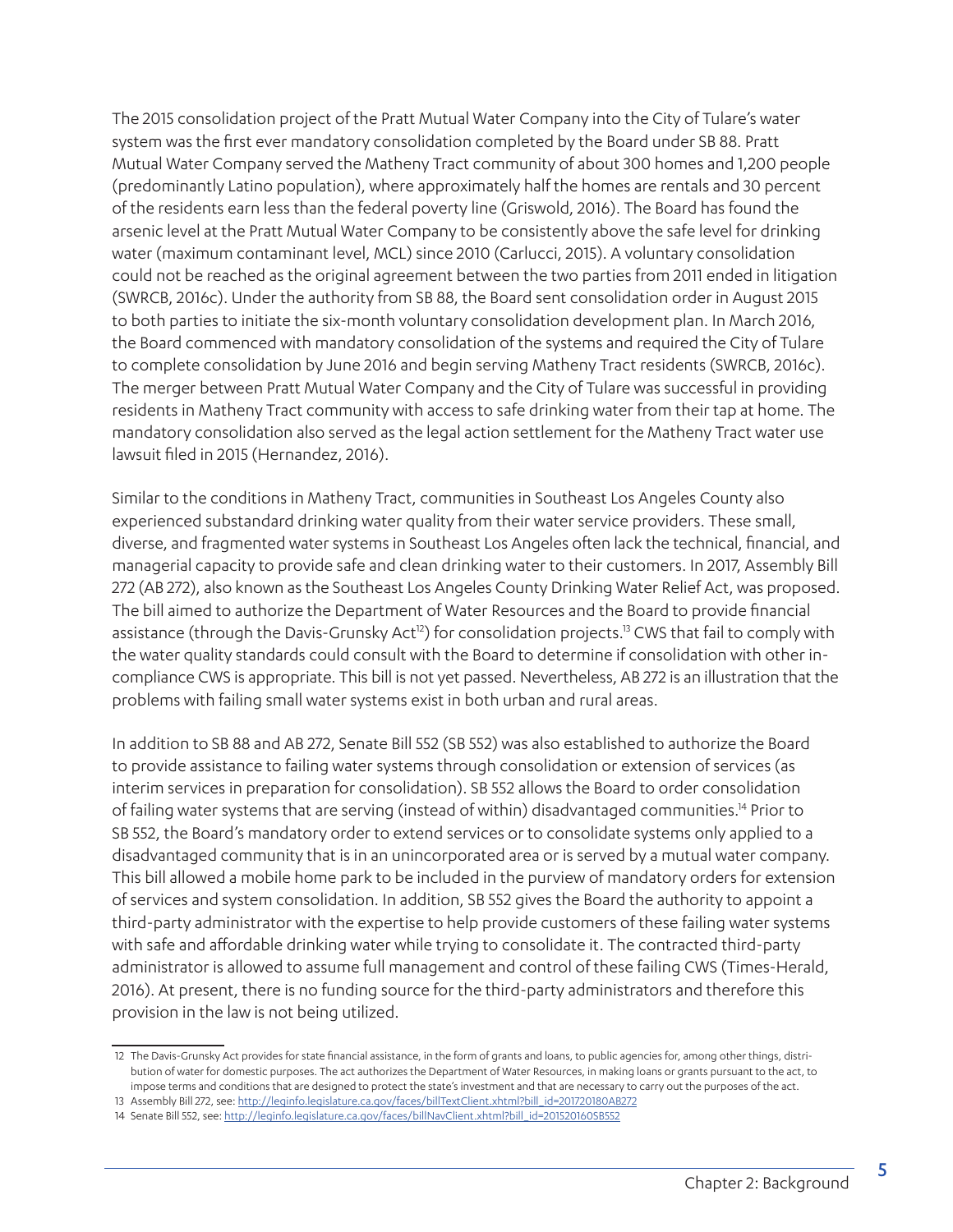Furthermore, Senate Bill 1263 (SB 1263) was established in 2016 to require better oversight of small, unsustainable public water systems. This bill aimed to help improve the delivery of safe drinking water to communities served by small water systems, which are often disadvantaged communities. SB 1263 requires the applications for the establishment of new PWSs to include a technical report that compares the costs associated with the construction, operation and maintenance, and long-term sustainability of the proposed new public water system to the costs associated with providing water through annexation, consolidation, or connection to an existing public water system.<sup>15</sup> The Board is given the authority to deny the application if the Board has determined that the new service area can be feasibly served by existing PWS. SB 1263 could effectively limit new unsustainable small CWS from being created, thereby reducing future needs for consolidation.

Investor-owned (privately-owned) public water utilities fall under the jurisdiction of the California Public Utilities Commission (CPUC). The CPUC regulates the privately-owned utilities, including electric, natural gas, telecommunications, railroad, rail transit, passenger transportation and water services. Approximately 16 percent of the residents in California are served by CPUC-regulated water utilities (CPUC, 2017). The CPUC is authorized with the responsibilities to regulate the rates, terms of service and operations for these utilities. In addition, the CPUC shares water quality regulatory authority (include compliance with the SDWA) with the Board for these privately-owned utilities (SWRCB, 2017a). The CPUC are advanced in its involvement with water system consolidation efforts. Because of CPUC's authority in setting and approving water rates, it has great impact over the financial consolidation of water systems in a multi-systems utility company. In the 2014 Report on Balanced Rulemaking, CPUC evaluated the 1992 guidelines for consolidation in order to better achieve their policy objective of balancing investment, conservation, and affordability for multi-systems water utilities. Methods for consolidation in multi-system utilities include rate consolidation, cost consolidation, rate base consolidation, and operational consolidation.16 The 2014 report recognized the benefits of different consolidation methods for multi-systems utilities and provided CPUC with different options for consolidation guideline revisions.

#### **2.3 Funding for Consolidation Efforts**

Funding for consolidation and extension of service projects are available from a variety of funding sources such as California Propositions and the Drinking Water State Revolving Fund (DWSRF). Chapter 5, Section 79724(a) of Proposition 1 (Assembly Bill 1471) allocates \$260 million for drinking water grants and loans for "public water system infrastructure improvements and related actions to meet safe drinking water standards ensure affordable drinking water, or both" (SWRCB, 2016d). Proposition 1 (Prop 1) Technical Assistance was made available to help small disadvantaged communities<sup> $17$ </sup> (SDACs) develop, fund, and implement drinking water capital projects (SWRCB, 2017b). Consolidation projects qualified for Prop 1 because the technical assistance may include project coordination and development, legal assistance, engineering and environmental analysis, and/or leak detection and water audits (SWRCB, 2017b). On the other hand, consolidations are also one of the eight main types of eligible projects under the DWSRF (SWRCB, 2016e).

<sup>15</sup> Senate Bill 1263, see: http://leginfo.legislature.ca.gov/faces/billNavClient.xhtml?bill\_id=201520160SB1263

<sup>16</sup> CPUC Division of Water and Audits. (2014). Report on Balanced Rate Rulemaking (R.11-11-008).

<sup>17</sup> Defined as serving less than 10,000 people with median household income [MHI] < 80% statewide MHI.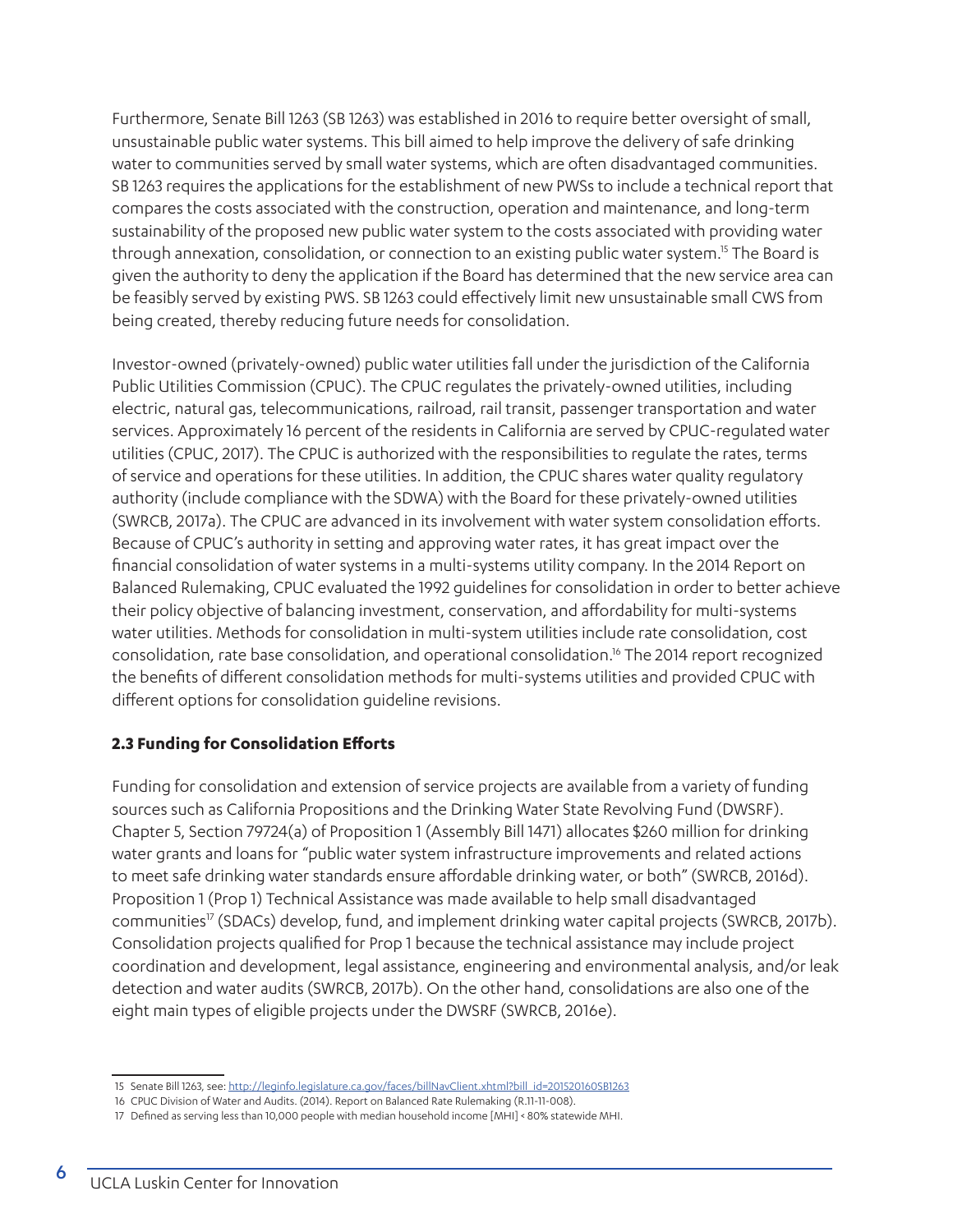Established by an amendment to the federal Safe Drinking Water Act in 1996, the DWSRF (administered by Board's DFA) provides low-interest loans, additional subsidy (principal forgiveness), and technical assistance to PWS for infrastructure improvements "to correct system deficiencies and improve drinking water quality for the health, safety, and welfare of all Californians" (SWRCB, 2016e). Other potential funding sources for consolidation projects include the Household & Small Water System Drought Assistance Program (HSWSDA) authorized by the Board. The \$5 million assistance program provides funding to individual households and small water systems to address droughtrelated drinking water emergencies, including some limited consolidation efforts (i.e. laterals, aboveground interties) (SWRCB, 2016f). Additionally, the 2016-17 California state budget includes \$9.5 million for improved water access and quality in schools (CWC, 2016). This investment in students is notable since for many students who live in SDACs impacted by unsafe drinking water, school is the only option for access to free, fresh drinking water (CWC, 2016). This illustrates the state's commitment to ensure residents' access to safe and clean drinking water.

#### **2.4 County Level Land Use Policies and Water Management**

As previously described, there are currently tools and some funding available at the state-level for consolidation efforts. Yet, without the involvement of local governments and agencies, the effects of state-level policies are very limited in consolidation projects. Local water management and planning are also only relevant to voluntary, instead of mandatory consolidation. Therefore, the work of encouraging consolidation of failing water systems would be more effective using county-level policy tools. Furthermore, land-use standards are avenues for regulating drinking water supplies in California. All 58 counties in the state have a General Plan, or a fundamental planning document that serves as a blueprint for land use planning at the county level. Each county General Plan describes the county's development goals and policies. Local planning commissions, city councils, and boards of supervisors are required to use the General Plan as the foundation for all land use decisions (Walsh, Roberts, & Pellman, 2005). Zoning, subdivisions, and public works projects must be consistent with the General Plan in order to be approved. Each General Plan typically consists of a written description of the county's goals, objectives, and policies for development; and illustrations of other policy statements, including maps and diagrams showing the land uses, road systems, environmental hazard areas, and open space in the county (Walsh et al., 2005). All General Plan contains at least seven required components that addressed the basic planning issues (referred to as General Plan "elements"). The seven mandatory elements of a General Plan are: Land Use, Circulation, Housing, Conservation, Open Space, Noise, and Safety Walsh et al., 2005). Although "water resources" is not a required General Plan element, each county is allowed to voluntarily adopt additional elements ("optional elements") that incorporate local interests. A Public Utilities element is an example optional element which encompasses the topic of drinking water supply in a General Plan. Moreover, among the mandatory elements, water resources are often included in the context of the Conservation or Open Space Element. The "Internal Consistency" principle of the county General Plan ensures the data and text regarding water resources are consistent among all the General Plan elements (Tully and Young, 2007).

Local Agency Formation Commissions (LAFCOs) are the other integral component in the land use and water supply planning framework at the county scale. LAFCOs were established in each county by the Cortese-Knox-Hertzberg Local Government Reorganization Act of 2000.18 They control

<sup>18</sup> Reference California Government Code Section 56000 et seq.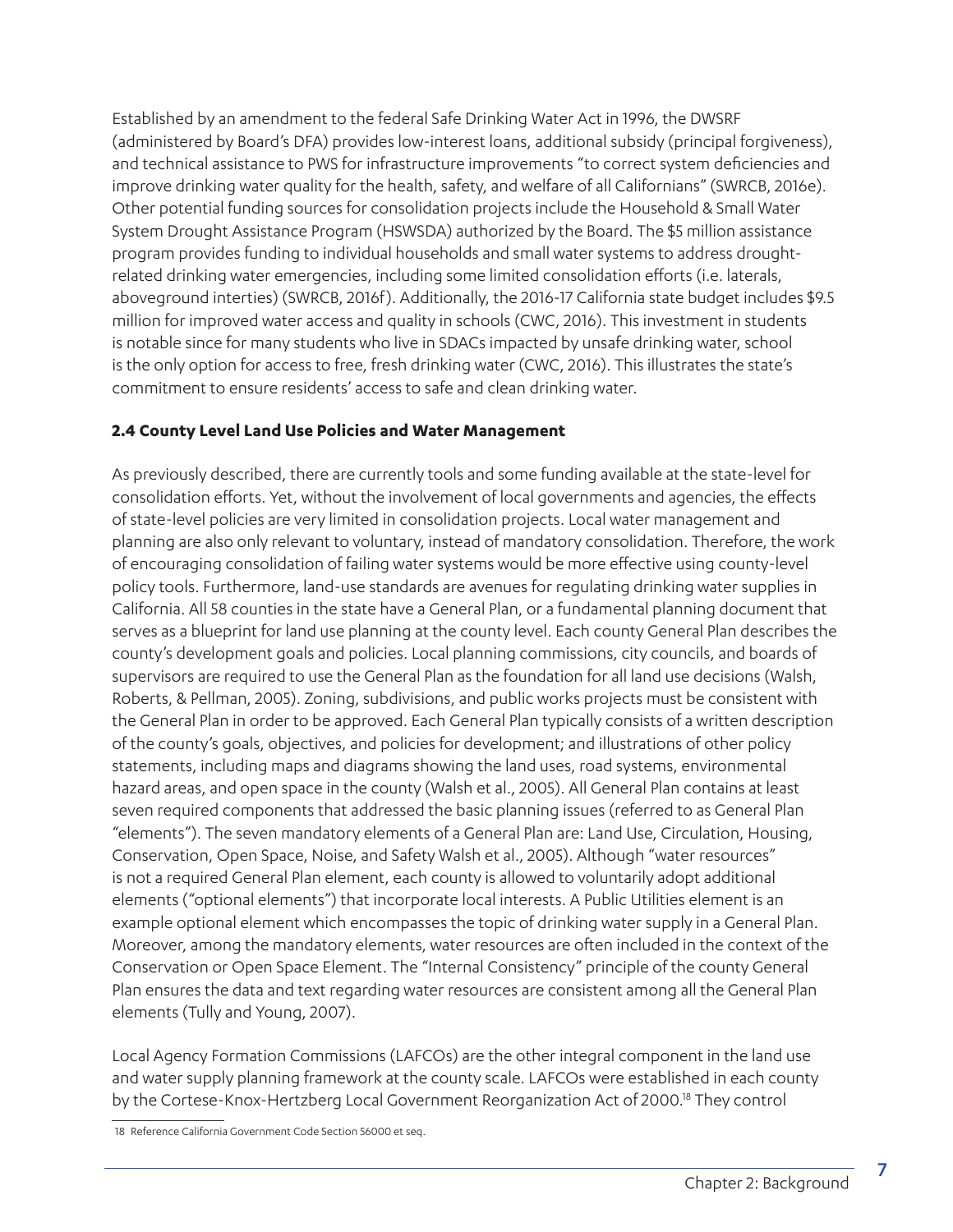city's annexation decisions and establish, as well as modify, the city's Sphere of Influence<sup>19</sup> (SOI). A LAFCO consists of elected officials chosen by their county, cities, and special districts (Walsh et al., 2005). LAFCOs are particularly relevant for CWS consolidation efforts because they are responsible for considering the water service efficiency when evaluating provision of public services as part of annexation and SOI modification proceedings (Walsh et al., 2005). LAFCOs are tied with General Plan water supply planning because General Plan updates often serve as the platform for SOI expansion and territorial annexations (Tully & Young, 2007). General Plan and LAFCOs proceedings therefore present important opportunities to connect land use decisions and water resources planning, including implementing consolidation of failing CWS.

Also on the local level, County Boards of Supervisors can have significant influence over consolidation efforts in California. The Board of Supervisors exercises both legislative and executive authority over the county. The board's executive duties include priorities setting for the county, oversight of most county departments and programs, approval of the annual budgets, and appropriation of spending on programs that meet county residents' needs (CSAC, 2014). As a legislative body, the Board of Supervisors may act by a resolution, a board order, or an ordinance. A resolution from the Board of Supervisors can be a declaration about future proceedings of the Board or a policy statement by the Board. The Board often utilizes the board order as a directive to its subordinate county officers. On the other hand, an ordinance is a local law adopted by the Board with all the legal formality of a statute. Under the California Constitution, a county is allowed to make and enforce ordinances and regulations that do not conflict with the state's own general laws (CSAC, 2014). The California Government Code provides specification of the form, content, and adoption process for county ordinances.20 Making water system decisions are among the many responsibilities for the Board of Supervisors. However, the county supervisors do have the authority and potential to do more in order to help ensure the residents in their counties have access to safe and clean drinking water.

<sup>19</sup> The sphere of influence designates the physical boundaries and service area of a city or special district.

<sup>20</sup> California Government Code Section 25120 et seq.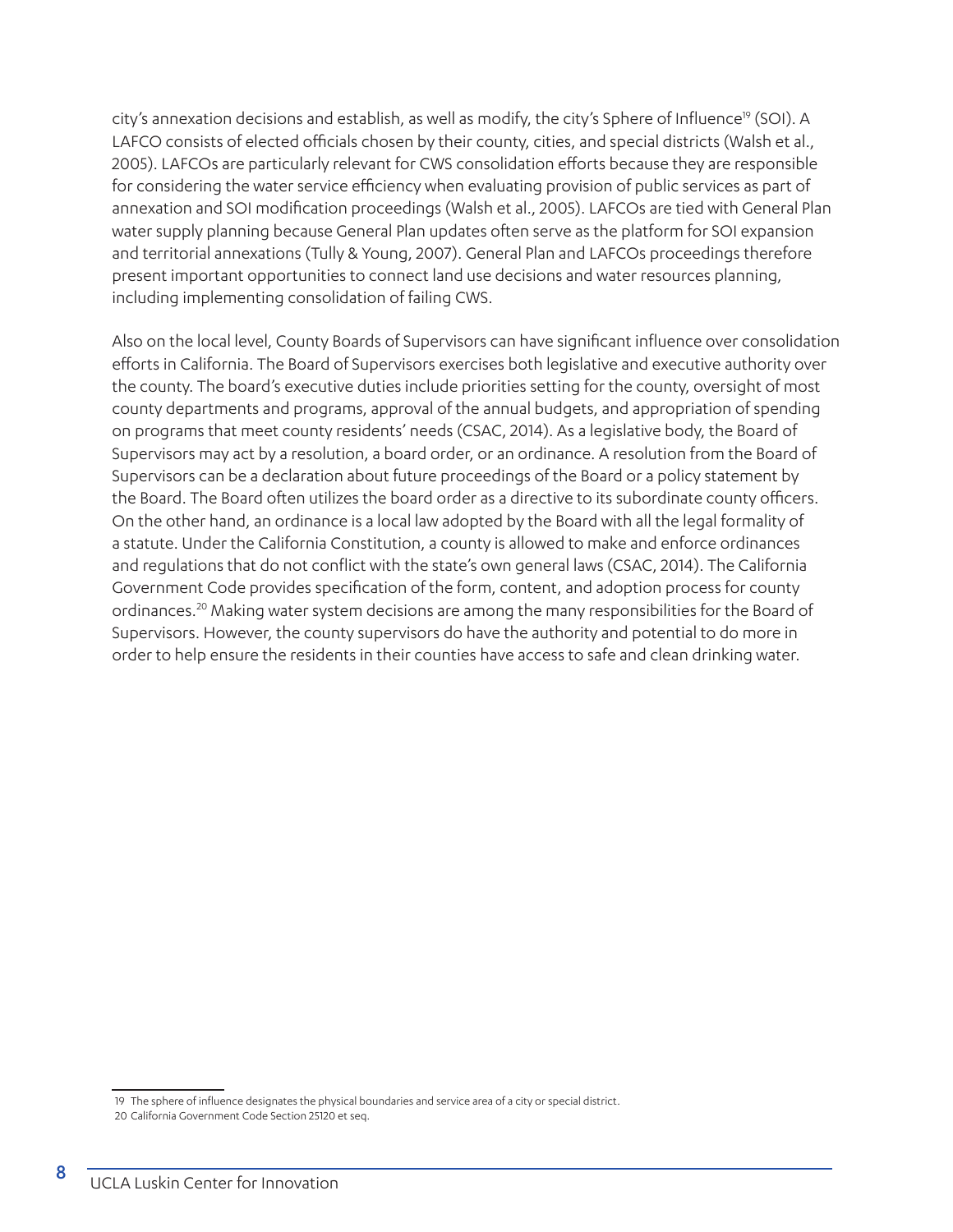### **3. Literature Review**

In order to achieve and maintain compliance with safe drinking water standards, CWS should evaluate whether they have sufficient capacity to ensure the adequate delivery of safe drinking water. Owners or managers of CWS must evaluate the water system capacity from three perspectives: financial, technical, and managerial (EPA, 2006). Financial capacity is the CWS's ability to acquire and manage sufficient financial resources and achieve cost efficiency, which would indirectly affect the customer water affordability. Technical capacity encompasses the system's infrastructure and operational abilities, which can be observed through the water quality, source reliability, and water production efficiency. Managerial capacity demonstrates the CWS's capabilities for administrative system management. The ability to attract, retain, and continually train certified operators is an important component of CWS's managerial capacity.

Several studies have documented the failures of small water systems (serving 3,300 people or less) in providing safe and affordable drinking water across the nation (EPA, 2017a). Particularly, system's technical efficiency was identified as one of the main shortcomings of small water systems, as opposed to larger systems (Shih, Harrington, Pizer, & Gillingham, 2004). Characteristics of public water systems, such as ownership structure, geographical location, and size are critical factors that affect production efficiency for water utilities (Romano & Guerrini, 2011). Small water systems inherently have smaller customer bases, which result in greater financial constraints than the large systems in financing drinking water infrastructure. Some scholars argue that larger systems are better than smaller systems at bargaining and obtaining inputs at a lower unit cost in, for example, capital and material costs (Shih et al., 2004). Larger water systems were thus able to observe economies of scale in technical efficiency, measured by capital costs, material costs, and labor costs (Shih et al., 2004). Water utilities were found to achieve greater cost efficiency by increasing water production (Torres & Paul, 2006), which could be made possible with consolidation of small systems. Moreover, the water user fees, crucial components to the financial capacity of water systems, are typically the funding source for the daily operation, maintenance and long-term capital investments of a CWS (EPA, 2017b). Small CWS would need to generate greater funds to cover the costs of providing safe drinking water, maintaining infrastructure due to its lack in economies of scale for water production. Water prices for these small CWS are thus typically higher even if the water provided by these systems is likely unable to meet drinking water standards. Households served by these small CWS, which are typically low-income and disadvantaged communities (VanDerslice, 2011), are thus also faced with affordability problems to safe drinking water.

The quality of drinking water, which has significant public health implications, was also found to be affected by the size of a water system. Pon's research showed that quality insufficiency in small water systems is tied to deficiencies in these systems' technical capacity. Her research in Ontario, Canada illustrated that the outbreaks in the small water systems were often results of the existing water treatment system failures and the lack of adequate water treatment facilities (Pons, 2015). The lack of managerial capacity also contributed to the substandard water quality. 66 percent of water operators in Ontario received no training, while 16 percent had only one year or less of experience (Pons, 2015). Financial constraints for the small water systems lead to problems with operator training and retention, which means operators are often less than qualified to operate the systems (NRC, 1997). Consequently, small water systems are more likely to have water quality violations than large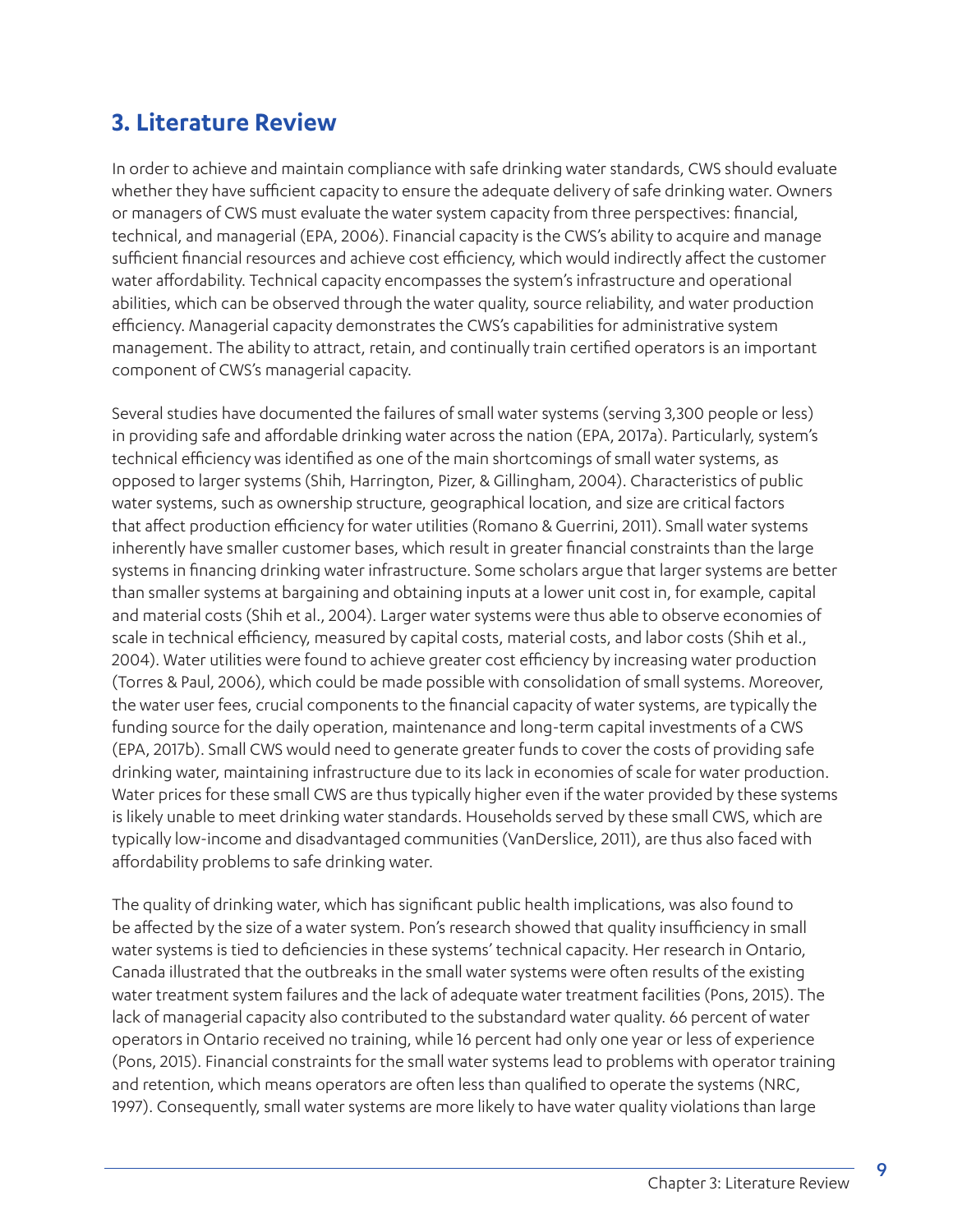water systems (Eskaf, 2015). The lack of managerial resources, particularly water operators' lack of technical ability, in these small water systems caused serious concerns to water safety for the communities served. In addition, small systems are often located in rural communities and lowincome areas (VanDerslice, 2011). Source reliability demonstrates yet another important concern about the technical capacity of small CWS. Unreliable water access negatively impacts the health and welfare of the population. Disadvantaged communities in the U.S. are found to be facing more problems with drinking water source reliability (Olmstead, 2004). In particular, populations living in mobile home parks encounter significant challenges with water service reliability (Pierce & Jimenez, 2015). These disadvantaged communities (entire area of a water system or community where median household income is less than 80 percent of the statewide average)<sup>21</sup> are often without the necessary resources to fund improvement and maintenance projects on the water distribution systems. The cost of providing safe drinking water will continue to increase as more regulations are implemented to enhance public health protection (EPA/DWA, 2003). This rising cost will generally result in less affordable water for the disadvantaged communities served by the small CWS. The financial capacity of the small CWSs may be impacted by the increasing cost and financial burden to comply with water quality standards and ultimately fall out of compliance and unable to provide safe drinking water to their customers.

A smaller group of studies has found that consolidation of small water systems is effective in overcoming the financial, technical, and managerial capacity challenges that small water systems are facing. Consolidation is effective in resolving the lack of economies of scale in costs relating to water production. Eskaf and Moreau proposed using shared management (similar in concept to consolidation) of small water systems to enhance the overall performance of these systems in North Carolina (Eskaf & Moreau, 2009). Eskaf and Moreau recognized that consolidating management of small systems can potentially achieve overall cost savings. For example, they found that cost savings can be realized through equipment sharing and bulk purchases of materials (Eskaf & Moreau, 2009). Moreover, improvement of water quality would usually require large capital investment that small water systems cannot afford (EPA, 2002). Consolidating could be a cost-effective method in pursuing costly capital projects for these small systems due to economies of scale (Lee & Braden, 2007). Ultimately, the conceptual and empirical literature on water system size and performance supports the Board's effort to promote consolidation of small water systems and limiting formation of new water systems.

An even smaller group of studies has evaluated the factors which led to successful implementation of water system consolidation or water service extension efforts by municipal or public utilities. Small systems that have lower costs associated to being merged into a larger system are more likely to be consolidated. For example, systems with existing connections or interties to the neighboring large consolidating system will make a potential consolidation more likely to occur. On the other hand, a publicly-owned system, with its associated bureaucratic and political costs, is less likely to be consolidated (Lee & Braden, 2007). Moreover, Naman and Gibson conducted a multi-site case study interviews with key informants from the communities to identify the common themes in the decision-making process that provides access to municipal services in North Carolina (Naman & Gibson, 2015). "Financing (costs and benefits)" for water and sewer systems has a stronger influence than "improved health effects" in advocating for policies that would provide municipal services to

<sup>21</sup> Definition in the Safe Drinking Water Act, see Health and Safety Code section 116275(ab).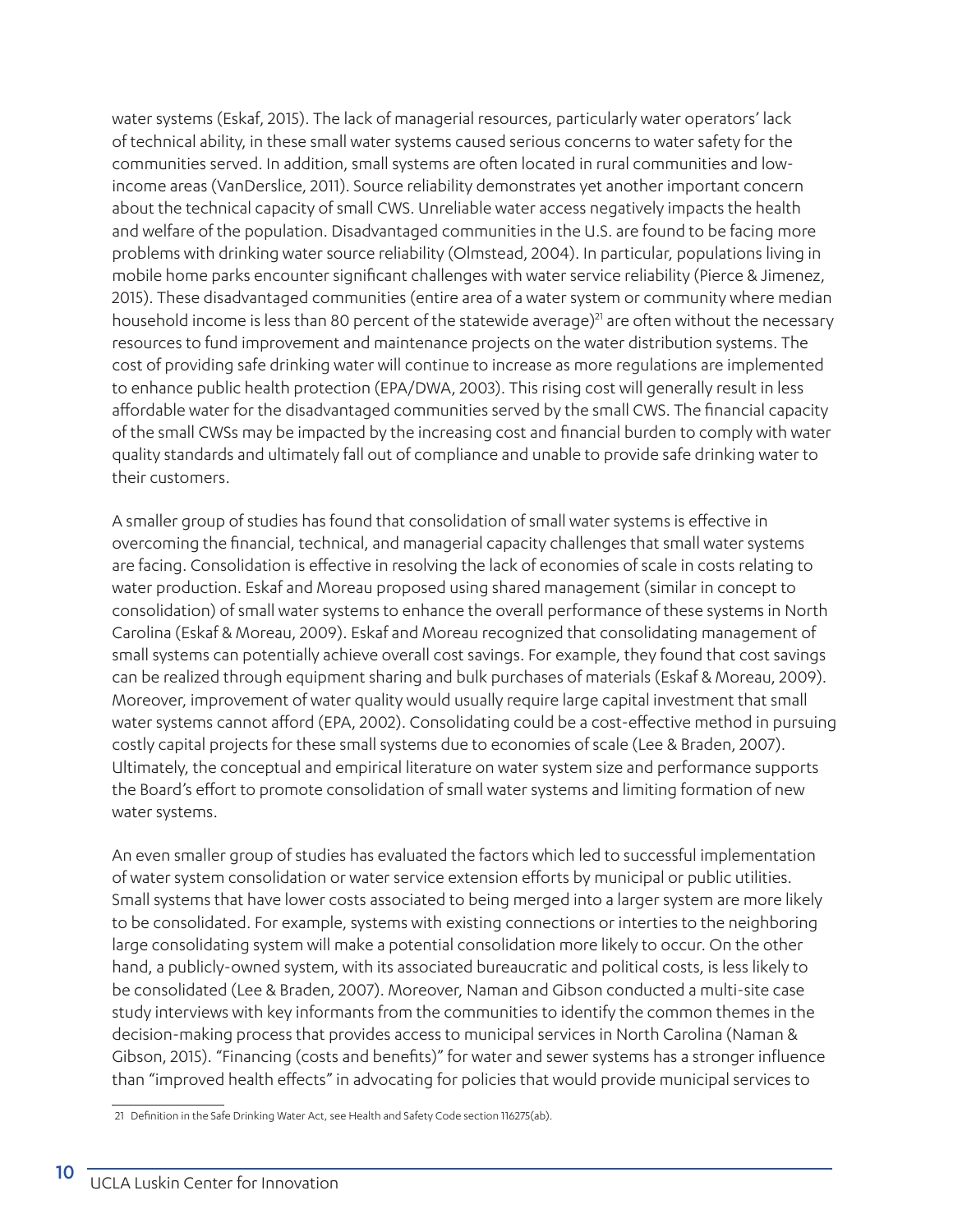unincorporated communities in North Carolina (Naman & Gibson, 2015). Tailoring recommendations to include more information on cost-savings could have a higher success rate to implement municipal policies. This finding is particularly relevant because the objective of this project is to encourage consolidating small water systems in California through local government policies. Municipal annexation practices are important for encouraging small system consolidation because they affect the potential provisions of adequate water services to unincorporated areas that are currently served by failing small CWS. Mukhja and Mason found that funding, particularly federal support, is a crucial component in addressing the infrastructure challenges in unincorporated areas (Mukhja & Mason, 2013). Cities' resistance to annexing unincorporated areas often lies in the lack of federal funding for infrastructure upgrades associated with the annexation (Mukhja & Mason, 2013). Mukhja and Mason (2013) concluded that LAFCOs are critical players in convincing cities to annex nearby communities with failing water systems.

On the other hand, Kentucky's SB 409 provided interesting insight into how a state might radically re-structure regional water planning. The state's success in their efforts to consolidate water systems and extend services to unserved areas is unique in the U.S. The legislation illustrates how a statewide effort can be delegated to regional bodies. The experience from the Kentucky's SB 409 could be applicable to current consolidation efforts in California. Consolidation efforts in Kentucky demonstrated that it is possible and viable for California to encourage additional consolidation of water systems, not necessarily with mandatory consolidation orders. In 2000, Kentucky's Senate Bill 409 (SB 409) created a structured planning process for water services in Kentucky. The Kentucky Infrastructure Authority (KIA) was designated as the responsible agency for developing a program that would make potable water available to all Kentuckians by 2020 (Hager, 2005). SB 409 created a funding source, the "2020 Account", to incentivize regionalization and consolidation among water distributors and to provide service to underserved and unserved households.22 In 2000, House Bill 502 provided \$50 million in initial funding through the Water Resources Development Bond Fund, which KIA implemented through the 2020 Account (Hager, 2005). Moreover, the legislation created water management planning council by Area Development Districts<sup>23</sup> (ADDs), water management areas by ADDs, water management area plans by ADDs, and a statewide water management plan. The water management planning councils are composed of local elected officials, water utility staff, and local health department officials (Hager, 2005). These components of SB 409 were developed to facilitate a bottom-up water planning process in which local and regional planning bodies prioritize water projects and forward them to the KIA for final ranking and funding.<sup>24</sup> KIA serves as the facilitator between the ADDs, which develop and submit project proposals, and the Division of Water, which approves projects.

The results from the implementation of SB 409 are remarkable. Within four years of implementation (from 2000-2004), the number of PWS was reduced by 25 percent (532 water systems by 2004), which was much lower than the national average of approximately 3,000 systems (Hager, 2005).

<sup>22</sup> Kentucky SB 409, see: http://www.lrc.state.ky.us/recarch/00rs/SB409.htm.

<sup>23</sup> Area Development Districts are Kentucky's regional planning organization.

<sup>24</sup> Water service coordinators from each area development district enter each approved water project into the Water Resource Information System, a statewide database that includes information on water resources, drinking water systems, wastewater treatment systems, project development, emergency response, regulations, and planning. Water project proposals are then presented to a water management planning council, which reviews them and prioritizes projects. Once local projects have been reviewed and prioritized, the next step involves combining separate planning council project proposals into a regional water plan. If multiple water management planning councils operate within one district, the district combines and prioritizes all the projects. KIA staff review the 15 Area Development District plans and consolidate them.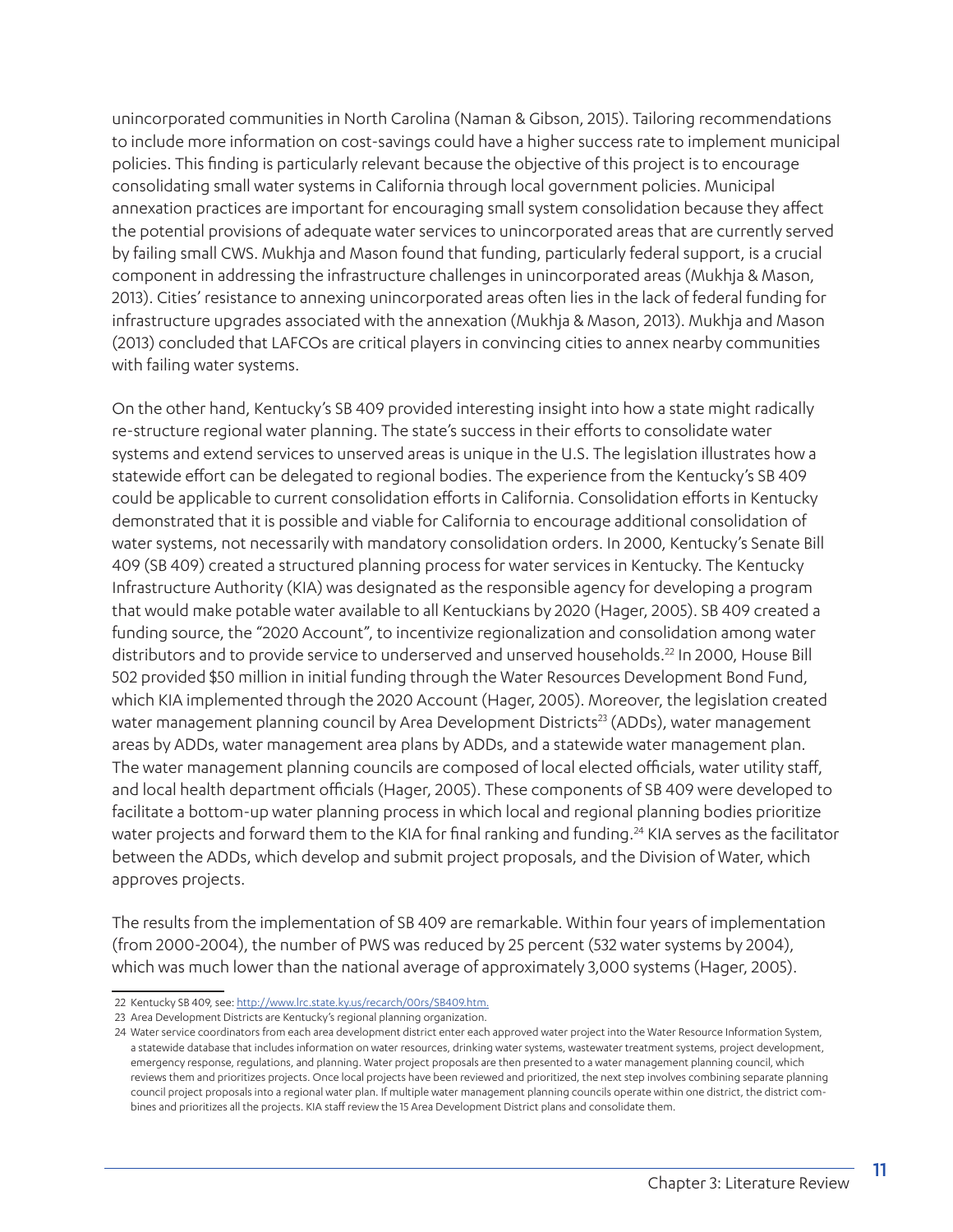The typical Kentucky system also serves more people than the national average. Most notably, the eliminated systems were mostly small systems and PWS that do not provide water service year-round. Between 2000 and 2004 SB 409 helped provide water service to about 20,000 Kentuckians who previously lacked potable water (Hager, 2005). Over 10 years of implementation the law, more than 97% of Kentuckians have access to safe drinking water (KCADD, 2016). In 2014, the commonwealth of Kentucky are served by 445 PWS (KDOW, 2015). Nevertheless, more than half of the PWS in Kentucky are still small PWS (serving less than 3,000 people) and face water affordability and production efficiency challenges (KDOW, 2015). Based on the goal of providing sustainable drinking water to all, SB 409 required the local formation of planning councils the development of long-term regional drinking water planning by basin. These plans began with the focus of providing for underserved or poorly operated communities. Similar strategies can potentially be applied to LAFCOs in California to facilitate regional water planning and ensure adequate drinking water supply for all residents in California.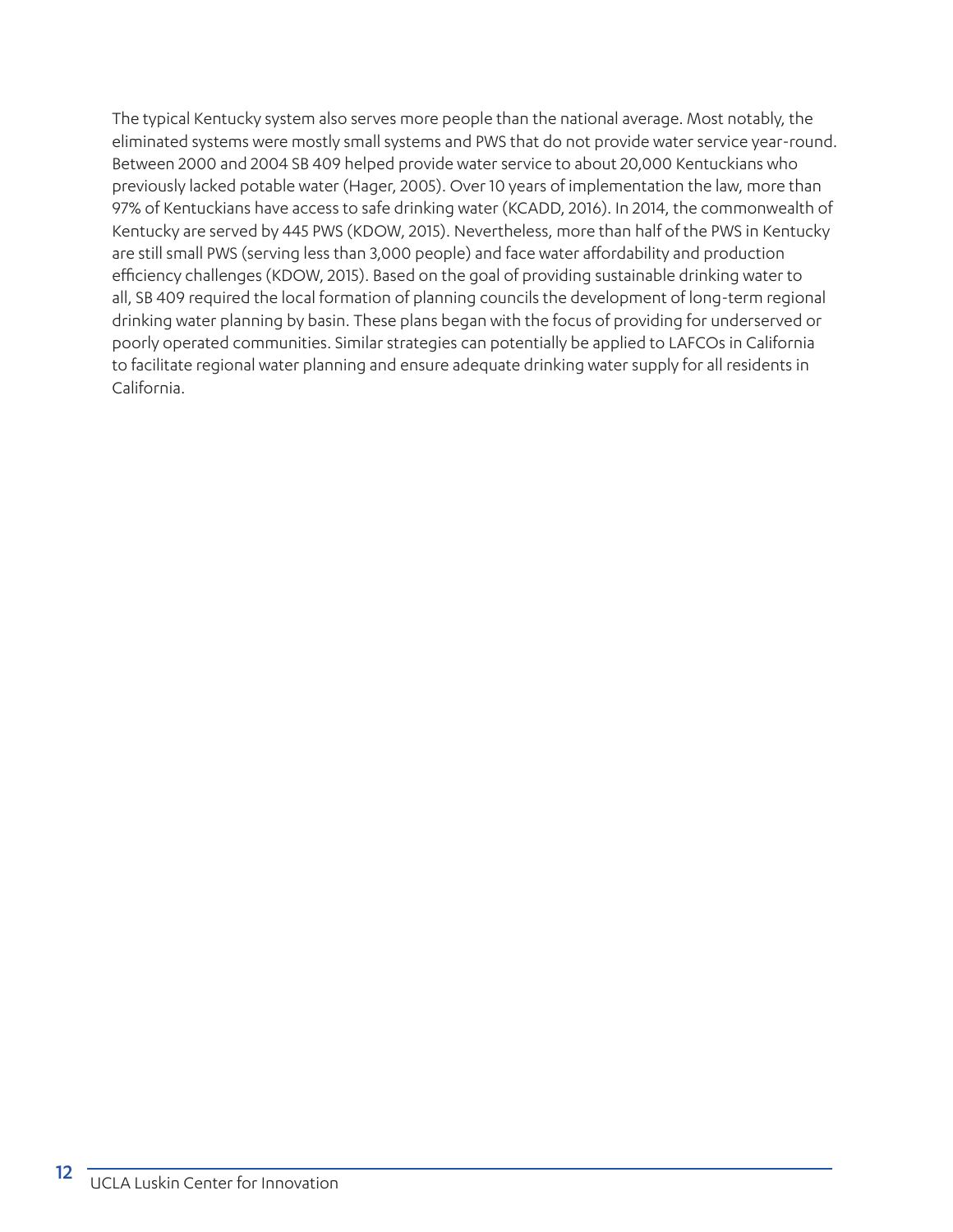### **4. Data and Methods**

The analysis of this research report is divided into two parts. The first part evaluated past cases of California water systems consolidation. The second part of the analysis consist of reviewing existing county level policy tools and assessing current consolidation evaluation decisions to limit community water system expansion and encourage small system consolidation in California. Qualitative and quantitative data were used to illustrate the need for local planning and water management agencies to adopt county-level policies to limit water system sprawl and encourage small system consolidation.

In order to gain insight from the previously-used policy tools to facilitate water systems consolidation, this report analyzed the 106 past and existing consolidation projects in California (data provided by the Board's Division of Financial Assistance). The data tables (separated by funding sources of the projects) contain information regarding the project status (in planning stage or completed), funding sources, funding amount, and the participating water systems for the consolidation projects. The funding sources for these projects included Safe Drinking Water Bond Law (SDWBL of 1976, 1984, 1986, & 1988), Safe Drinking Water State Revolving Fund (SRF) / American Recovery and Reinvestment Act (AARA) of 2009, Proposition 84 of 2006, and Proposition 50 of 2002. The data for the consolidation projects from these four funding sources were compiled into a single spreadsheet for analysis. Summary for the funding amount and number of systems eliminated through consolidation by funding sources was produced using Microsoft Excel Pivot Table. Summary breakdown of the consolidation projects by county was also created to showcase the number of consolidation projects, number of water system eliminated, and funding amount used in each county.

The core of this study, however, is an examination of county-level policy tools that are appropriate for encouraging consolidation of small water systems that are out of compliance with the drinking water standards. These policy tools include the General Plans, Local Agency Formation Commissions, Board of Supervisor decisions, and Local Primacy Agencies. This report provides an evaluation of these policy tools in regards to their effectiveness and how they are currently being used to encourage consolidation of water systems.

Since the county General Plan serves as the blueprint for all future local development, a systematic review of the most recent General Plans for all 58 counties in California was conducted a) to see if guidance was provided regarding water system formation, and b) to assess the quality of the guidance. For each General Plan, the table of content was reviewed first to identify the sections where consolidation guidance could be located. As suggested in the background section, topics regarding water supply and resources management are typically included in the Open Space or Conservation elements. These two mandatory elements were the primary target for the targeted word search for each county's consolidation guidance. In the case where the county voluntarily adopted an Optional Element that is specific to drinking water services (i.e. Public Utilities Element or Water Resources Element), the water-specific optional element was the primary target for the systematic review for consolidation guidance. In a few cases, the Public Facilities and Services sections that are related to drinking water systems were included in chapters contained in the Built Environment Element. Every element that could potentially provide guidance regarding consolidation of water systems in each county General Plan was carefully reviewed. Guided by the "Internal Consistency" principle of county General Plans, the guidance for CWS consolidation policies will be consistent even if it is presented in multiple elements within the General Plan.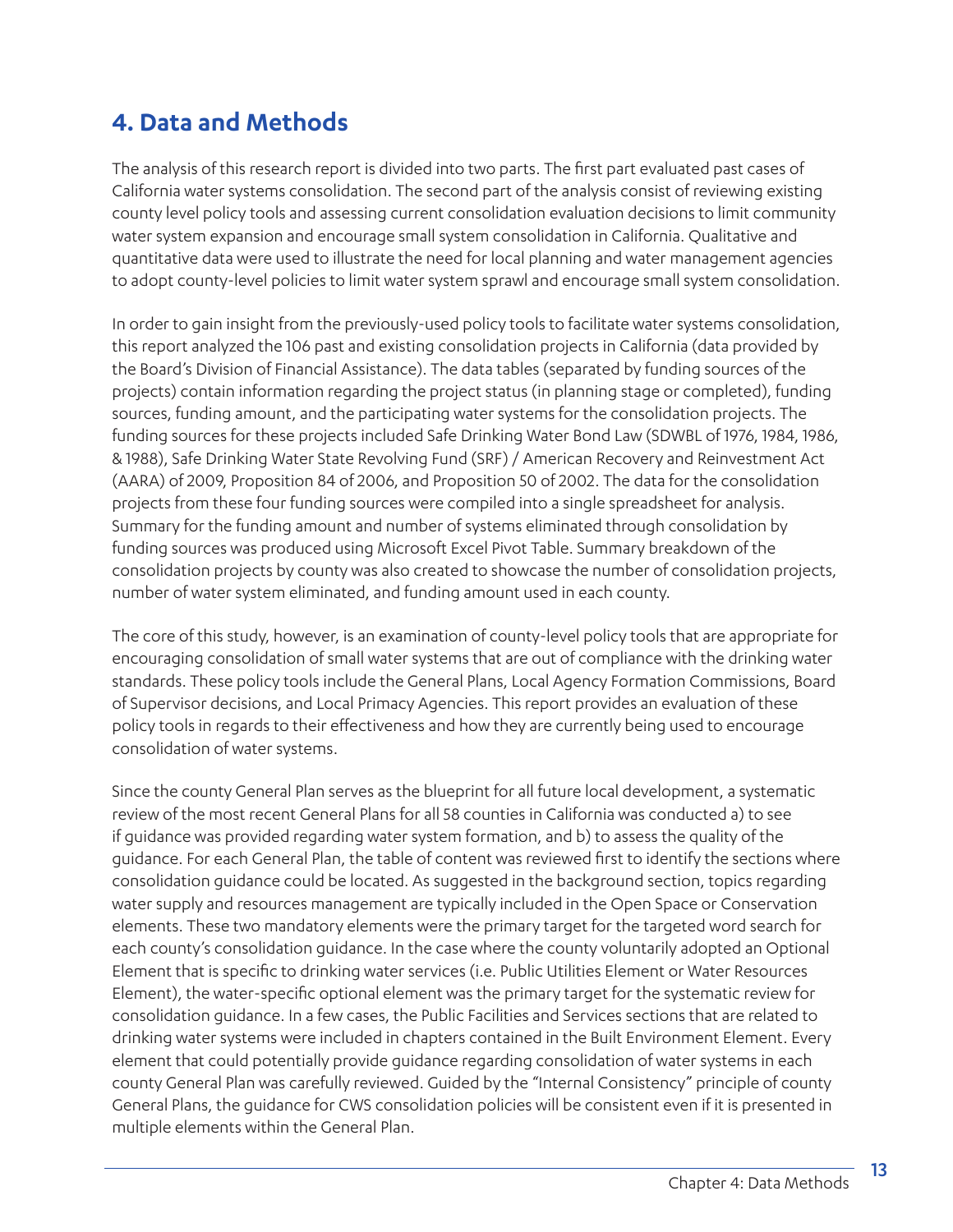The systematic review of General Plans was conducted by identifying key words (such as: public water system, water facilities, water supply, water services, and consolidation) within each General Plan. Each match of the keyword search was individually assessed to determine whether or not the section or passage contained guidance on water system consolidation or limit water system sprawl. This focus was guided by the example of water system consolidation policy tools presented in Tuolumne County General Plan. A typology of General Plan guidance was created following the systematic review (see table in appendix). The information from the table was summarized using a Pivot Table. Each county General Plan was categorized into one of four categories based on the quality of guidance provided. County population, number of CWS, and county median household income data were gathered as part of this analysis to provide further insight. Average number of CWS per county per Level (General Plan consolidation guidance level) was also calculated. The number of CWS per county was obtained through the data from the Board's Safe Drinking Water Information System (SDWIS).<sup>25</sup> Population and median household income data were compiled from the 2013 American Housing Survey.<sup>26</sup>

Five district engineers from the Board's Division of Drinking Water (DDW) district offices were interviewed to gain insights on the regional perspectives of consolidation projects in different California regions. This is an important perspective since the district engineers from the Board are responsible for issuing the mandatory consolidation letters under SB 88, and they have the most practical experience with other county tools potentially usable for consolidation efforts.

Moreover, since municipal annexation is controlled by LAFCOs, the role it played in consolidation of water systems was evaluated. This report reviewed documents authorizing LAFCO and interviewed DDW district engineers in regards to their experience working with LAFCO on consolidation projects. Consolidation case studies found in LAFCO proceedings in Orange County were also examined to provide insight on how LAFCO was involved in the process to encourage water systems consolidation.

The role of Local Primacy Agencies (LPAs) was reviewed. District engineer's' experience working with the LPAs was recorded and evaluated in regards to the LPA's role in facilitating consolidation projects. There are limited resources that can provide information regarding the LPA functioning and their involvement in consolidation projects. The quarterly reports from the LPAs to the Board do provide some insight about the governance of state small water systems at the local level.

Finally, the potential for county Board of Supervisors to facilitate consolidation within their jurisdiction was also considered.

<sup>25</sup> Safe Drinking Water Information System, see: https://sdwis.waterboards.ca.gov/PDWW/

<sup>26</sup> 2013 American Community Survey, see: https://www.census.gov/programs-surveys/acs/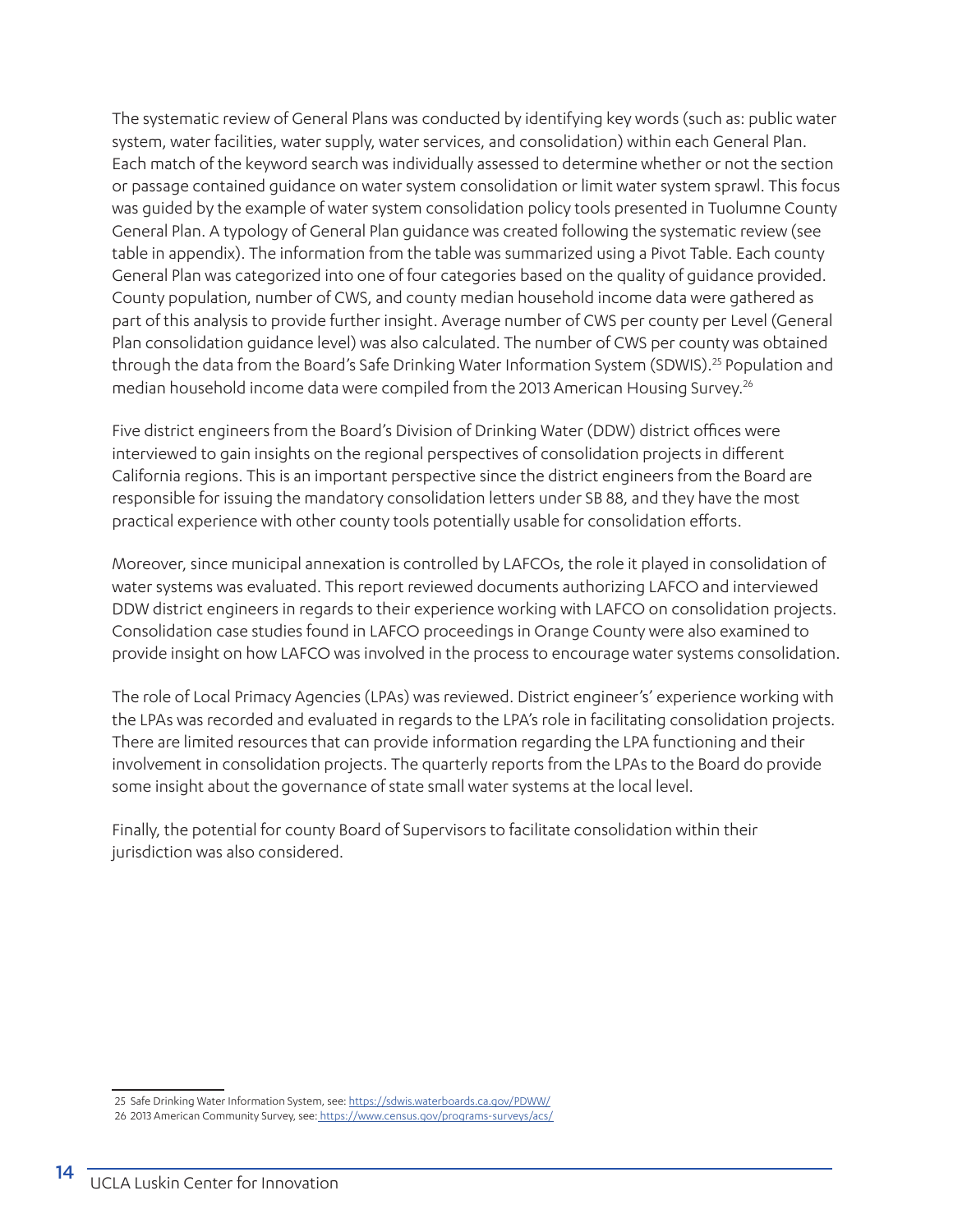### **5. Findings**

The analysis of the past consolidation efforts in California and results from the research on the county-level policy tools to encourage consolidation of small water systems are outlined in the following sections:

CWS, population, and median household income information for the top 10 most populous California counties are presented in Table 1 below. A low average population per CWS ratio is an indicator of water system sprawling in California. The summary table illustrates that even the densest counties in California, there is a high ratio between the number of CWS and county population.

| <b>County</b>  | <b>Number of</b><br><b>CWS (SDWIS)</b><br>(09/2015) | <b>Total</b><br><b>Population per</b><br><b>County (2013)</b> | <b>Average</b><br><b>Population</b><br>per CWS | <b>Median</b><br>Income per<br><b>County (2013)</b> |
|----------------|-----------------------------------------------------|---------------------------------------------------------------|------------------------------------------------|-----------------------------------------------------|
| Los Angeles    | 217                                                 | 9,893,481                                                     | 45,592                                         | 55,909                                              |
| San Diego      | 78                                                  | 3,138,265                                                     | 40,234                                         | 62,962                                              |
| Orange         | 45                                                  | 3,051,771                                                     | 67,817                                         | 75,422                                              |
| Riverside      | 116                                                 | 2,228,528                                                     | 19,211                                         | 56,529                                              |
| San Bernardino | 151                                                 | 2,056,915                                                     | 13,622                                         | 54,090                                              |
| Santa Clara    | 69                                                  | 1,812,208                                                     | 26,264                                         | 91,702                                              |
| Alameda        | 14                                                  | 1,535,248                                                     | 109,661                                        | 72,112                                              |
| Sacramento     | 68                                                  | 1,435,207                                                     | 21,106                                         | 55,064                                              |
| Contra Costa   | 41                                                  | 1,065,794                                                     | 25,995                                         | 78,756                                              |
| Fresno         | 119                                                 | 939,605                                                       | 7,896                                          | 45,563                                              |

#### **Table 1. Water System Sprawl in the Top 10 Most Populous California Counties.**

#### **5.1 Past and Existing Consolidation Projects in California**

State technical assistance for small, under-performing water systems is critical to help system operators complete the necessary process leading up to the consolidation of their systems. The Board currently provides technical assistance to small water system through existing mechanisms such as Proposition 1 and State Drinking Water Revolving Fund. Encouraging the expansion of these resources for technical assistance would help more consolidation projects come to fruition.

The four major funding sources for past and existing consolidation projects include the Safe Drinking Water Bond Law (SDWBL of 1976, 1984, 1986, & 1988), Safe Drinking Water State Revolving Fund (SRF) / American Recovery and Reinvestment Act (ARRA), Proposition 84, and Proposition 50. Table 1 provides the summary of past and existing consolidation projects (through 2013) and a breakdown of the total funding from each source and the number of systems that were eliminated through consolidation for consistently failing to comply with water quality standards and lack of reliable sources to provide adequate drinking water. A total of 145 water systems were eliminated through these consolidations projects over the span of roughly 40 years. An additional 32 systems would be eliminated through consolidation projects that are currently in the planning stage.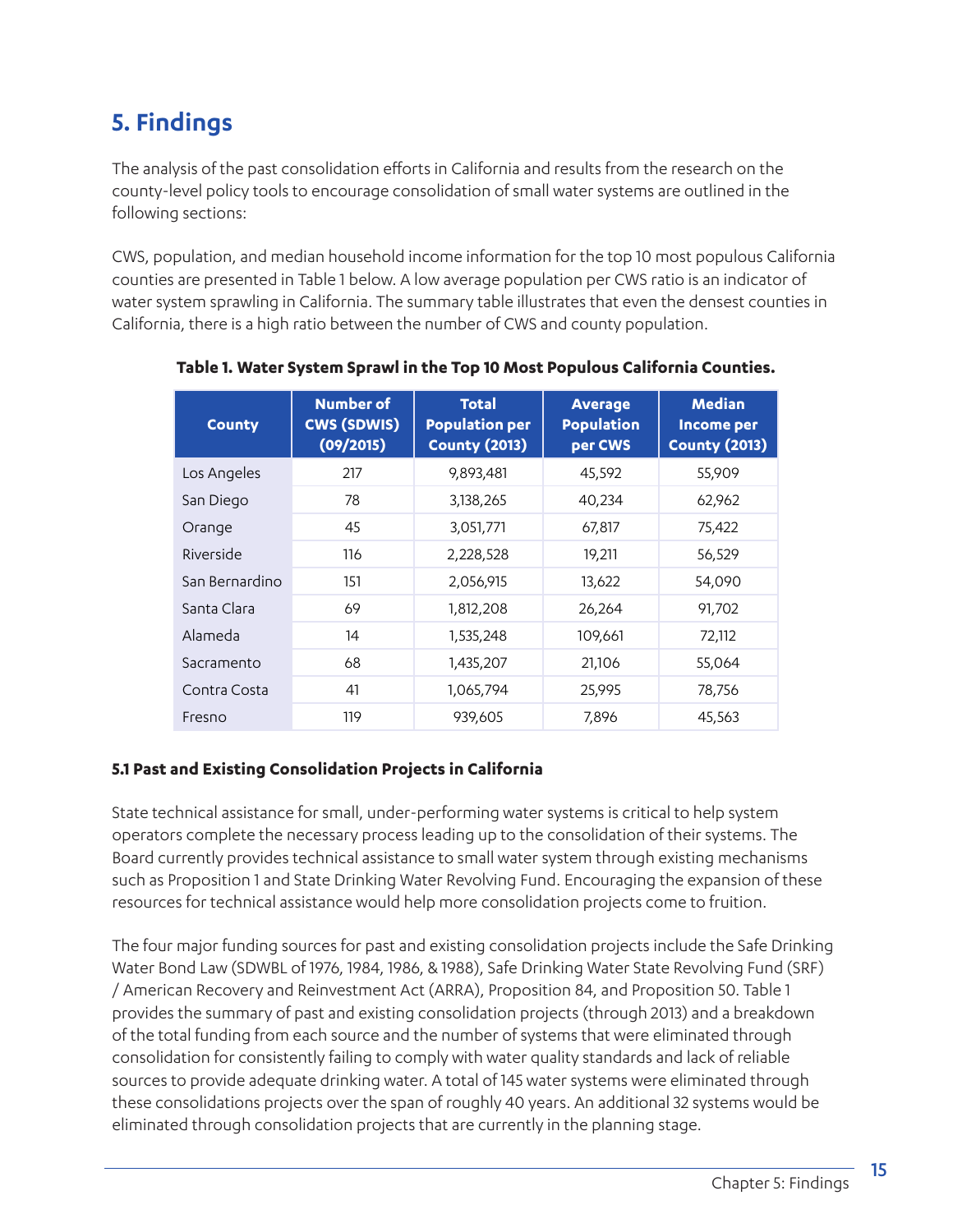The Safe Drinking Water Bond Law was a program that provides loans and grants to water systems with projects that help them meet safe drinking water standards, which include water system consolidation. Other projects eligible for funding under SDWBL include planning, water conservation, water loss detection, capital improvements, and corrosion control. The SDWBL eliminated the most water systems (a total of 85 water systems) with approximately 3.5 times less funding than the consolidation projects funded by SRF/ARRA (without adjusting for inflation). In addition to Proposition 1 (as mentioned in the background section for consolidation funding), Proposition 50 and Proposition 84 were another two California propositions that provided funding for projects consolidating water systems. Proposition 50, also known as the Water Security, Clean Drinking Water, Coastal and Beach Protection Act of 2002, allocated \$47 million for a program directed projects for small CWS, including consolidation projects.<sup>27</sup> Four systems were eliminated under Proposition 50. Proposition 84, the Safe Drinking Water, Water Quality and Supply, Flood Control, River and Coastal Protection Act of 2006 allocated a total of \$157 million for grants for small CWS infrastructure improvements and related actions to meet safe drinking water standards. Priority was given to projects that address chemical and nitrate contaminants and disadvantaged communities (CDPH, 2013). Proposition 84 removed a total of 50 CWS through consolidation. The American Recovery and Reinvestment Act (ARRA) of 2009 allocated \$2 billion to the State Revolving Fund (SRF) for drinking water infrastructure improvement. SRF/ARRA provided the greatest amount of funding for consolidation projects and eliminated a total of 38 water systems.

| <b>Funding Source</b> | <b>Amount</b> | <b>Number of Systems Eliminated by</b><br><b>Projects in the Planning Stage*</b> | <b>Number of Systems Eliminated</b><br>through Consolidation* |
|-----------------------|---------------|----------------------------------------------------------------------------------|---------------------------------------------------------------|
| SDW Bond Law          | \$32,061,962  |                                                                                  | 85                                                            |
| Prop 50               | \$6,170,938   | Ω                                                                                | 4                                                             |
| Prop 84               | \$55,995,466  | 20                                                                               | 30                                                            |
| SRF/ARRA              | \$116,372,969 | 12                                                                               | 26                                                            |
| <b>TOTAL</b>          | \$210,601,335 | 32                                                                               | 145                                                           |

#### **Table 2. Summary of Past and Existing Consolidation Projects.**

\*Prop 84 / Prop 50 Consolidated System Totals exclude SRF Co-funded Projects

Table 3 summarized the past and existing consolidation projects by the 31 counties in California. The table includes the number of consolidation projects, total funding amount allocated to the county for consolidation projects, and the number of water systems eliminated through consolidation within each county. Nearly half (27 out of the 58) of the California counties do not have past consolidation projects. The total funding amount and the number of consolidation projects over the years varied in each county. Kern, Tulare, and Tuolumne County are the top three most proactive counties with the most consolidation projects (23, 13, and 8 projects, respectively). However, Lake County had eliminated the most water systems (57 water systems total) through consolidation projects, even though it only had two independent consolidation projects. The amount of funding needed for each consolidation project appears to be dependent on the specific situation and conditions of the case.

<sup>27</sup> Water Code Section 79500, et seq.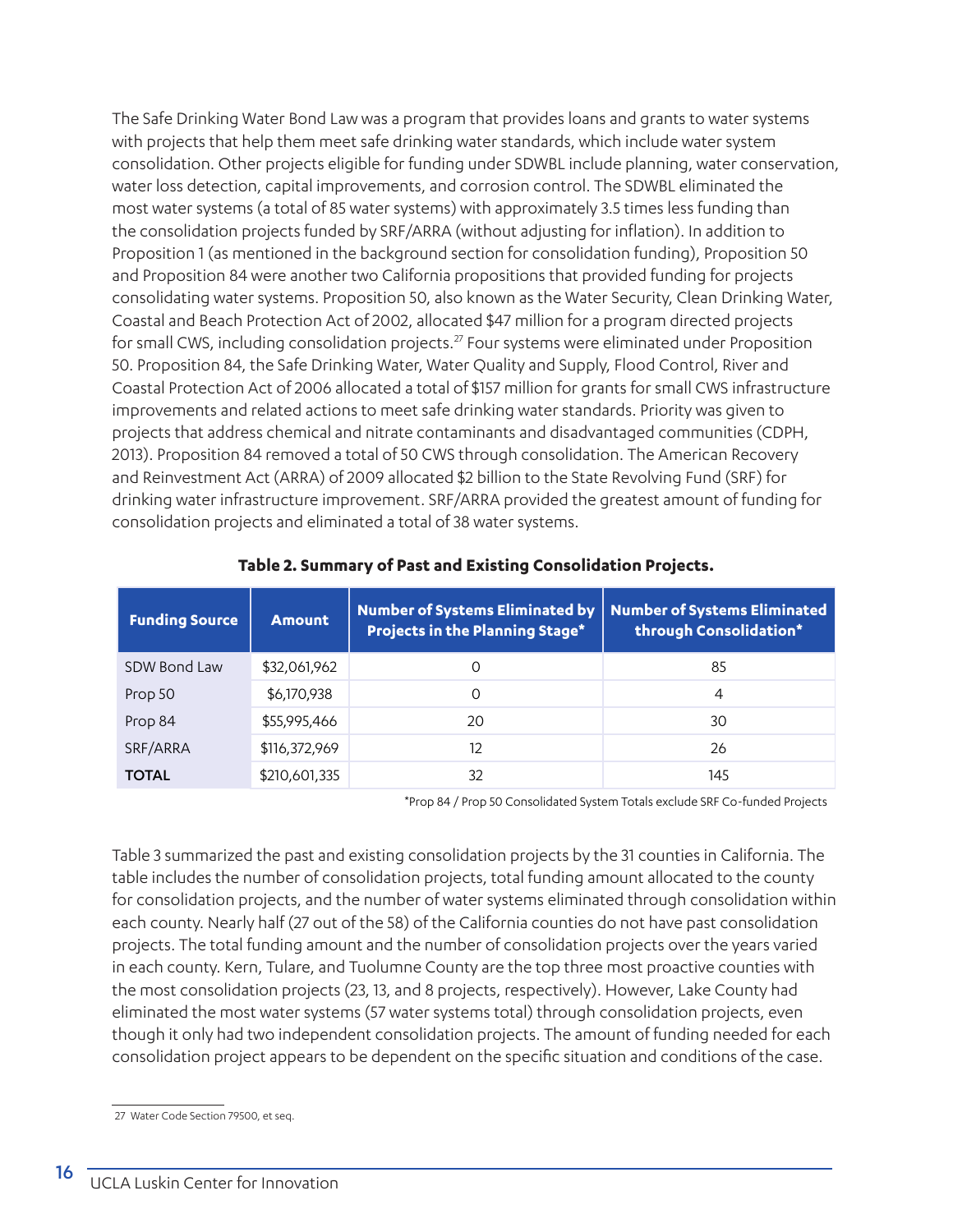| <b>CA County</b> | <b>Number of</b><br><b>Consolidation</b><br><b>Projects</b> | <b>Total Funding Amount</b><br>(Not adjusted for<br>inflation) | <b>Number of Water Systems Eliminated</b><br>(Include Potentially Eliminated)<br>through Consolidation |
|------------------|-------------------------------------------------------------|----------------------------------------------------------------|--------------------------------------------------------------------------------------------------------|
| Kern             | 23                                                          | \$22,745,288                                                   | 33                                                                                                     |
| Tulare           | 13                                                          | \$18,400,404                                                   | 12                                                                                                     |
| Tuolumne         | 8                                                           | \$2,979,071                                                    | 8                                                                                                      |
| Sonoma           | $\overline{7}$                                              | \$6,560,388                                                    | 10                                                                                                     |
| San Bernardino   | 5                                                           | \$14,523,006                                                   | 4                                                                                                      |
| Fresno           | 5                                                           | \$3,279,771                                                    | 5                                                                                                      |
| Sutter           | $\overline{4}$                                              | \$35,164,901                                                   | 6                                                                                                      |
| Kings            | $\overline{4}$                                              | \$5,089,113                                                    | 6                                                                                                      |
| Merced           | 3                                                           | \$1,860,111                                                    | 3                                                                                                      |
| San Diego        | 3                                                           | \$4,343,670                                                    | 3                                                                                                      |
| Riverside        | 3                                                           | \$1,700,889                                                    | 3                                                                                                      |
| Monterey         | 3                                                           | \$1,322,147                                                    | $\overline{4}$                                                                                         |
| Placer           | 3                                                           | \$4,048,976                                                    | $\overline{2}$                                                                                         |
| Plumas           | $\overline{2}$                                              | \$1,429,444                                                    | $\overline{2}$                                                                                         |
| <b>Butte</b>     | $\overline{2}$                                              | \$4,890,291                                                    | $\overline{2}$                                                                                         |
| Orange           | $\overline{2}$                                              | \$1,563,378                                                    | $\overline{2}$                                                                                         |
| Lake             | 2                                                           | \$9,385,411                                                    | 57                                                                                                     |
| Total            | 106                                                         | \$148,221,080                                                  | 177                                                                                                    |

#### **Table 3. Summary Breakdown of Consolidation Projects by County.**

Counties with 1 consolidation projects include: Siskiyou, San Luis Obispo, Madera, San Benito, Santa Cruz, Stanislaus, Solano, Imperial, Humboldt, Napa, Colusa, Los Angeles, Nevada, and San Joaquin. The following counties had no consolidation project: Alameda, Alpine, Amador, Calaveras, Contra Costa, Del Norte, Eldorado, Glenn, Inyo, Lassen, Marin, Mariposa, Mendocino, Modoc, Mono, Sacramento, San Francisco, San Mateo, Santa Barbara, Santa Clara, Shasta, Sierra, Tehama, Trinity, Ventura, Yolo, and Yuba.

Despite substantial resources invested in the state to consolidate systems, according to interviews with DDW district engineers, the greatest obstacles to consolidation have always been and remain the availability of funding (either from the propositions and/or loans from the State Revolving Funds) and the length of time required to reach an agreement for consolidation, process the legal paperwork with the appropriate agencies, and have funds available to construct infrastructure for consolidation (S. Williams, personal communication, February 13, 2017). Providing the necessary funding to relieve the burden of the consolidation agencies can be helpful in drawing additional consolidation projects. Moreover, customers in the to-be-subsumed water systems are likely unsupportive of consolidation projects because of the additional costs they might incur (as seen in the cases of Irvine Ranch Water District consolidation projects described in the LAFCOs section below). Interestingly, among the 10 counties, only Contra Costa and Fresno County have detailed consolidation guidance in their General Plans. Most of the other top 10 most populous counties have little to no consolidation guidance. However, among counties with Level 3 guidance in their General Plans, CWS in Contra Costa and Fresno County still serve less household on average in comparison to other counties.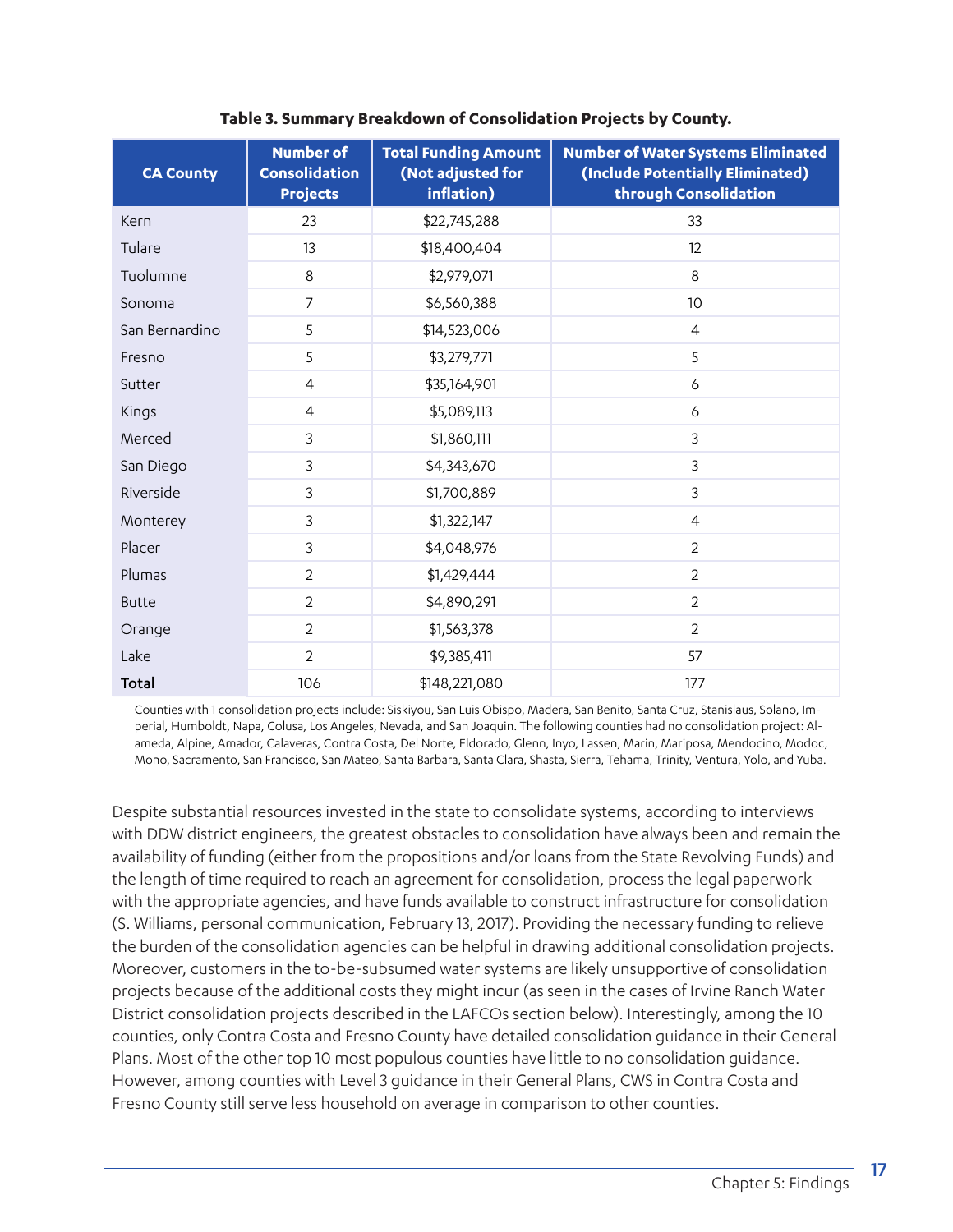#### **5.2 California General Plans**

The effects of state-level policies are limited in consolidation efforts without the involvement of local governments and agencies. Local water management and planning agencies are critical components in encouraging the consolidation of failing water systems. County-level policies tools should be utilized to best achieve the consolidation efforts and ensure the delivering of safe drinking water to all households in California. The most recent General Plans for all 58 counties in California were systematically reviewed. Consolidation guidance, if found, was recorded in the "General Plan Consolidation Guidance Table" (See Appendix), organized by County name. The table contained the General Plan element(s) and the section(s) where the guidance was extracted from. The keywords used for the search, as well as any additional comments or useful information, were also noted in the table. For the county General Plans that do not have any guidance regarding water system consolidation, the General Plan elements that were reviewed are noted in the table for the respective county. Even though there is no standard format for county General Plans, many contain similar features. General Plans typically contain "Goals" illustrating the general expressions of community values, "Objectives" outlining steps to achieve the goals, "Policies" delineating statements that guide decision makings, and "Implementation Programs" describing how the goals, objectives, and policies are executed (Walsh et al., 2005).

Based on the quality of consolidation guidance provided, each county General Plan was categorized into one of four levels. Level 0 contains counties which provide no consolidation guidance while level 3 has the most detailed guidance for consolidation efforts. The General Plans of 28 out of the 58 counties in California do not have any relevant water system consolidation guidance. There are 30 counties that have varying degrees of consolidation guidance in their General Plans. The distinction between levels of guidance is sometimes minor. Whereas Level 0 and Level 3 counties are clearer, the difference between Level 1, and Level 2, is less clear. When the General Plan guidance contained details that have both Level 1 and Level 2 qualities, the General Plan was categorized as Level 2. Moreover, within Level 3, there are two counties which stand out as having the most progressive consolidation guidance, Placer and Tuolumne counties.

The different levels are defined as follows:

| <b>Level</b> | <b>Count</b> | <b>Definition</b>                                                                                                                                                               | <b>California Counties</b>                                                                                                                                                                                                                                                                  |
|--------------|--------------|---------------------------------------------------------------------------------------------------------------------------------------------------------------------------------|---------------------------------------------------------------------------------------------------------------------------------------------------------------------------------------------------------------------------------------------------------------------------------------------|
| $\Omega$     | 28           | No consolidation Guidance                                                                                                                                                       | Alameda, Alpine, Amador, Del Norte, El Dorado,<br>Imperial, Kings, Lassen, Los Angeles, Mariposa, Men-<br>docino, Modoc, Napa, Orange, Riverside, San Diego,<br>San Joaquin, Santa Barbara, Santa Clara, Santa Cruz,<br>Shasta, Siskiyou, Solano, Sutter, Tehama, Trinity,<br>Ventura, Yuba |
|              | 11           | Indirectly encouraging consol-<br>idation or expansion of water<br>system and/or limiting new<br>water system formation through<br>guidance on land use and new<br>developments | Butte, Calaveras, Colusa, Glenn, Lake, Madera, Marin,<br>Monterey, Nevada, San Francisco, Stanislaus                                                                                                                                                                                        |

#### **Table 4. Levels of Consolidation Guidance.**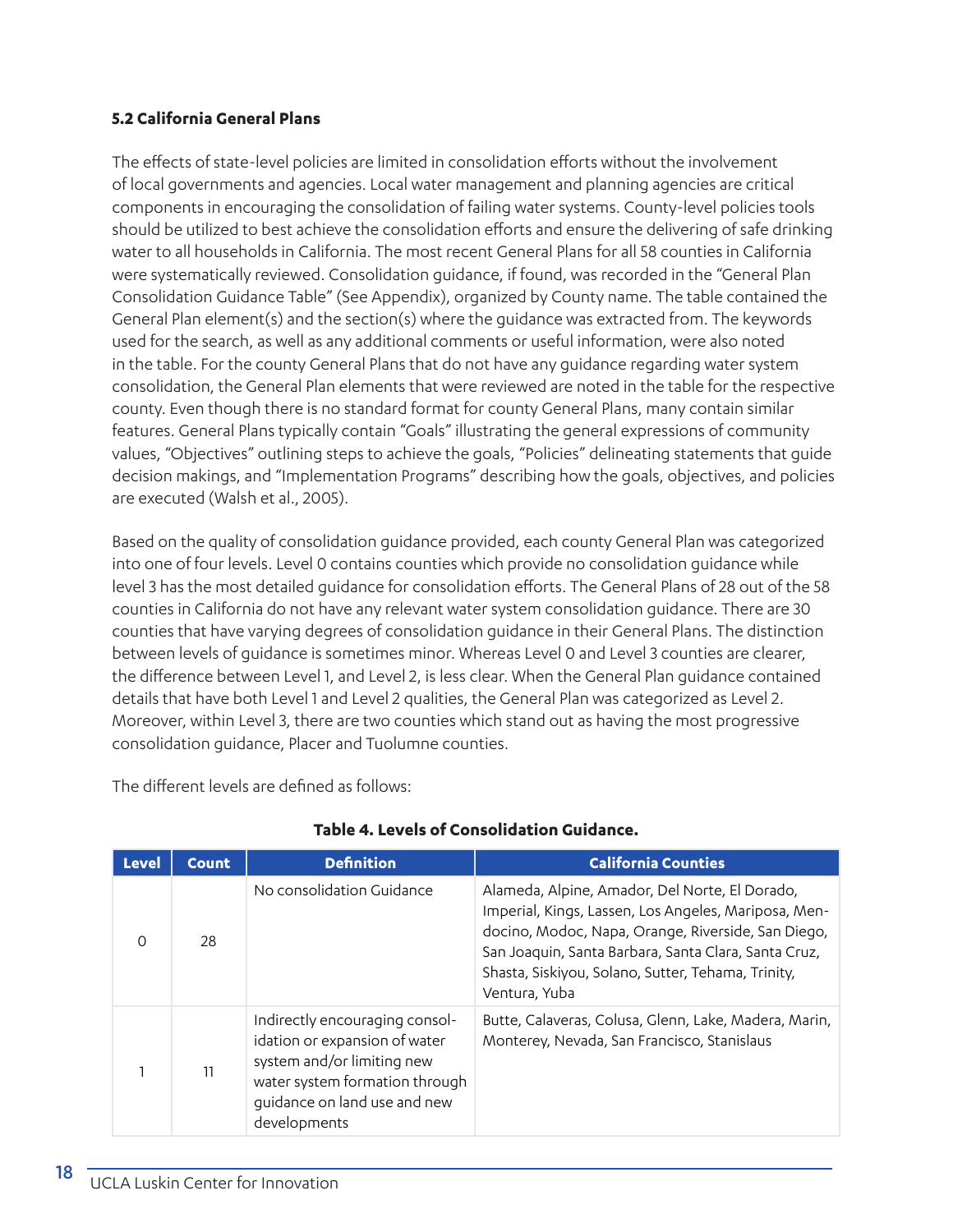| <b>Level</b>  | <b>Count</b> | <b>Definition</b>                                                                                                                                                  | <b>California Counties</b>                                                                                                             |
|---------------|--------------|--------------------------------------------------------------------------------------------------------------------------------------------------------------------|----------------------------------------------------------------------------------------------------------------------------------------|
| $\mathcal{P}$ | 6            | Encouraging consolidation or<br>expansion of water system and/<br>or limiting new water system<br>formation through direct quid-<br>ance on water systems/services | Inyo, Plumas, Sacramento, San Bernardino, Tulare,<br>Yolo                                                                              |
| 3             | 13           | Explicitly strongly encouraging<br>consolidation or expansion of<br>water system or limiting new<br>water system formation.                                        | Contra Costa, Fresno, Humboldt, Kern, Merced,<br>Mono, Placer*, San Benito, San Luis Obispo, San Ma-<br>teo, Sierra, Sonoma, Tuolumne* |

#### **Table 4. Levels of Consolidation Guidance** *(continued)***.**

#### *Level 0 Guidance*

Level 0 General Plans do not contain information regarding water system consolidation or expansion or any guidance on limiting water system sprawl. Almost half (48%) of California counties do not provide any guidance in their General Plans. Counties with Level 0 General Plan guidance do not necessarily indicate the lack of county-level effort on consolidation of water systems. These counties could be relying on other policy tools, which will be explored in the following sections, to encourage consolidation activities.

#### *Level 1 Guidance*

Level 1 General Plans provide guidance regarding water use or services, but not directly relating to community water systems, much less encouraging water system consolidation. The information regarding water systems provided in these General Plans involve guidance on the water supplies for new developments that would implicitly discourage formation of new water systems. Lake County, for example, gave instructions on the coordination of potable water with land use in the Lake County 2030 Comprehensive Plan, it states, "Lake County shall maximize the use of existing facilities prior to new planned facilities and discourage urban sprawl by encouraging the provision of central potable water services within existing and planned service areas where possible and prohibiting the extension of potable water facilities outside of existing and planned service areas".28

Some of these Level 1 General Plans also include instructions for public service providers to coordinate with Local Agency Formation Commissions (LAFCOs) to ensure the efficiency of these services. By suggesting coordination of water services with land use to increase efficiency of public services, these General Plans indirectly encourage consolidation of water systems. For instance, Colusa County's 2030 General Plan supports the "consolidation of special districts and/or responsibilities where increases in efficient public services are feasible and redundancy is eliminated" and states that "Public Works should coordinate with LAFCO during the preparation of Municipal Service Reviews and Sphere of Influence Updates to address coordinated public service and infrastructure planning".<sup>29</sup>

<sup>28</sup> Lake County Comprehensive Plan 2030, adopted in 2011, see: https://www.lakecountyfl.gov/departments/economic\_growth/planning\_and\_zoning/comprehensive\_planning/

<sup>29</sup> Colusa County 2030 General Plan, adopted in 2012, see: http://www.countyofcolusa.org/index.aspx?NID=137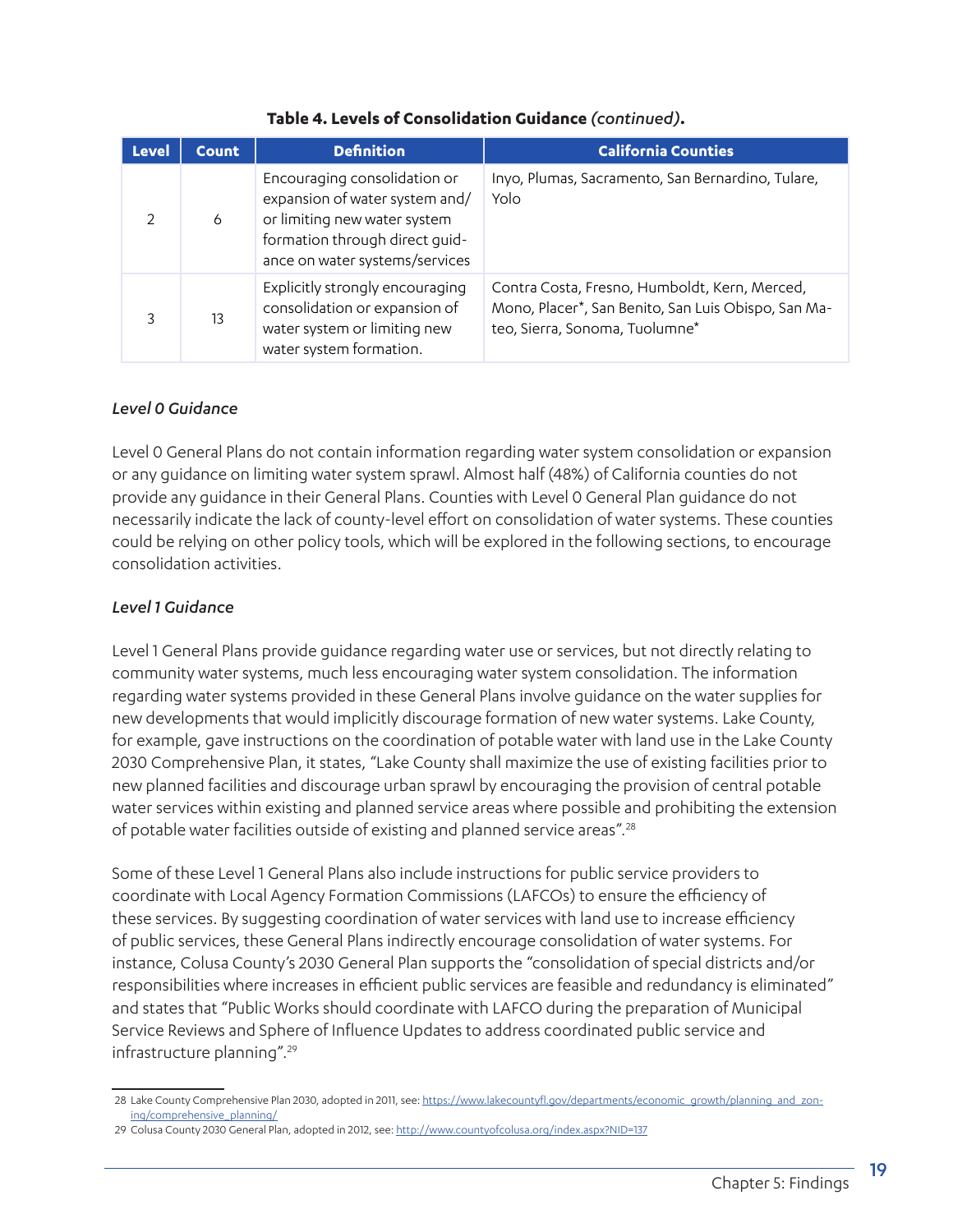#### *Level 2 Guidance*

Level 2 General Plans have direct guidance regarding water services and water systems, instead of indirect guidance on water systems from instructions based on land use developments like in Level 1 General Plans. Level 2 General Plans typically present guidance that either encourage the expansion of existing water systems or limit the formation of new systems. Plumas County, for example, included in its General Plan that "The County shall require any new community water system, in the unincorporated area of the county serving residential, industrial or commercial development to be owned and operated by a public or private entity that can demonstrate to the County adequate financial, managerial and operational resources".30

Similarly, Inyo County is another county with Level 2 General Plan that provides direct guidance regarding water services. Inyo County's General Plan have a policy that encourages "the development and viability of community water systems rather than the reliance upon individual water wells" and it included an implementation program that specifies that "development of a property within a CSD service boundary shall utilize the CSD services, instead of developing a private system, if the CSD can reasonably provide needed services".31

#### *Level 3 Guidance*

Level 3 General Plans have language that explicitly encourages consolidation or expansion of water systems. These General Plans are often strongly in favor of consolidation of small water systems to mitigate water quality problems or increase efficiency of water systems. For instance, San Luis Obispo County's General Plan has guidance that explicitly discourages formation of new water systems: "Enable expansion of public services by community services districts and County service areas to serve contiguous development when water is available. Strongly discourage the formation of new water and sewer systems serving urban development at the fringe and outside of urban or village reserve lines or services lines".32 The guidance in these Level 3 General Plans demonstrates these counties' goals to limit proliferation of unsustainable water systems and encourage consolidation of small water systems to promote improved water quality and efficiency of water services.

#### *Tuolumne and Placer County*

While the majority of the California counties have no direct General Plan guidance on consolidation of water systems, Tuolumne<sup>33</sup> and Placer<sup>34</sup> counties have specific directions and details on achieving consolidation.

Most notably, Tuolumne County has strongly favorable policies toward consolidation of existing small water systems and discourages the creation of new ones. The Tuolumne Utility District has been instrumental in efforts for water system consolidation. The County currently has the 7th smallest average size of population served by CWS, but is only the 16th smallest county, so it appears

- 33 Tuolumne County General Plan, adopted in 1996 and update began in 2015, see: http://www.tuolumnecounty.ca.gov/index.aspx?NID=184
- 34 Placer County General Plan, updated in 2013, see: https://www.placer.ca.gov/departments/communitydevelopment/planning/documentlibrary/ commplans/placer-county-gp

<sup>30</sup> Plumas County General Plan 2020, began update in 2009, see: http://www.countyofplumas.com/index.aspx?NID=2116

<sup>31</sup> Inyo County General Plan, adopted in 2001, see: http://inyoplanning.org/general\_plan/index.htm

<sup>32</sup> San Luis Obispo County General Plan, adopted in 2010, see: http://www.slocounty.ca.gov/planning/General\_Plan\_Ordinances\_and\_Elements.htm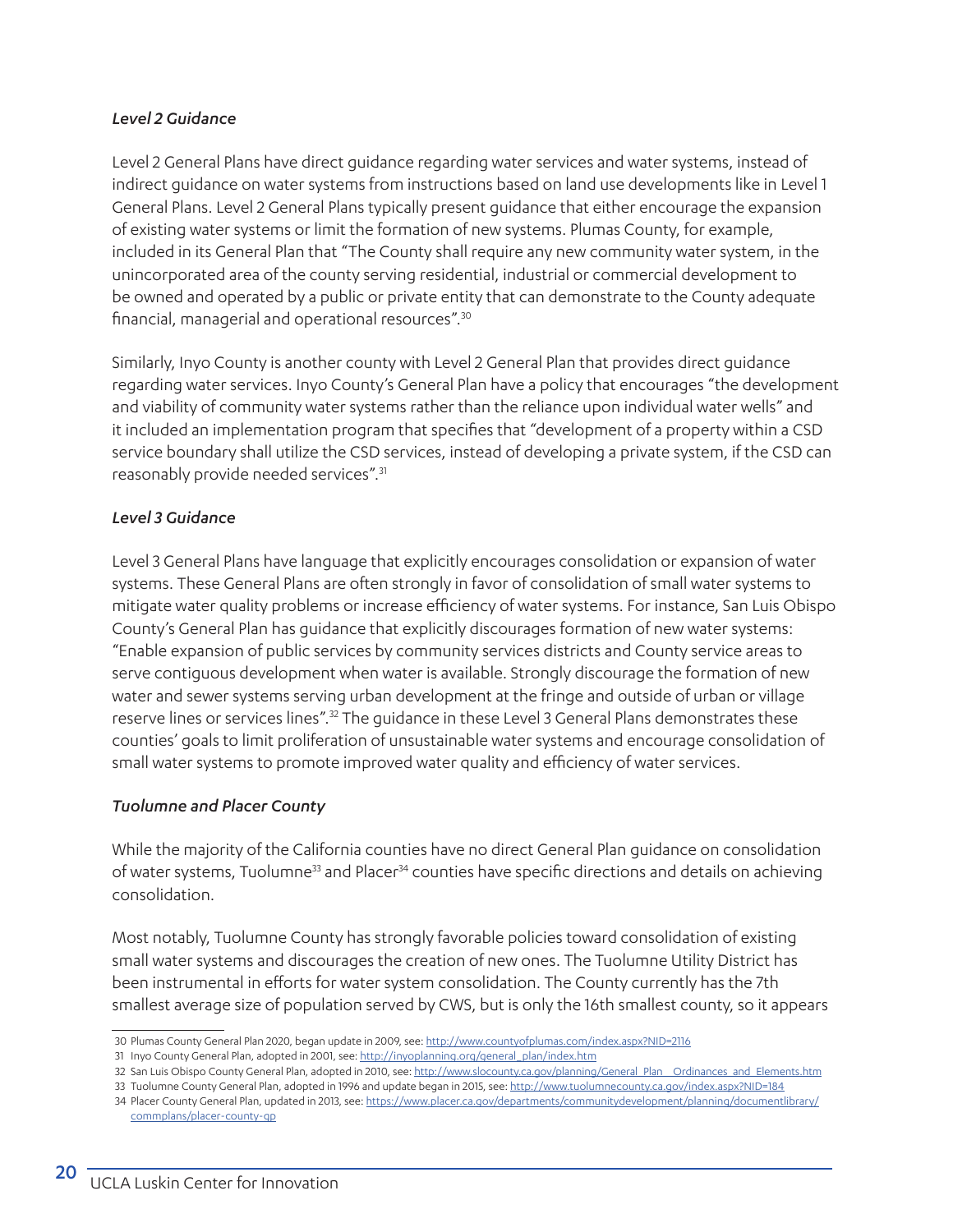to be ideal for consolidation. The Tuolumne County General Plan guidance advocates for "the consolidation of water purveyors in the County to facilitate improvements to the infrastructure and consistency of water quality of the systems; Consider the undesirability of proliferation of small water purveyors during the development review process; Discourage additional water purveyors in the county, particularly stemming from new development; Discourage creating new discontiguous water systems operated by existing water purveyors". In addition, Tuolumne County has specific implementation programs for consolidation of water systems. The Tuolumne County General Plan supports "actions by larger water purveyors and special districts to incorporate and maintain existing smaller systems and isolated privately or mutually-owned water supply systems." The General Plan also contains implementation programs that discourage developments from relying on new or discontiguous public water systems. It states that the county should "require residential development projects that are proposed to be served by a public water system to be served by an existing water purveyor that is either a district, or water company that is privately-owned, or a mutually-owned system. The new or expanded water service from a privately-owned or mutual water company must be geographically approximate to the existing system and have a direct infrastructure link between the existing and new system".

Placer County's General Plan addressed the financial issues often associated with newly formed water systems and gave guidance on limiting formation of new water systems. It states that, "When considering formation of new water service agencies, the County shall favor systems owned and operated by a governmental entity over privately- or mutually owned systems. The County will continue to authorize new privately- or mutually-owned systems only if system revenues and water supplies are adequate to serve existing and projected growth for the life of the system. The County shall ensure this through agreements or other mechanisms setting aside funds for long term capital improvements and operation and maintenance." Furthermore, Placer County favored consolidation as a mitigation strategy for water systems that experience water quality issues and specified that, "The County shall initiate a review of any water system that persistently fails to meet applicable standards and shall encourage consolidation or regionalization of surface water treatment systems to address problems in common." Placer County also designated the responsibility of this guidance to the Environmental Health Division and major water purveyors. The county also includes State MOU funds and General Fund as the funding sources designed for this guidance.

| <b>GP Guidance</b><br><b>Level</b> | <b>Count of Counties</b><br>in each Level | <b>Sum of Total</b><br><b>Population (2013)</b> | <b>Average Number of</b><br><b>CWS per County</b> |
|------------------------------------|-------------------------------------------|-------------------------------------------------|---------------------------------------------------|
|                                    | 28                                        | 25,619,572                                      | 46                                                |
|                                    | 11                                        | 2,640,347                                       | 44                                                |
| っ                                  | 6                                         |                                                 | 71                                                |
| 3                                  | 13                                        | 5,220,140                                       | 64                                                |
| Total                              | 58                                        | 37,659,181                                      |                                                   |

#### **Table 5. Average Number of CWS per County by Category.**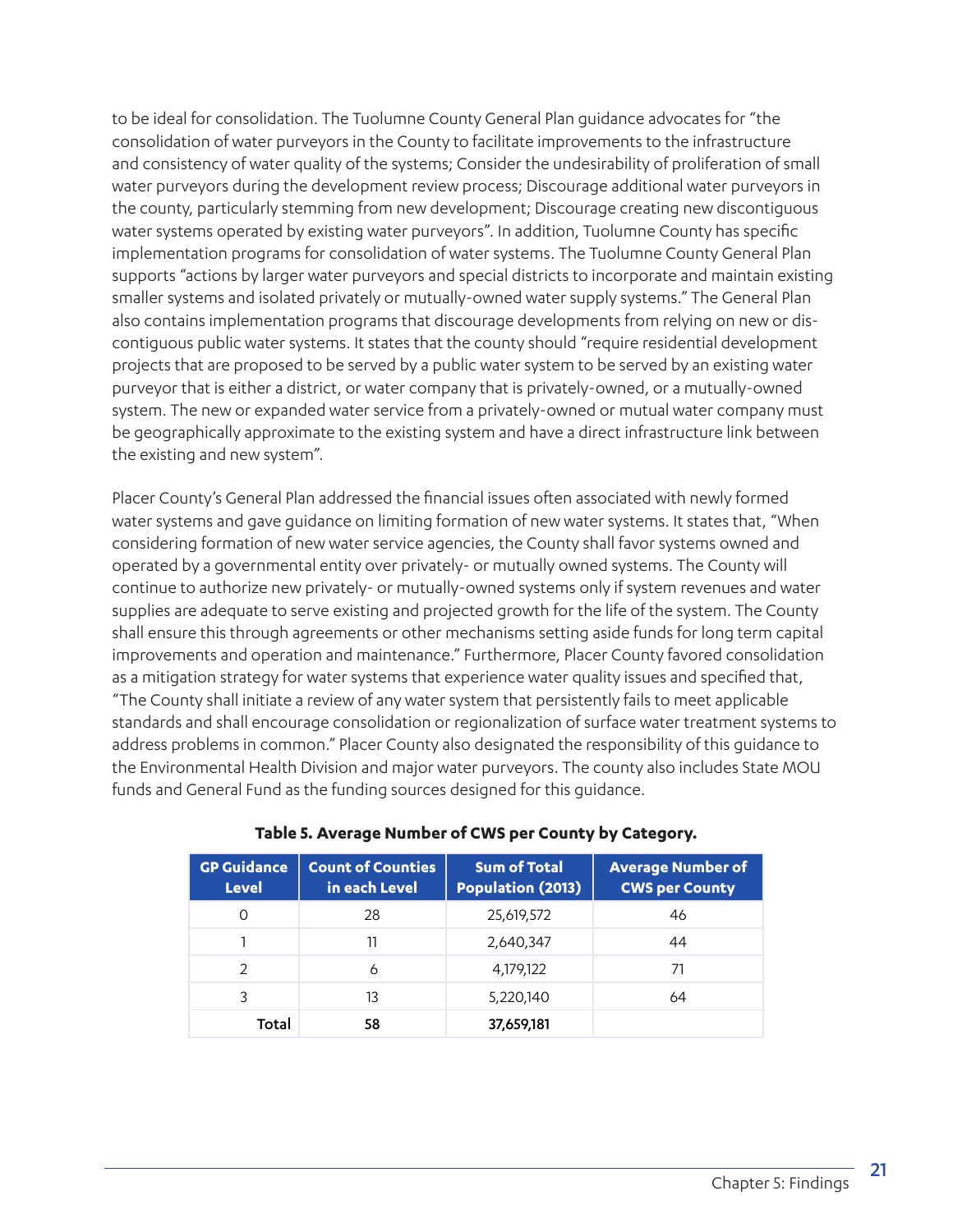The General Plans in majority of the counties in California lack guidance (Level 0) regarding the consolidation of water systems or guidelines to limit water system sprawl. Approximately 19 percent of the counties have land use and new development guidelines (Level 1) that are indirectly relevant to water systems. Lastly, only slightly over 30 percent of the counties have direct or direct and explicit guidance (Level 2 and 3) on consolidation of water systems in their General Plans. As shown in Table 5, there is no apparent causal relationship between quality of consolidation guidance and average number of CWS per county in each level. Counties with Level 0 and Level 1 General Plans actually have lower average number of CWS per county than those with Level 2 or Level 3 General Plan consolidation guidance. This result suggests that more specific consolidation guidance in General Plans is incorporated as a result of water system sprawl, rather than acting as a historical barrier to system sprawl. The implementation of consolidation projects also seem to be independent of consolidation guidance in General Plans.

Despite these different county tools and responsibilities existing on paper, the practical disconnect between water resource management and land use development decision making at the county level is clear. This is most evident when new developments are built without adequate water services. Senate Bills 610 (SB 610) and Senate Bill 221 (SB 221) were established in 2002 to improve the link between certain land use decisions (enacted by cities and counties) and water supply availability (DWR, 2003). These two measures effectively promoted collaborative planning approaches among local water suppliers and local governments (DWR, 2003). The SB 610 Water Supply Assessment (WSA) additionally required the water supplier to provide information on the water availability for a proposed project to be included in the Environmental Impact Report (EIR) process specified under the California Environmental Quality Act (CEQA). It is important to note that the trigger for a SB 610 water assessment is only when the project is "a residential development of more than 500 units, a business or shopping center employing more than 1000 people, or any project that would increase a local water system's service connections by 10 percent or more, regardless of the number of dwelling units" (Tully & Young, 2007). As with other source documents for an EIR prepared for a proposed project pursuant to California Environmental Quality Act (CEQA), it must provide "substantial evidence showing that sufficient water will be available to meet water demands for the water purveyor's existing and planned land uses over a 20-year planning horizon" (Tully & Young, 2007). On the other hand, SB 221 requires a Water Supply Verification for a tentative map application for a subdivision<sup>35</sup> (Tully & Young, 2007). The local agency that received the tentative map application must send the application to the PWS that may provide the water for the lands. Once the PWS received the application, it is required to provide verification of sufficient water supply to the local agency within 90 days (Tully & Young, 2007). SB 221 is designed as a "fail safe" mechanism to ensure there is adequate water supply for the new large subdivision before construction begins. Most notably, SB 610 and SB 221 improved the coordination between local water supply and land use decisions and prompted local jurisdictions with lenient water-supply policies to increase enforcement (Hanak, 2005). The improved coordination in local water management is critical to limit new water system sprawl in California. However, the proposal of new legislations to limit sprawling of water system suggests that the problem still remains.

<sup>35</sup> A subdivision is defined as an addition of 500 or more dwelling units, or, if fewer than 5,000 connections exist, upon an increase of 10% or greater in the number of service connections.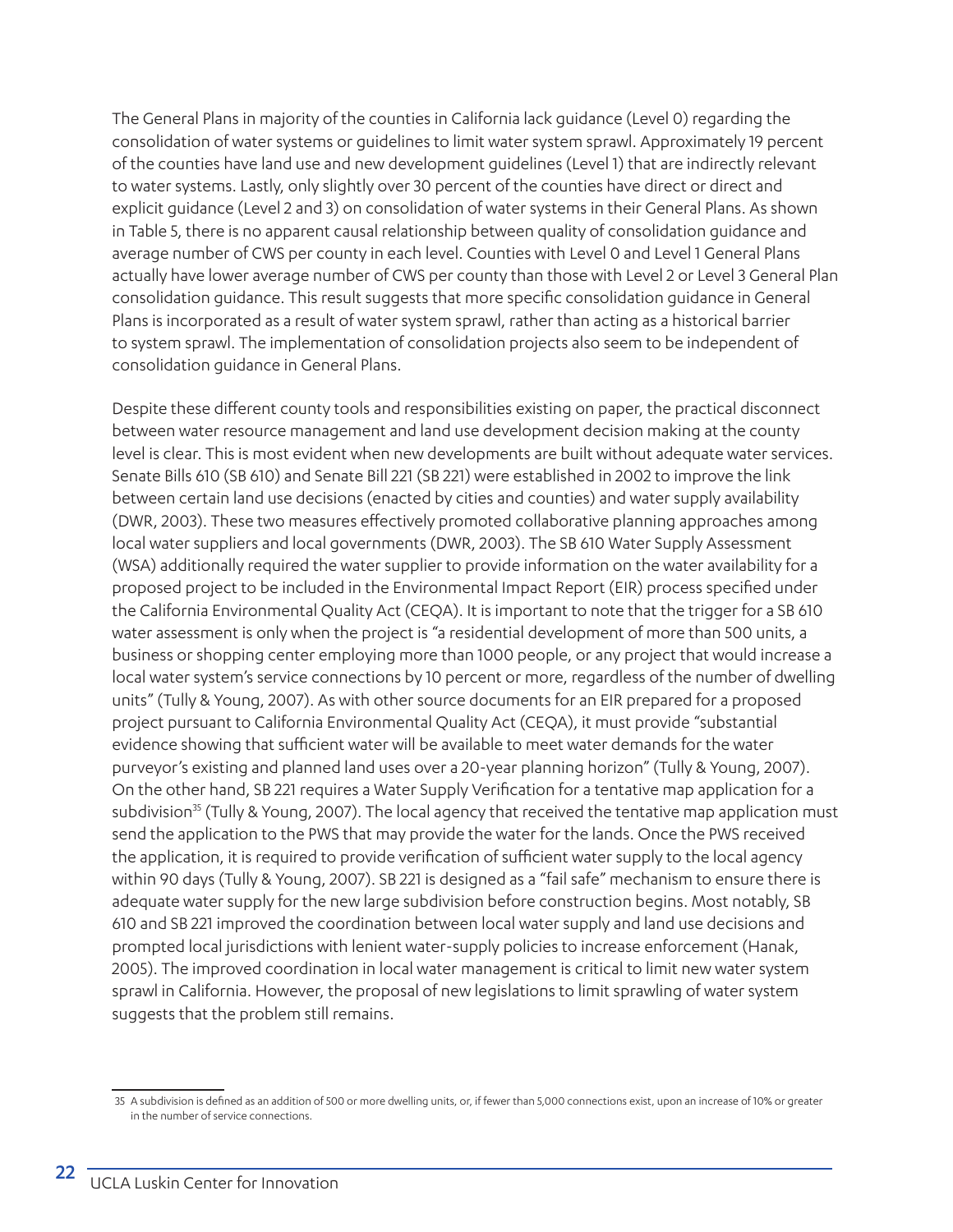#### **5.3 Local Agency Formation Commissions (LAFCOs)**

Local Agency Formation Commissions (LAFCOs) are crucial parts of the water system consolidation process because they establish the sphere of influence (SOI) for each city. SOI represents the city's probable boundary and service area. SOI is necessary to determine which governmental agencies can provide services in the most efficient way to the people and property in any given area. Among other responsibilities, a LAFCO evaluates water service when considering whether an efficient SOI modification is possible. LAFCOs often require an extensive application process for a proposal to modify a SOI. For example, prior to submitting the SOI modification application, Monterey LAFCO recommends a preliminary Sphere of Influence Review, pre-application meeting with the LAFCO staff, a petition or resolution of an application (Monterey LAFCO, 2011). In addition, as part of the application, the applicant is required to submit a written request for LAFCO action, public notice, ordinance designating pre-zoning of affected property (adopted by the City Council), City-County Consultation meeting, and environmental documents, among other additional materials (Monterey LAFCO, 2011). Although county LAFCOs are not generally the initiators of the mergers between water systems, they are often involved in the discussions that ultimately led to the successful consolidations (as seen in Orange County). Indeed, studies have found LAFCO's informal cooperation and dealmaking practices with the cities helped make it effective in encouraging cities to pursue annexation (Mukhja & Mason, 2013).

Past cases of consolidation projects in Orange County, the most consolidated county in the state, are a good example of the role LAFCOs can play in consolidation. In Orange County, Irvine Ranch Water District (IRWD) has facilitated the consolidation of 5 water districts in the past 10 years (IRWD, n.d.). In particular, consolidation of Los Alisos Water District with IRWD is a successful example of consolidation with LAFCO involvement. One of the main challenges that are associated with LAFCO for consolidation projects is the annexation process (R. Crenshaw, personal communication, February 15, 2017). Annexation is a long and expensive process that would potentially create financial burden for residents. There is evidence of small water systems that are established directly outside of the sphere of influence to avoid the annexation process (E. Zuniga, personal communication, February 7, 2017). In addition, annexation also means that the customers would be required to pay additional taxes associated with the added public services. Households in the consolidated water systems (likely population living in disadvantaged communities or mobile home parks) could be charged a higher rate after consolidation. An example of this phenomenon was observed in the consolidation between IRWD and the former Santiago County Water District in 2006. The merger agreement between the water districts established an acquisition balance and a rate schedule for the former Santiago service area. When the consolidation was completed, the water rates were reduced by 20 percent in comparison to the rate under the Santiago County Water District. Nevertheless, the reduced water rates for these residents were still higher than those in the IRWD service area. The difference in water rates was used to pay down the acquisition balance.

Sometimes, the only viable source to provide water in the annexed areas is still more expensive even after managerial consolidation. The benefit of consolidation would be realized through the added managerial and technical capacity, but water rates are not necessarily reduced y for water users. This occurred in the annexation case of the Los Alisos Water District into IRWD. The consolidation was approved by the Orange County LAFCO in 2000 and took effect in 2001. The areas in the former Los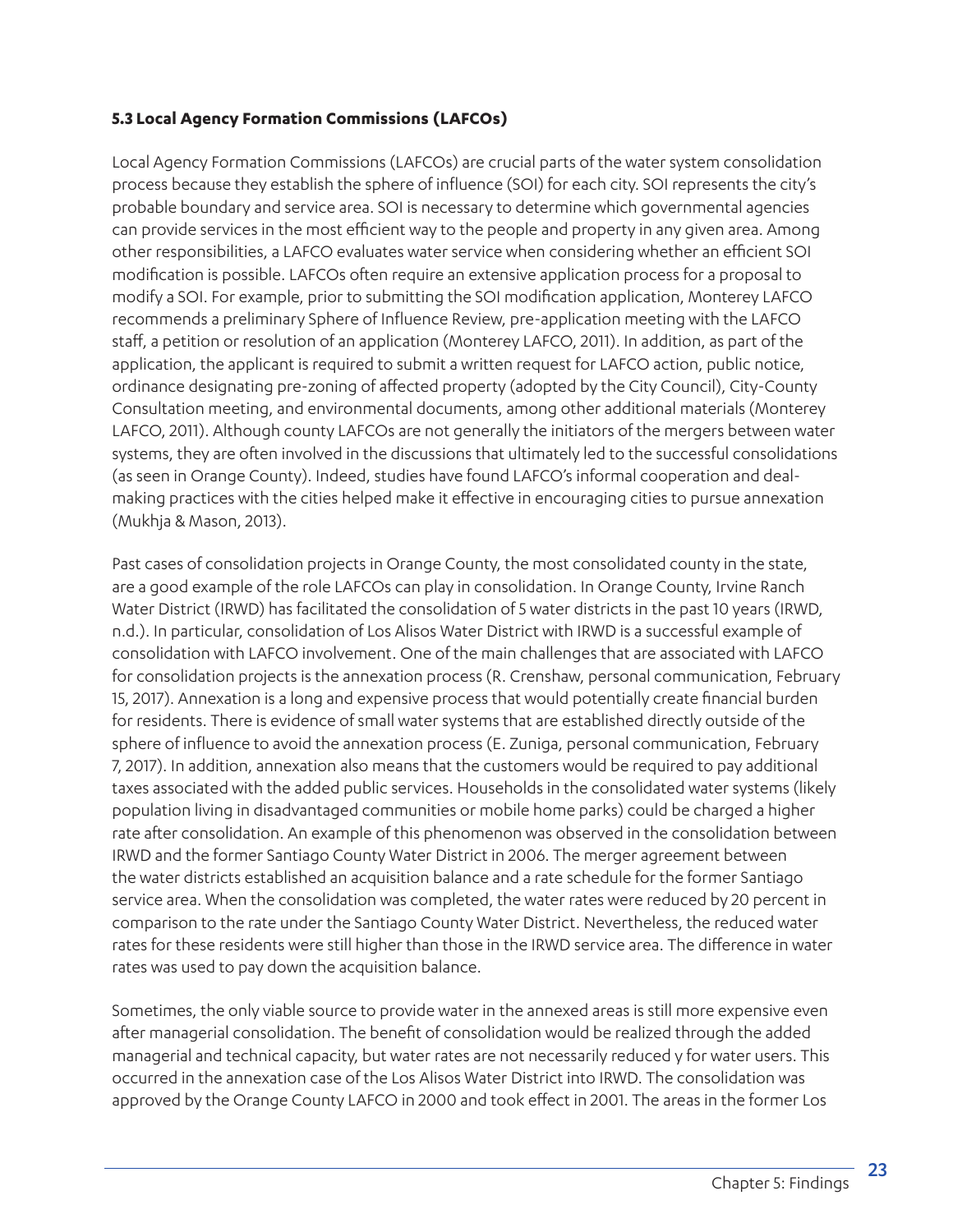Alisos Water District rely predominantly (approximately 94 percent of water) on water imported from the Metropolitan Water District of Southern California (MWD) (IRWD, n.d.). Taking into account that the water in the Los Alisos area rely heavily on the more expensive MWD imported water, customers in this area paid a higher rates than the rest of IRWD customers. Los Alisos area residents did not have the same water rate as customers in the IRWD Irvine rate area until a sale of the property in the Los Alisos area in Lake Forest was completed in 2008. The revenue from the sale helped equalize the higher cost of imported water to allow the Los Alisos area to have rate parity with other IRWD areas (IRWD, n.d.).

Moreover, LAFCOs have significant impacts on water system formation. The formation of new districts within the SOI is under LAFCOs' authority and the applications of new water systems are reviewed by LAFCO (Monterey LAFCO, 2011). Additionally, LAFCOs also conduct municipal service review to determine the availability and sufficiency of government services in a given geographic area and the information generated from the municipal service reviews are generally utilized for SOI determination (Napa LAFCO, 2014). They can also use the information for the municipal service reviews for purposes such as forming, consolidating, and dissolving of local agencies (Napa LAFCO, 2014). Therefore, LAFCOs are another important safeguard, in addition to county General Plans, to water system sprawling in California. Their authority to consolidate municipal services and modify SOI is crucial as the county-level tool to perform consolidation of failing water systems.

### **5.4 Local Primacy Agencies (LPAs)**

Local Primacy Agencies (LPAs) are local environmental health departments that received primacy delegation (pursuant to Health and Safety Code Section 116330) to regulate community water systems that have less than 200 service connections. There are limited resources that can provide information regarding the LPA functioning and their involvement in consolidation projects. Nevertheless, the quarterly reports from the LPAs to the Board do provide some insight about the governance of state small water systems at the local level. In Los Angeles County, the Drinking Water Program under the Department of Public Health Division of Environmental Health operates as the regulators for these small water systems (CLADPH-EH, n.d.). The Drinking Water Program processes applications, issues permits, conducts inspections and evaluations, monitors water quality for the water systems (CLADPH-EH, n.d.). In 2011, the Los Angeles County Board of Supervisors required the Drinking Water Program to produce quarterly reports on its water quality monitoring of the water systems in order for the Board of Supervisors to stay informed of current water quality issues (DPH-DWP, 2016). The report document the records of Notice of Violation (NOV) issues to small water systems that violated the drinking water standards. LPAs work closely with the Board's district engineers to identify small water systems that are failing to comply with the safe drinking water standards (M. McNamara, personal communication, February 15, 2017). LPA staff is responsible for maintaining the working relationship and open communications with staff of the small water systems they regulate (S. Williams, personal communication, February 13, 2017). The role of LPA in consolidation of small water systems is thus to help the Board's district engineers obtain mutual voluntary consolidation agreement between the small water systems (the subsumed system) and the large water system who will be performing the merger. However, there is some evidence that some counties' LPAs are not monitoring situations where a CWS should be formed (HR2W-SWRCB, 2017). This type of oversight is essential in preventing unsustainable small water systems from being established.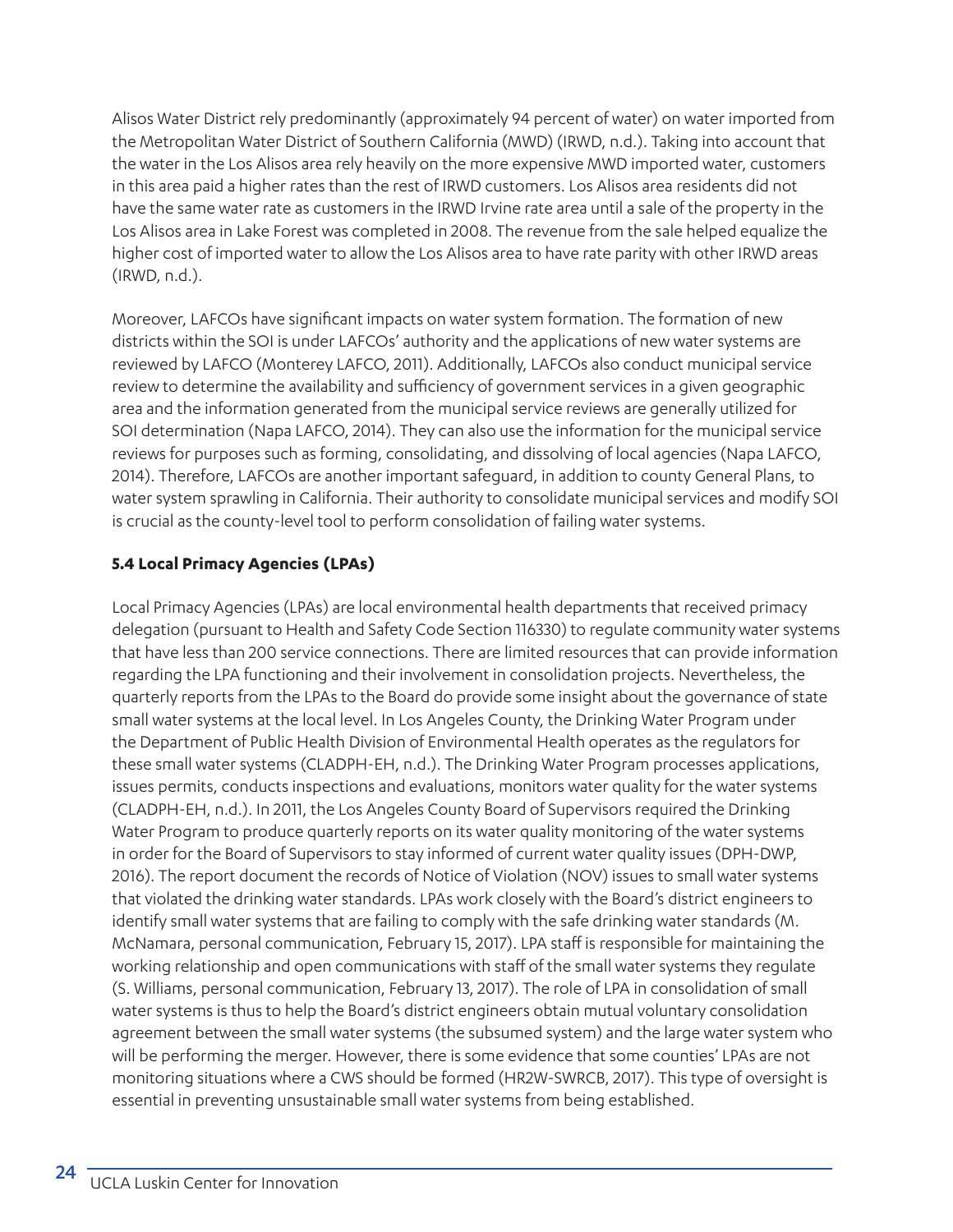#### **5.5 County Board of Supervisors**

Unless it is a high-profile case, County Boards of Supervisors are generally not actively involved in the process of water system formation or consolidation. However, the Board's district engineer has found that "when the Board of Supervisors gets actively involved, the County level planning and activities move more rapidly, and if the Board also contacts the Governor's Office and their State Representatives, it can facilitate more rapid movement at the State level, too" (S. Williams, personal communication, February 13, 2017). Therefore, involvement of the County Board of Supervisors could be integral to the success of consolidation efforts. The Board has been in contact with the Board of Supervisors in some counties to discuss the Board's initiatives to encourage water system consolidation. Providing access to safe drinking water for all the residents in the county should be a priority for the Board of Supervisor. With the influence of the Board of Supervisor, including its legislative and executive authority, consolidation efforts could be more effectively implemented with the county supervisors' involvement and with a goal of ultimately providing safe drinking water to all (M. Frederick, personal communication, February 7, 2017).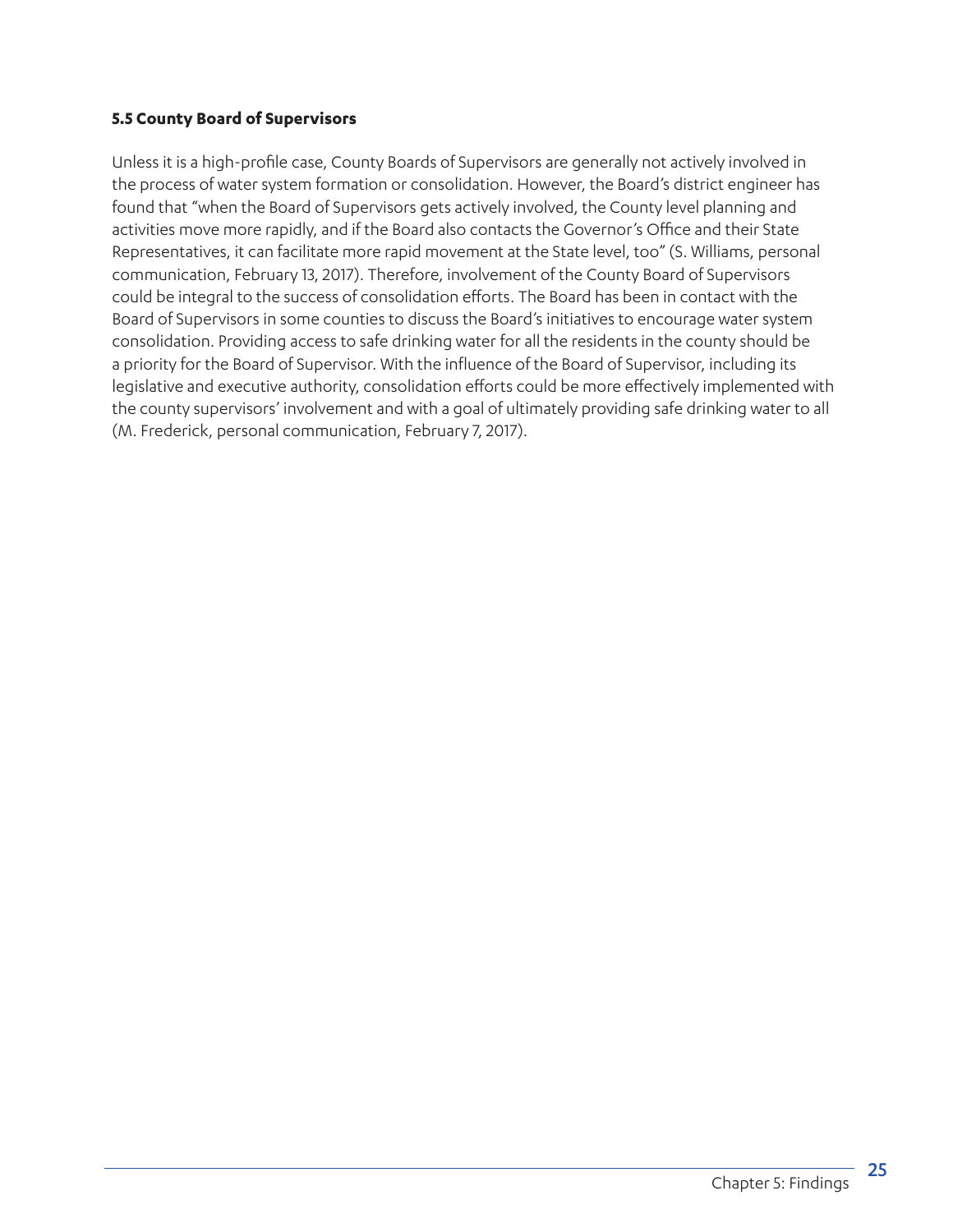### **6. Discussion**

The history of past state level consolidation efforts has been impactful, yielding the elimination of 177 systems over the span of approximately 40 years. However, given the money and time spent to accomplish this degree of consolidation, even the newfound legal authorities granted to the State Water Board suggest that state level support of individual projects can likely only go so far to accomplish California's ambitious drinking water system consolidation goals.

In reviewing each General Plan for all counties in the state, I found that the majority of counties have little to no consolidation guidance. Counties with General Plans that lack guidance (Level 0 and 1) actually have lower average number of CWS per county than those with direct and explicit General Plan consolidation guidance (Level 2 and 3). This illustrates that more specific consolidation guidance may been incorporated in plain language as a result of water system sprawl. The implementation of consolidation projects also seem to be independent of consolidation guidance outlined in General Plans.

Still, simply illustrating to county planning officials the latent authority they have regarding water system consolidation decisions could lead to proactive efforts. Showcasing county General Plans with helpful guidance in encouraging consolidation of water system or limiting formation of unsustainable small water systems can also positively influence the counties which are currently inactive. Tuolumne and Placer County's General Plans contain specific directions and details on achieving consolidation. Other counties can use language from these General Plan and develop consolidation policies that might be more suitable for each of their counties.

By contrast with General Plan guidance, LAFCOs appear to be the most influential actor for consolidation at the county level. LAFCOs routinely exercise authority in the approval process of annexation decisions and modification of Sphere of Influence (SOI) for municipality service territories. LAFCO's informal cooperation and deal-making practices with cities can increase the commissions' effectiveness in encouraging cities to incorporate nearby water systems with their own. Municipal Service Reviews conducted by LAFCO can be an important tool and avenue to limit water system sprawling in California. LAFCOs should be encouraged to further integrate water service areas with other municipal service boundaries in SOI decisions.

Without Boards of Supervisors support, the role of the LPAs are limited by their jurisdiction over only small system, other more influential actors in the consolidation decisions, and local political development pressure. Therefore, Boards of Supervisors' participation in the consolidation of water systems could be integral to the success of the efforts by putting pressure on and/or encouraging the actors above and the cities within their remit. Nevertheless, the supervisors' role is likely to have a more general impact on consolidation efforts and not on day to day details and procedures to consolidate water systems.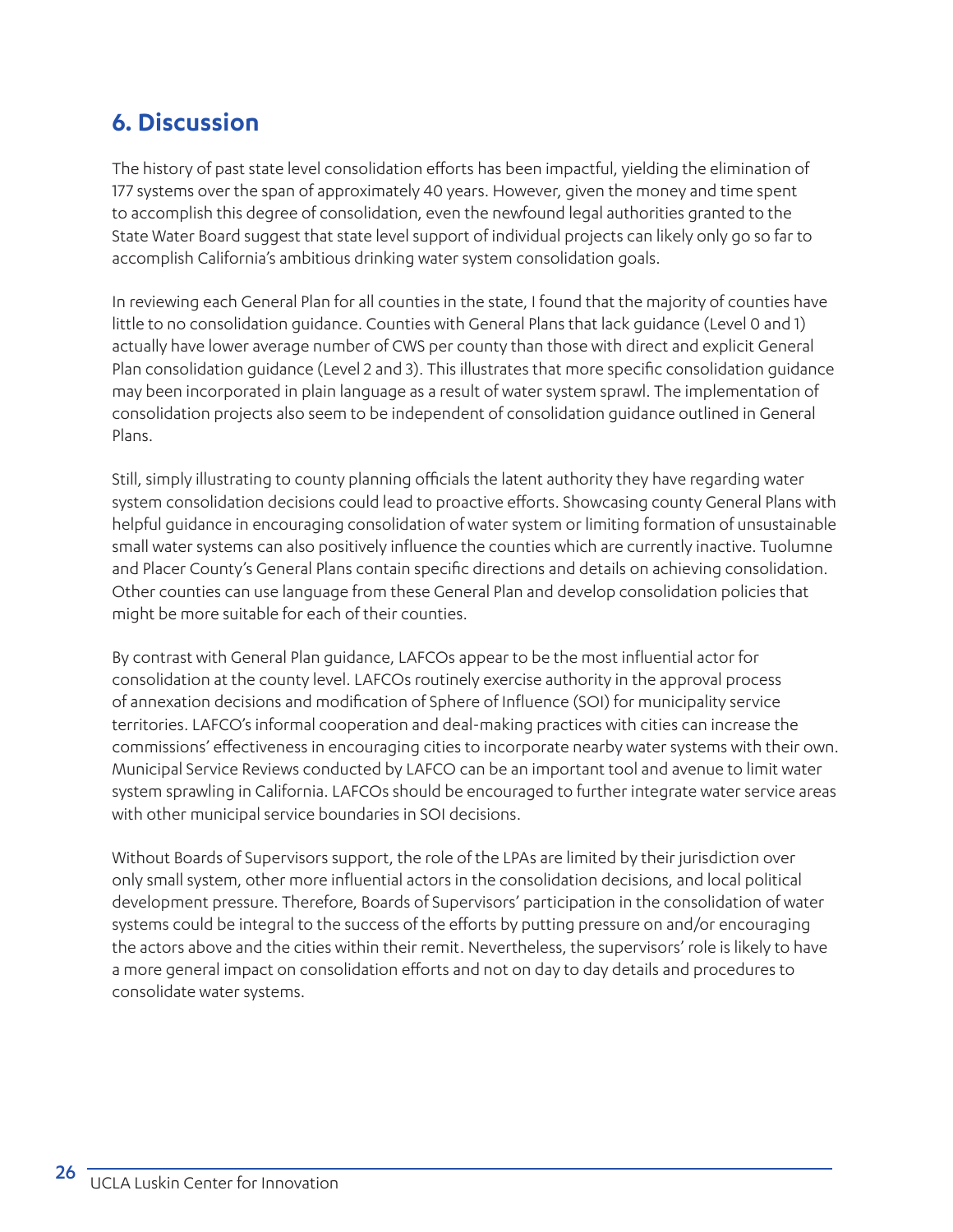### **7. Conclusion**

Consolidation of small water systems that are under-performing will have important benefits in ensuring all residents in California have access to safe and clean drinking water. County-level policies are available but to date have been under-utilized in order to encourage consolidation among small water systems. As detailed above, while state level funding support or the lack thereof is a major barrier hindering consolidation projects, the involvement of county-level policy tools including General Plan guidance, LAFCOs, LPAs, and Boards of Supervisors is critical to the success of efforts to consolidate water systems.

Other methods for encouraging consolidation could include policies that lower the political, regulatory, transaction, and physical costs associated with consolidation projects (Lee & Braden, 2007). An effective way to reduce the regulatory cost is to streamline the processes for the consolidation of water systems and significantly eliminate some spending associated with these projects. Rate paying assistance for customers in the subsumed water systems could help address the increased financial burden from the typically higher water rates consumers in the consolidated water systems would have to pay. Education for local government and responsible regulatory agencies could also help initiate additional mergers of failing small water systems.

Areas for further research and policy support to facilitate consolidation include analyzing the disconnect between county guidelines and practice in approving developments, and making more detailed information about consolidation benefits available to residents, guidelines for negotiation between unequally-sized and capable systems, and the role of cities in expanding their water sphere of influence.

Further evaluation of the disconnect in the process in approving new water systems applications or new developments without sufficient water supply is necessary to prevent the establishment of small water systems that have inadequate capacity to provide safe and clean drinking water. Evaluating the implementation of SB 1263 would be helpful in assessing the effectiveness of the new policy and understanding if there are additional needs to amend the new law.

Moreover, district engineers suggest that more effort must be put into detailed, but also accessible explanations to ratepayers showing the underlying reasons why they should agree to a consolidation of their water systems. It would be helpful to outline the financial benefits of consolidation in term of the estimated capital costs and long-term operation and maintenance costs. Also helpful is to point out the support and funding available for consolidation projects to help relieve the financial burden for these residents. Consumers' recognition of the benefits of consolidation of water systems (e.g. improved water quality for consumers) is an important component to successful consolidation of problem systems.

It is also important to maintain open communications with water systems, especially the larger water systems that would need to agree to consolidate the smaller water systems with drinking water problems. The relationship between small water systems (subsumed systems) and large water systems (consolidators) is critical to the success of consolidation projects, but is often broken from the outset. The consolidating water system (often the large water system) is likely unwilling to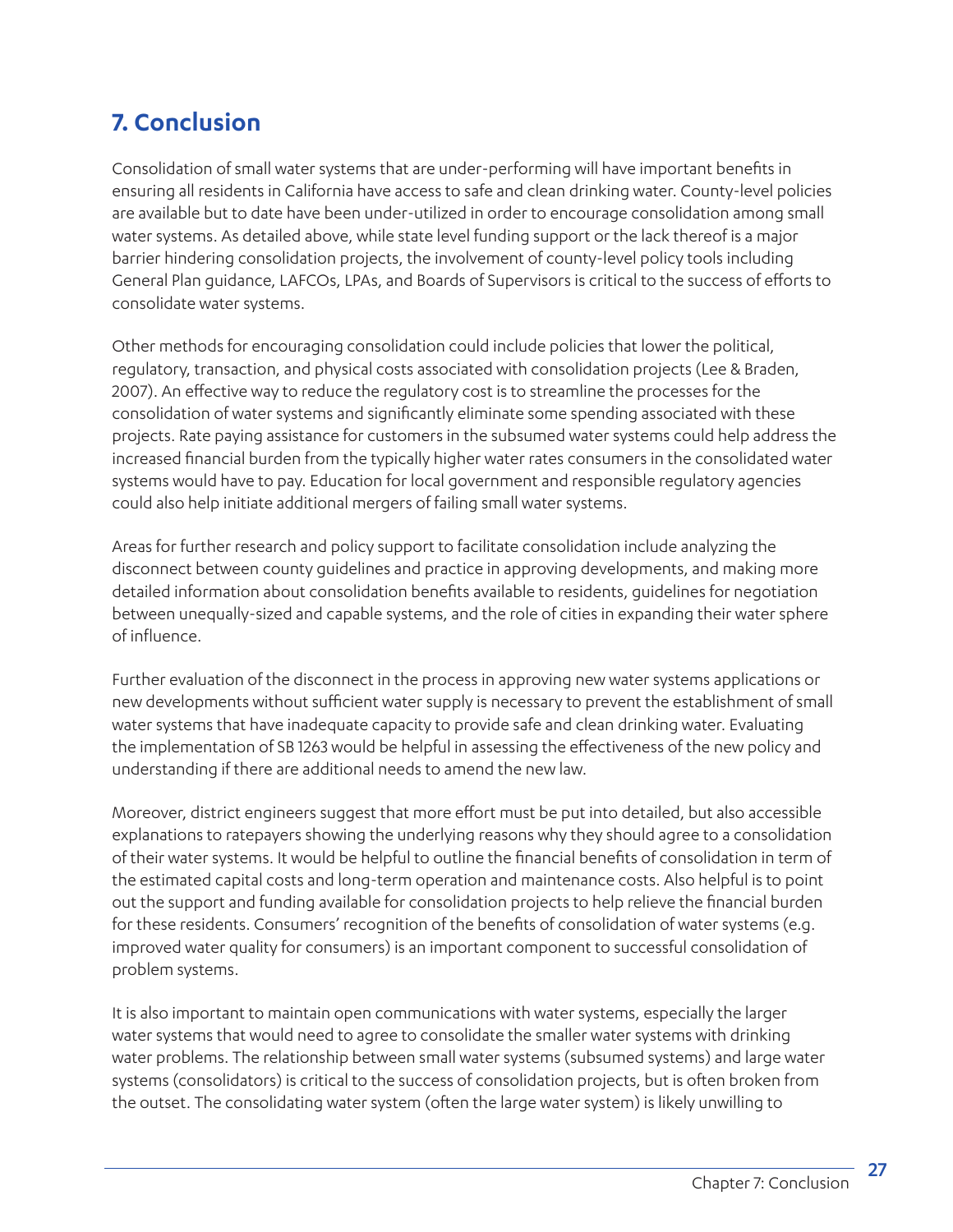cooperate because there is no guarantee that households that will be better served by the newly consolidated water system will pay their water bills (B. Sahota, personal communication, February 9, 2017). The large water system could also be unwilling to consolidate systems that have existing serious water quality problems. The large water systems are unwilling to incur costs to their current customers when consolidating a water system. Customers from the small, consolidated water systems could be charged a higher rate for water when they are consolidated into a large system (B. Sahota, personal communication, February 9, 2017). There are also cases when a consolidation agreement is reached between a large water system and a failing water system, but the large water system requires the consolidated system to design the consolidation facilities to their local design specifications. The poorly-performing water systems often lack funds to address their problem, and also lack funds necessary to pay for a consolidation.

Consolidation into a municipal water system can also face potential resistance from city council members. This issue again returns to the recurring issue of annexation and under-bounding by cities in efforts to consolidate water systems. More research should be conducted in developing methods to incentivize cities and municipalities to incorporate smaller systems in their SOI. A more comprehensive effort in water management in California could better achieve the goals of the Human Right to Water. Most radically but also most influentially, the potential for a regionalized water management model similar to Kentucky's SB 409 should be considered. This model could help create a regional approach to mainstreaming consolidation with overarching state support.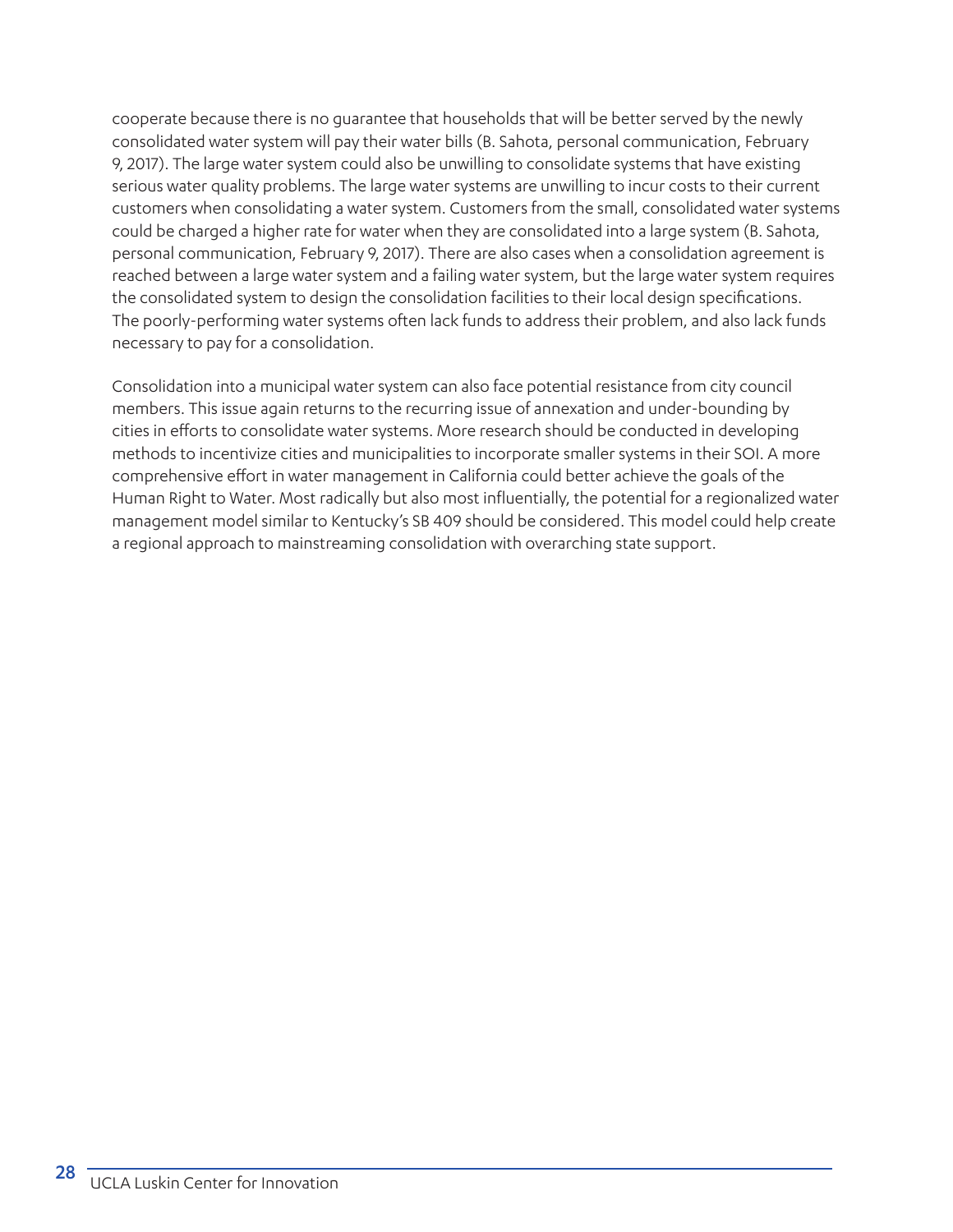### **References**

- California Department of Public Health (CDPH). (2013). Small Water System Program Goal Implementation Plan. Retrieved from: https://www.cdph.ca.gov/certlic/drinkingwater/ Documents/SWS/2013/Small%20Water%20System%20Implementation%20Plan.pdf
- California Department of Water Resources (DWR). (2003). Guidebook for Implementation of Senate Bill 610 and Senate Bill 221 of 2001 to assist water suppliers, cities, and counties in integrating water and land use planning. Retrieved from: http://www.water.ca.gov/pubs/use/sb\_610\_ sb\_221\_guidebook/guidebook.pdf
- California Public Utilities Commission (CPUC) Division of Water and Audits. (2014). Report on Balanced Rate Rulemaking (R.11-11-008).
- California Public Utilities Commission (CPUC). (2017). Water Division. Retrieved from: http://www. cpuc.ca.gov/water/
- California State Association of Counties (CSAC). (2014). County Structure Powers. Retrieved from: http://www.counties.org/general-information/county-structure-0
- Carlucci, C. (2015). State Water Resources Control Board Mandatory Consolidation Letter to City of Tulare. Retrieved from: http://www.waterboards.ca.gov/drinking\_water/programs/ compliance/docs/081815tulare\_pratt\_mancons.pdf
- Community Water Center (CWC). (2016). California budget includes crucial funds for water in schools. [Press Release]. Retrieved from: http://www.communitywatercenter.org/california\_budget\_schools
- County of Los Angeles Department of Public Health, Environmental Health (CLADPH-EH). (n.d.). Drinking Water Program – Small Water Systems. Retrieved from: http://www.publichealth. lacounty.gov/eh/EP/dw/dw\_small\_water.htm
- Environmental Health, Drinking Water Program (DPH-DWP) of Los Angeles County. (2016). Quarterly Report – Water Quality Monitoring of Small Water Systems. Retrieved from: http:// publichealth.lacounty.gov/eh/docs/ep\_dw\_WaterReport.pdf

Environmental Protection Agency (EPA). (2002). Regionalization Options for Small Water Systems.

- Environmental Protection Agency (EPA), Office of Water. (2006). Setting Small Drinking Water System Rates for a Sustainable Future. Retrieved from: https://nepis.epa.gov/Exe/ZyPDF. cgi/2000D2NM.PDF?Dockey=2000D2NM.PDF.
- Environmental Protection Agency (EPA). (2017a). Drinking Water Dashboard Help. Retrieved from: https://echo.epa.gov/help/drinking-water-dashboard-help
- Environmental Protection Agency (EPA). (2017b). Pricing and Affordability of Water Services. Retrieved from: https://www.epa.gov/sustainable-water-infrastructure/pricing-andaffordability-water-services
- Environmental Protection Agency Drinking Water Academy (EPA/DWA). (2003). Introduction To The Public Water System Supervision Program. Retrieved from: https://cfpub.epa.gov/ watertrain/pdf/modules/pwss.pdf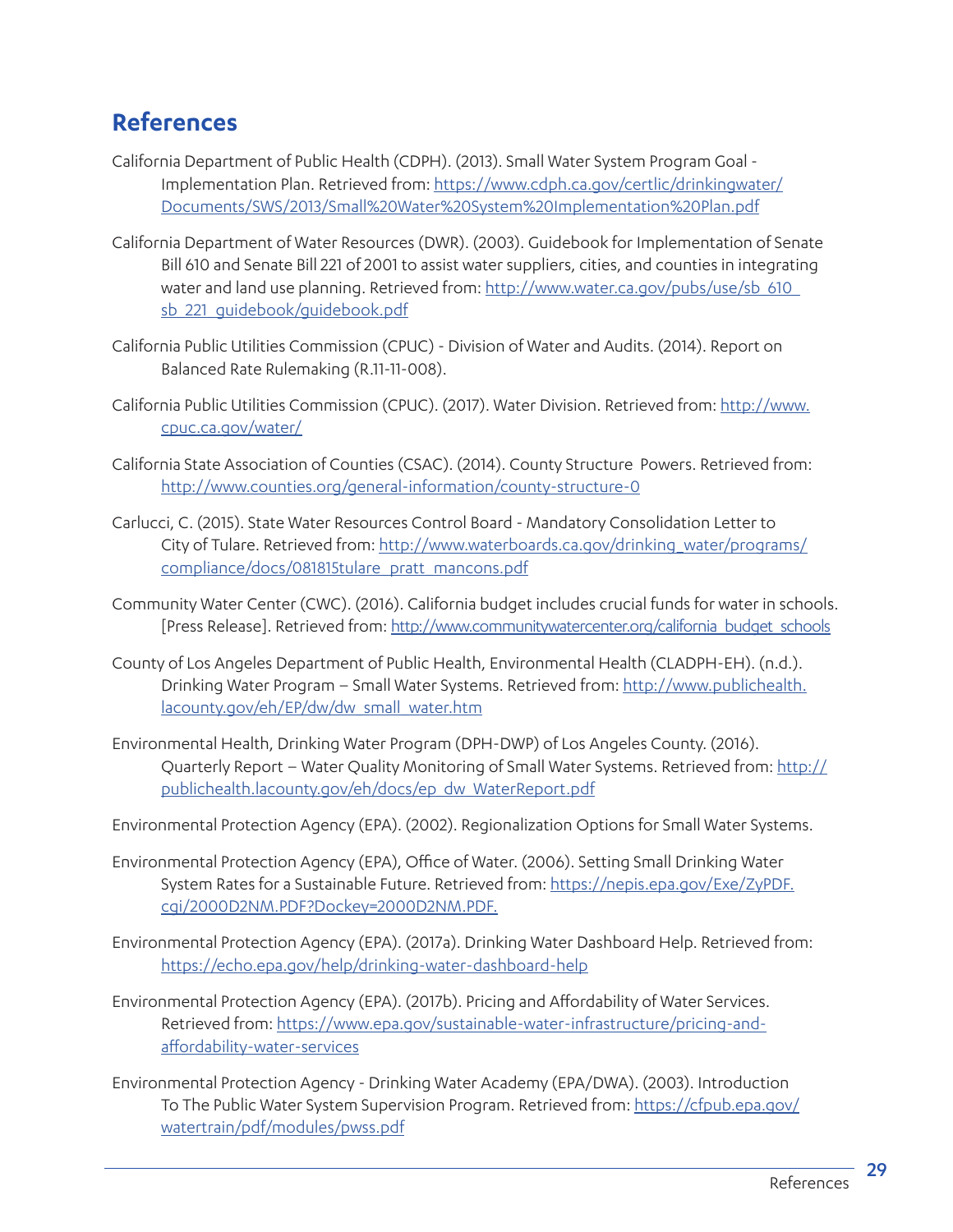- Eskaf, S. (2015). Small Water Systems with Financial Difficulties are More Likely to Violate EPA Regulations. Environmental Finance Blog. Retrieved November 11, 2015, from http://efc.web. unc.edu/2015/01/28/small-water-systems-financial-difficulties-likely-violate-epa-regulations/
- Eskaf, S. & Moreau, D. (2009). Enhancing Performance of Small Water Systems through Shared Management (White Paper for SE-TAC). Chapel Hill, NC.
- Garcia, S., & Thomas, A. (2001). The Structure of Municipal Water Supply Costs: Application to a Panel of French Local Communities. Journal of Productivity Analysis, 16(1), 5-29. doi:10.1023/A:1011142901799
- Griswold, L. (2016, March 30). State orders Tulare to pipe clean water to Matheny Tract homes. The Fresno Bees. Retrieved from: https://owl.english.purdue.edu/owl/resource/560/10/
- Hager, G. (2005). Planning for Water Projects in Kentucky: Implementation of Senate Bill 409 (Research Report No. 329). Frankfort, Kentucky. Retrieved from: http://www.lrc.ky.gov/ lrcpubs/rr329.pdf
- Hanak, Ellen. Water For Growth: California's New Frontier. San Francisco: Public Policy Institute of California, 2005.
- Hernandez, L. (2016, April 4). Water on the way for Matheny Tract. Visalia Times-Delta. Retrieved from: http://www.visaliatimesdelta.com/story/news/local/2016/04/05/water-way-mathenytract/82641964/
- Irvine Ranch Water District (IRWD). (n.d.). Irvine Ranch Water District Consolidations. Retrieved from: http://www.irwd.com/about-us/consolidations
- Johnson, T. D. & Belitz, K. (2015). Identifying the location and population served by domestic wells in California. Journal of Hydrology: Regional Studies 3. 31-86.
- Kentucky Council of Area Development Districts (KCADD). (2016). 2016 KCADD Legislative Priorities. Retrieved from: https://static1.squarespace.com/static/525ecbd0e4b0fe5f668b1a84/t/569fba 4d25981d7d09305d18/1453308502490/2016+Legislative+Priorities.pdf.
- Kentucky Division of Water (KDOW). (2015). Kentucky Division of Water 2015 Annual Report. Retrieved from: http://water.ky.gov/Documents/AnnualReports/2015DOWAnnualReport.pdf
- Lee, M. & Braden, J. (2007). Consolidation as a Regulatory Compliance Strategy:Small Drinking Water Systems and the Safe Drinking Water Act. Retrieved from: http://ageconsearch.umn.edu/ bitstream/9772/1/sp07le03.pdf
- Monterey LAFCO. (2011). "LOCAL AGENCY FORMATION COMMISSION APPLICATION REQUIREMENTS". Retrieved from: http://monterey.lafco.ca.gov/2012/April%202012/Apr%20 25%20web%20posts/Application%20Form%20-%202011.pdf
- Mukhja, V. & Mason, D. (2013). "Reluctant Cities, Colonias and Municipal Underbounding in the US: Can Cities Be Convinced to Annex Poor Enclaves?". Urban Studies, 50(14). 2959-2975.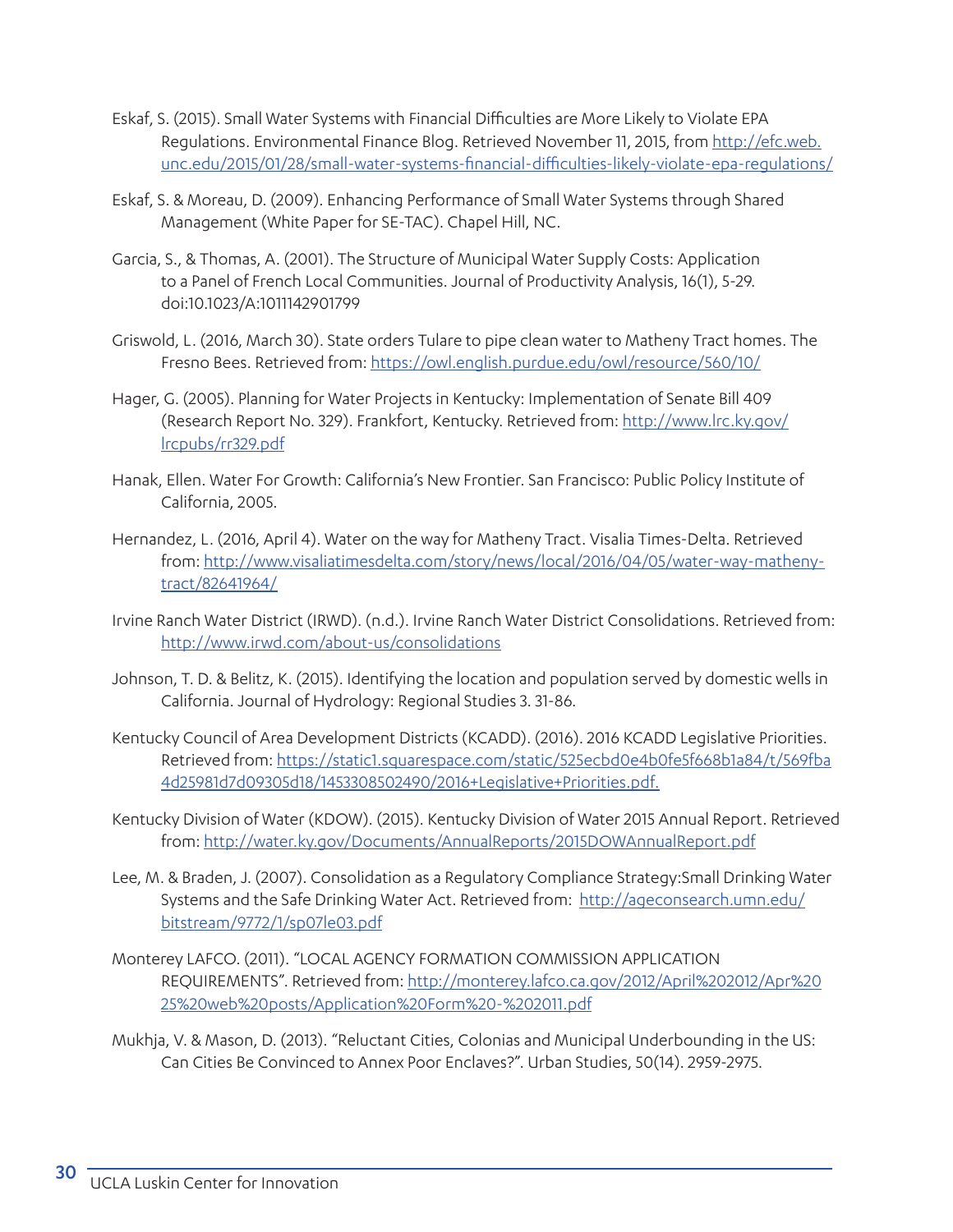- Naman, J. M., & Gibson, J. M. (2015). Disparities in Water and Sewer Services in North Carolina: An Analysis of the Decision-Making Process. Am J Public Health American Journal of Public Health, 105(10). doi:10.2105/ajph.2015.302731
- Napa LAFCO. (2014). Municipal Service Review Central County Region. Retrieved from: http://www. napa.lafco.ca.gov/uploads/documents/MSR\_CentralCounty\_FinalReport\_2014.pdf
- National Research Council (NRC). (1997). Safe Water From Every Tap: Improving Water Service to Small Communities. Committee on Small Water Supply Systems. National Academy Press; Washington, DC.
- Olmstead, S. (2004). Thirsty colonias: Rate regulation and the provision of water service. Journal of Land Economics, 80, 136– 150. doi:10.2307/3147149
- Pierce, G. & Jimenez, S. (2015). Unreliable Water Access in U.S. Mobile Homes: Evidence From the American Housing Survey. Journal of Housing Policy Debate, 25(4), 739-753. Retrieved from: http://www.tandfonline.com/doi/abs/10.1080/10511482.2014.999815
- Pierce, G. & DeShazo, G. (2016). Delivering a Human Right to Drinking Water at the Sub-National Scale: Evidence from California on Policy Successes, Challenges and Tradeoffs (unpublished manuscript).
- Pons, W. (2015). An Examination of Opportunities for Small Non-Community Drinking Water Systems to Improve Drinking Water Safety (A Thesis presented to The University of Guelph). Guelph, Ontario, Canada. Retrieved from: http://atrium.lib.uoguelph.ca:8080/xmlui/bitstream/ handle/10214/9124/Pons\_Wendy\_201508\_PhD.pdf?sequence=3&isAllowed=y
- Rogers, J. W., & Louis, G. E. (2007). Method for Comparative Performance Assessment and Evaluation of Consolidating Community Water Systems as a Regional Water System. J. Infrastruct. Syst. Journal of Infrastructure Systems, 13(4), 280-286. doi:10.1061/(asce)1076-0342(2007)13:4(280).
- Romano, G., & Guerrini, A. (2011). Measuring and comparing the efficiency of water utility companies: A data envelopment analysis approach. Utilities Policy, 19(3), 202-209. doi:10.1016/j. jup.2011.05.005.
- Shih, J., Harrington, W., Pizer, W. A., & Gillingham, K. (2004). Economies of scale and technical efficiency in community water systems. Washington, DC: Resources for the Future.
- State Water Resources Control Board (SWRCB). (2017a). Frequently Asked Questions: Public Water System Data on the Human Right to Water Portal. Retrieved from: http://www.waterboards. ca.gov/water\_issues/programs/hr2w/docs/general/faqs.pdf
- State Water Resources Control Board (SWRCB). (2017b). Proposition 1 Technical Assistance (TA) Funding Program. Retrieved from: http://www.waterboards.ca.gov/water\_issues/programs/ grants\_loans/proposition1/tech\_asst\_funding.shtml
- Human Right to Water Portal (HR2W), State Water Resources Control Board (SWRCB). (2017). Explanation of Safe Drinking Water Operations and Maintenance (O&M) Needs Estimate. Retrieved from: http://www.waterboards.ca.gov/water\_issues/programs/hr2w/docs/data/ safe\_dw\_om\_needs\_estimate\_explanation.pdf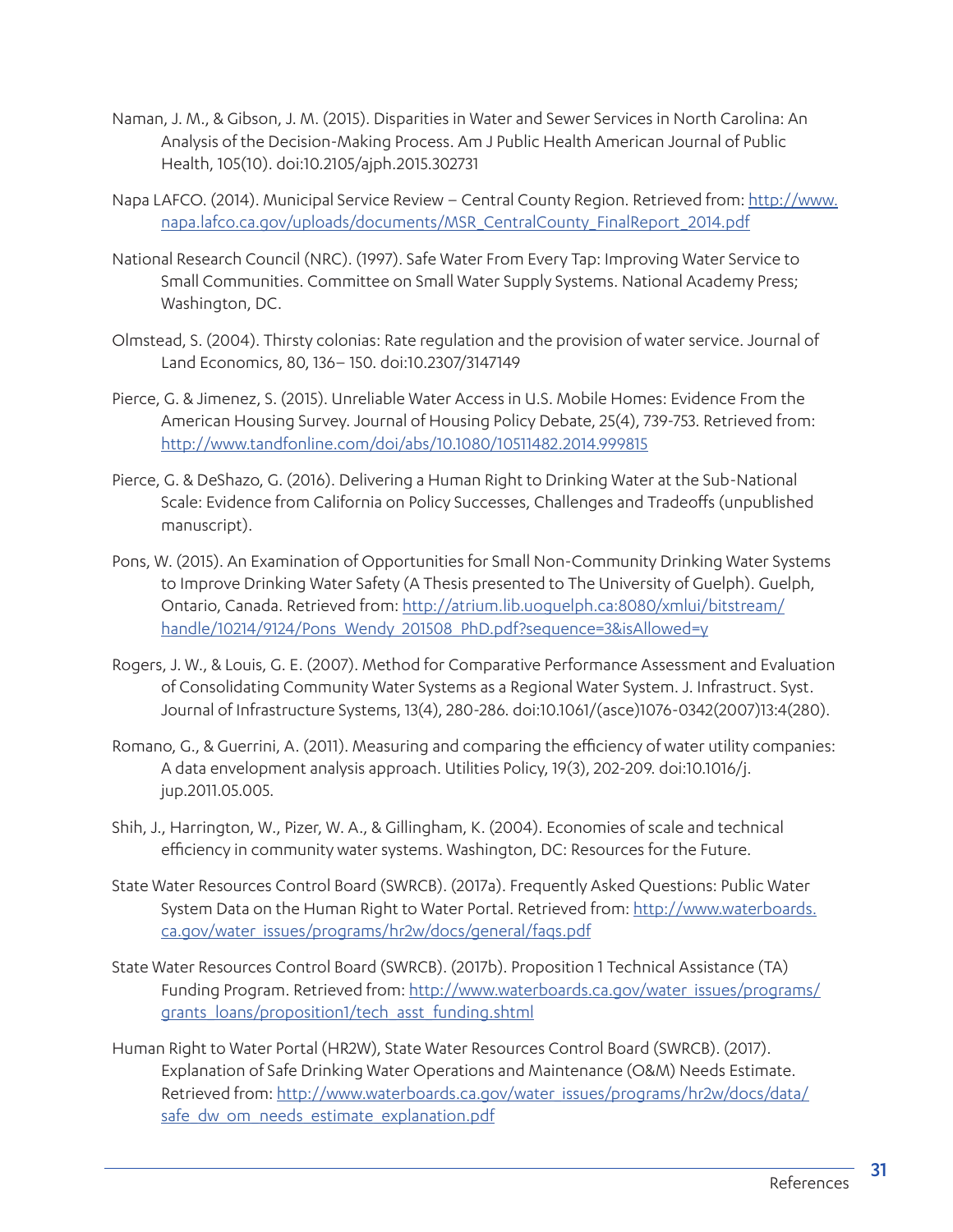- State Water Resources Control Board (SWRCB). (2016a). Frequently Asked Questions on Mandatory Consolidation or Extension of Service for Water Systems. Retrieved from: http://www. waterboards.ca.gov/drinking\_water/programs/compliance/docs/fs082415\_mand\_consolid faq.pdf
- State Water Resources Control Board (SWRCB). (2016b). Mandatory Consolidation or Extension of Service for Disadvantaged Communities. Retrieved from: http://www.waterboards.ca.gov/ drinking\_water/programs/compliance/index.shtml
- State Water Resources Control Board (SWRCB). (2016c). Tulare County Focus of First State Water Board Mandatory Water Company Consolidation. [Press Release]. Retrieved from: http://www. waterboards.ca.gov/press\_room/press\_releases/2016/pr4116\_tulare\_consolidation.pdf
- State Water Resources Control Board (SWRCB). (2016d). Financial Assistance Funding Grants and Loans Drinking Water SRF: Drinking Water and Proposition 1 Workshops. Retrieved from: http://www.waterboards.ca.gov/water\_issues/programs/grants\_loans/dwsrf/scoping\_ workshops.shtml
- State Water Resources Control Board (SWRCB). (2016e). Drinking Water State Revolving Fund Program (DWSRF) Basics. Retrieved from: http://www.waterboards.ca.gov/drinking\_water/services/ funding/dwsrf\_basics.shtml
- State Water Resources Control Board (SWRCB). (2016f). Financial Assistance Program Grants and Loans. Retrieved from: http://www.waterboards.ca.gov/water\_issues/programs/grants\_loans/ caa/dw\_droughtfund/
- Times-Herald reporter. (2016, September 29). Governor signs Wolk bill for affordable drinking water. Times-Herald News. Retrieved from: http://www.timesheraldonline.com/article/ NH/20160929/NEWS/160929739
- Torres, M., & Paul, C. J. (2006). Driving forces for consolidation or fragmentation of the US water utility industry: A cost function approach with endogenous output. Journal of Urban Economics, 59(1), 104-120. doi:10.1016/j.jue.2005.09.003
- Tully & Young Comprehensive Water Planning. (2007). Land Use/Water Supply Analysis Guidebook: Prepared for Northern California Water Association. Retrieved from: http://www.norcalwater. org/res/docs/NCWA-guidebook-final.pdf
- Urakami, T., & Parker, D. (2011). The Effects of Consolidation amongst Japanese Water Utilities: A Hedonic Cost Function Analysis. Urban Studies, 48(13), 2805-2825. doi:10.1177/0042098010391286
- VanDerslice, J. (2011). Drinking Water Infrastructure and Environmental Disparities: Evidence and Methodological Considerations. American Journal of Public Health, 101(S1). doi:10.2105/ ajph.2011.300189
- Walsh, S., Roberts, T., & Pellman, S. Governor's Office of Planning and Research (OPR). (2005). California Planning Guide: An Introduction to Planning in California.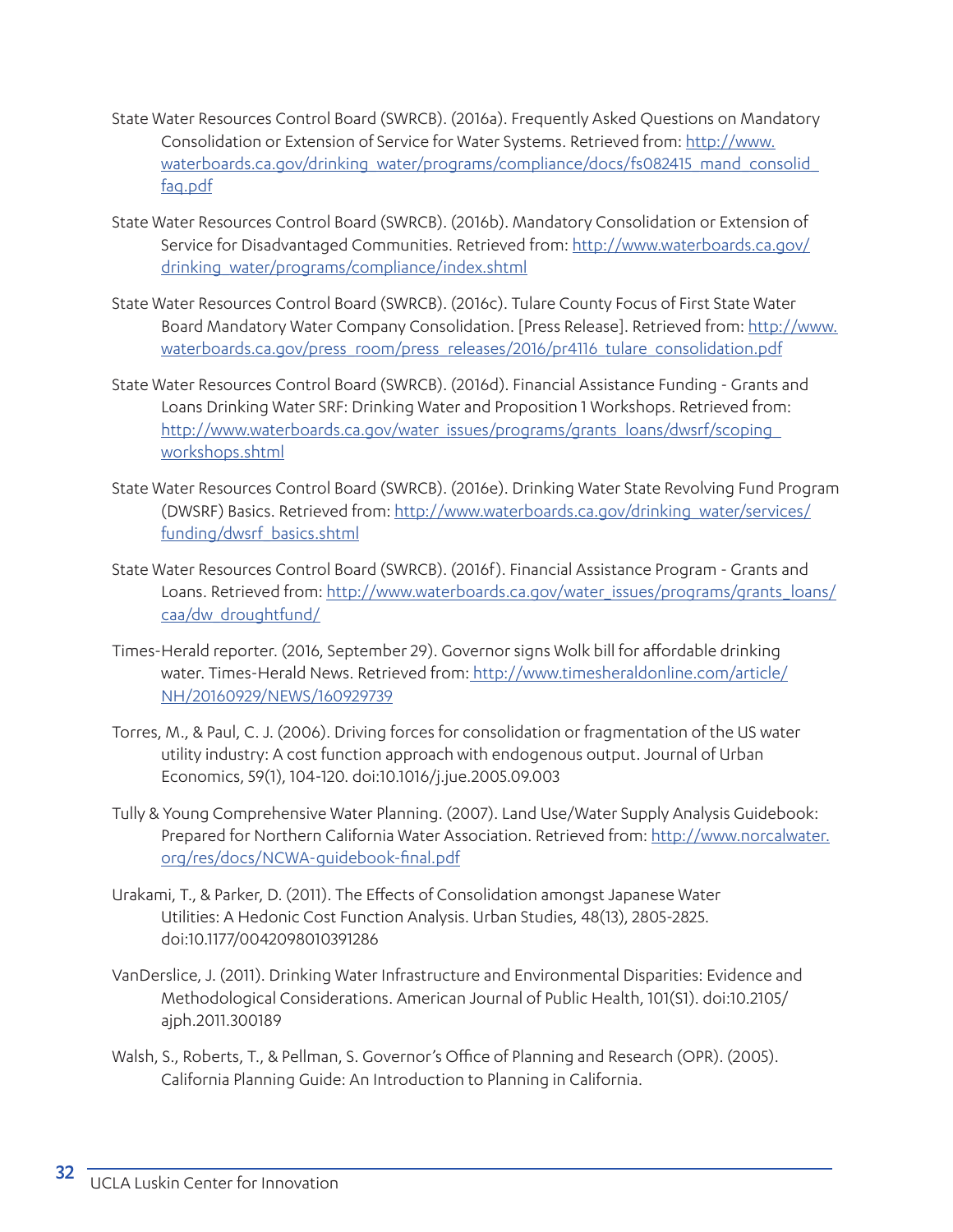## **Appendix: General Plan Consolidation Guidance Table**

|                                                      |                                                                           |                                              |                                                                    | <b>Appendix: General Plan Consolidation Guidance Table</b>                                                                            |
|------------------------------------------------------|---------------------------------------------------------------------------|----------------------------------------------|--------------------------------------------------------------------|---------------------------------------------------------------------------------------------------------------------------------------|
| <b>Keywords Used for</b><br>Search                   | supply, consolidation<br>Water system, water                              | Water system                                 | system, water supply,<br>consolidation, water<br>public facilities | consolidation, water<br>water supply,<br>system                                                                                       |
| Section                                              |                                                                           |                                              |                                                                    | $W-P2.5$                                                                                                                              |
| <b>General Plan</b><br>Element                       | Land Use, Open Space<br>Services, Public Safety,<br>Public Facilities and | Services and Facilities)<br>Land Use (Public | Land Use (Public<br>Conservation<br>facilities),                   | Water Resources                                                                                                                       |
| Limit Expansion<br><b>Guidance Re: Consolidation</b> | None                                                                      | None                                         | None                                                               | The expansion of public water systems to areas identified for<br>future development on the General Plan land use map is<br>encouraged |
| County                                               | Alameda<br>County                                                         | County<br>Alpine                             | Amador<br>County                                                   | County<br>Butte                                                                                                                       |
| Quality of<br>Guidance<br>$(6-3)$                    | $\circ$                                                                   | $\circ$                                      | $\circ$                                                            |                                                                                                                                       |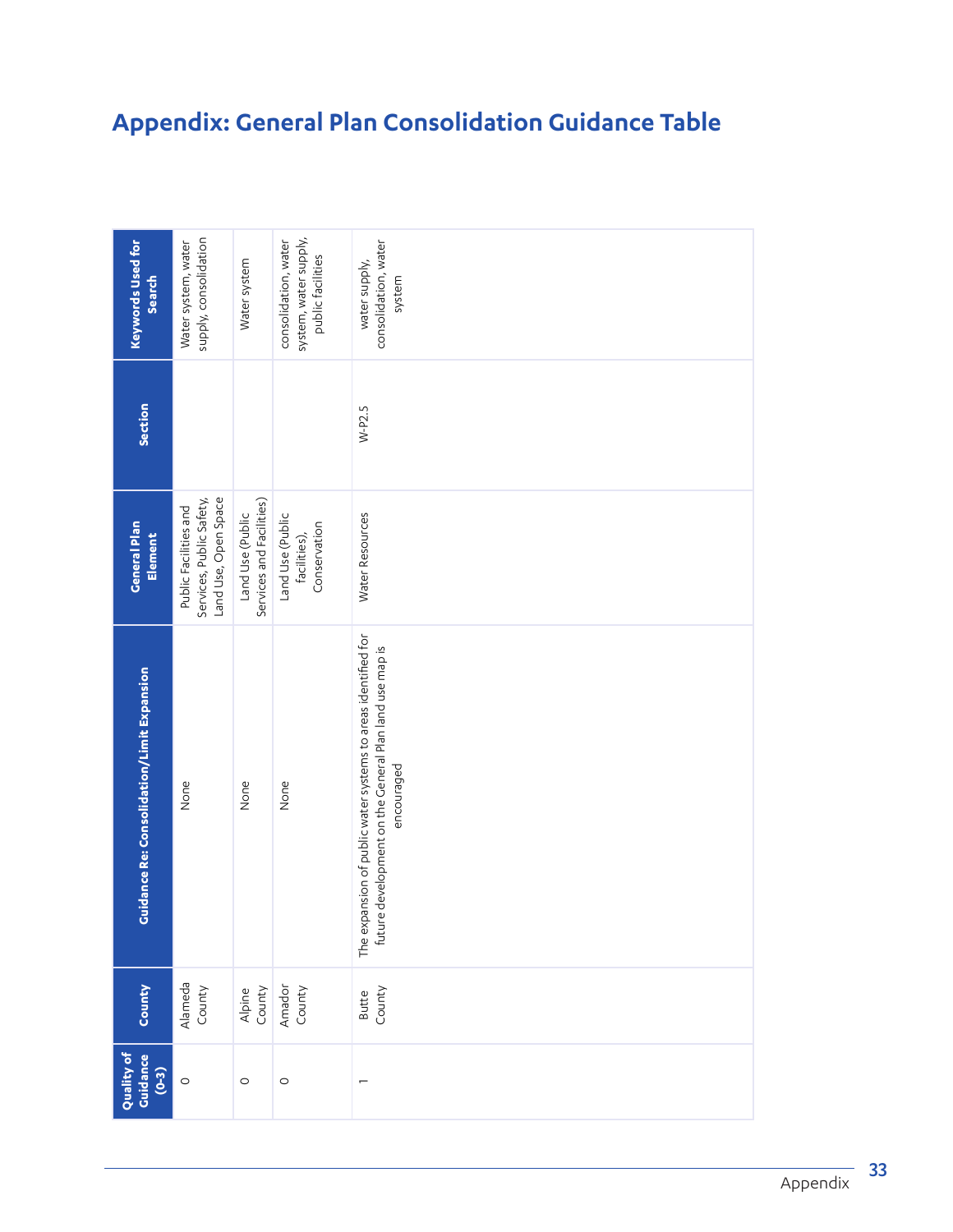| Comments/Notes                                    |                                                                                                                                                                                                                 |                                                                                                                                                                                                                                                                                                                                                                                                                                                                                                                                                                                                                                                                                                                                                                               |                                                                                                                                                                  |                                                                                                                                                                                                                                                                            |
|---------------------------------------------------|-----------------------------------------------------------------------------------------------------------------------------------------------------------------------------------------------------------------|-------------------------------------------------------------------------------------------------------------------------------------------------------------------------------------------------------------------------------------------------------------------------------------------------------------------------------------------------------------------------------------------------------------------------------------------------------------------------------------------------------------------------------------------------------------------------------------------------------------------------------------------------------------------------------------------------------------------------------------------------------------------------------|------------------------------------------------------------------------------------------------------------------------------------------------------------------|----------------------------------------------------------------------------------------------------------------------------------------------------------------------------------------------------------------------------------------------------------------------------|
| <b>Keywords Used for</b><br>Search                | Water system, water                                                                                                                                                                                             |                                                                                                                                                                                                                                                                                                                                                                                                                                                                                                                                                                                                                                                                                                                                                                               | supply, water system<br>Consolidate, water                                                                                                                       |                                                                                                                                                                                                                                                                            |
| Section                                           | Policy PF 2.8                                                                                                                                                                                                   | Measure PF-2D                                                                                                                                                                                                                                                                                                                                                                                                                                                                                                                                                                                                                                                                                                                                                                 | Policy PSF 5-6                                                                                                                                                   | Policy PSF 5-7                                                                                                                                                                                                                                                             |
| <b>Ceneral Plan</b><br>Element                    | Public Facilities and<br>Services                                                                                                                                                                               |                                                                                                                                                                                                                                                                                                                                                                                                                                                                                                                                                                                                                                                                                                                                                                               | Public Services and<br>Facilities                                                                                                                                |                                                                                                                                                                                                                                                                            |
| <b>Guidance Re: Consolidation/Limit Expansion</b> | growth will be reliant upon public water and public sewer in<br>FCO where<br>areas in and around existing communities. (IM PF-2B, PF-2C,<br>Coordinate with public service providers and LA<br>PF-2G and LU-3C) | proximity or where the extension of public facilities will result<br>Public Water and/or Public Sewer/Wastewater Requirements<br>and public sewer service are not otherwise available in close<br>(PR), Public Institutional (PI), Commercial Recreation (CR) or<br>allow land designated as Industrial (I), Parks and Recreation<br>similar land use designations to be served by an individual<br>the Environmental Health Department when public water<br>for I, PR, PI and CR Amend the Calaveras County Code to<br>on-site water or sewer system subject to the approval of<br>in the potential for significant adverse impacts related to<br>growth inducement outside of existing communities.<br>Responsible Entity: Planning Department<br>Implements: Policy PF 2.8 | responsibilities where increases in efficient public services<br>Support consolidation of special districts and/or<br>are feasible and redundancy is eliminated. | Department of Public Works should coordinate with LAFCO<br>Sphere of Influence Updates to address coordinated public<br>during the preparation of Municipal Service Reviews and<br>The Department of Planning and Building and the<br>service and infrastructure planning. |
| County                                            | Calaveras<br>County                                                                                                                                                                                             |                                                                                                                                                                                                                                                                                                                                                                                                                                                                                                                                                                                                                                                                                                                                                                               | County<br>Colusa                                                                                                                                                 |                                                                                                                                                                                                                                                                            |
| Quality of<br>Guidance                            | $(6-3)$                                                                                                                                                                                                         |                                                                                                                                                                                                                                                                                                                                                                                                                                                                                                                                                                                                                                                                                                                                                                               |                                                                                                                                                                  |                                                                                                                                                                                                                                                                            |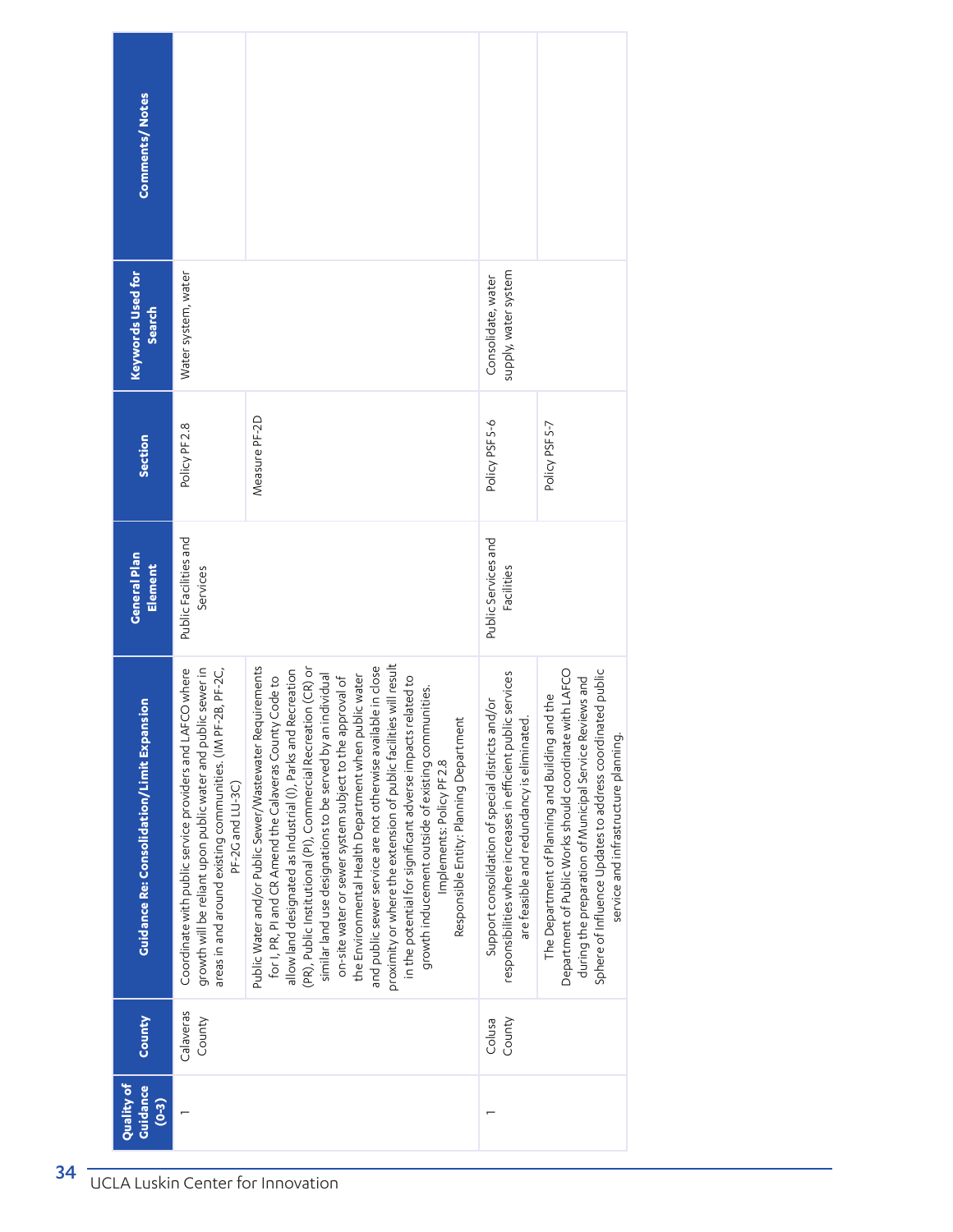| <b>Comments/Notes</b>                             |                                                                                                                                                                                                                                                                                                                                                                  |                                                                                                                                                                                                                                                                                                                                                                                         |                                                                                                                                                                                                                                    |                                                             |                                              |                                                                                       |                                                                                                     |                                                                                                                                                                                                                                                                                                                                          |
|---------------------------------------------------|------------------------------------------------------------------------------------------------------------------------------------------------------------------------------------------------------------------------------------------------------------------------------------------------------------------------------------------------------------------|-----------------------------------------------------------------------------------------------------------------------------------------------------------------------------------------------------------------------------------------------------------------------------------------------------------------------------------------------------------------------------------------|------------------------------------------------------------------------------------------------------------------------------------------------------------------------------------------------------------------------------------|-------------------------------------------------------------|----------------------------------------------|---------------------------------------------------------------------------------------|-----------------------------------------------------------------------------------------------------|------------------------------------------------------------------------------------------------------------------------------------------------------------------------------------------------------------------------------------------------------------------------------------------------------------------------------------------|
| <b>Keywords Used for</b><br><b>Search</b>         | water, water service                                                                                                                                                                                                                                                                                                                                             |                                                                                                                                                                                                                                                                                                                                                                                         |                                                                                                                                                                                                                                    | system, consolidation<br>Water supply, water                | system, consolidation<br>water supply, water | water supply                                                                          |                                                                                                     | water system                                                                                                                                                                                                                                                                                                                             |
| Section                                           | Water service policies<br>7-19                                                                                                                                                                                                                                                                                                                                   | Implementation<br>Measures <sub>7</sub> -m                                                                                                                                                                                                                                                                                                                                              | Implementation<br>Measures <sub>7-n</sub>                                                                                                                                                                                          |                                                             |                                              | Policy PF-C.19                                                                        | Policy PF-C.20                                                                                      | 5.2.3 Adequate<br>Infrastructure<br>Capacity                                                                                                                                                                                                                                                                                             |
| <b>General Plan</b><br>Element                    | Public Facilities/<br>Services                                                                                                                                                                                                                                                                                                                                   |                                                                                                                                                                                                                                                                                                                                                                                         | Public Facilities and<br>Services                                                                                                                                                                                                  | Public Services and<br>Utilities, Land Use,<br>Conservation | Public Facilities and<br>Services,           |                                                                                       | Housing                                                                                             |                                                                                                                                                                                                                                                                                                                                          |
| <b>Guidance Re: Consolidation/Limit Expansion</b> | Formation Commission; expansion into new areas within the<br>Urban Limit Line beyond the Spheres should be restricted to<br>Urban development shall be encouraged within the existing<br>those areas where urban development can meet all growth<br>water Spheres of Influence adopted by the Local Agency<br>management standards included in this General Plan | Formation Commission (LAFCO) to annex lands planned for<br>areas. Conversely, encourage water agencies and LAFCO to<br>detach the private lands from the service boundaries which<br>are not planned for urban development and which are not<br>urban development by this General Plan into their service<br>Encourage water service agencies and the Local Agency<br>currently served. | urban development in this General Plan, including those rural<br>Influence that are coincident with the boundary of planned<br>Encourage LAFCO to establish water service Spheres of<br>properties that currently receive service. | None                                                        | None                                         | of small<br>The County shall discourage the proliferation<br>community water systems. | The County shall not permit new private water wells within<br>areas served by a public water system | developments will determine expansion needs. [] Extension<br>of public water service is dependent on the applicant's ability<br>service and the capacity of the District providing the water.<br>can be served by the existing facility. Future large scale<br>Undeveloped lots within the service area boundaries<br>to pay for the new |
| County                                            | County<br>Contra<br>Costa                                                                                                                                                                                                                                                                                                                                        |                                                                                                                                                                                                                                                                                                                                                                                         | Del Norte<br>County                                                                                                                                                                                                                | El Dorado<br>County                                         | County<br>Fresno                             |                                                                                       | County<br>Glenn                                                                                     |                                                                                                                                                                                                                                                                                                                                          |
| Quality of<br>Guidance<br>$(0-3)$                 | 3                                                                                                                                                                                                                                                                                                                                                                |                                                                                                                                                                                                                                                                                                                                                                                         |                                                                                                                                                                                                                                    |                                                             |                                              | 3                                                                                     |                                                                                                     | $\overline{ }$                                                                                                                                                                                                                                                                                                                           |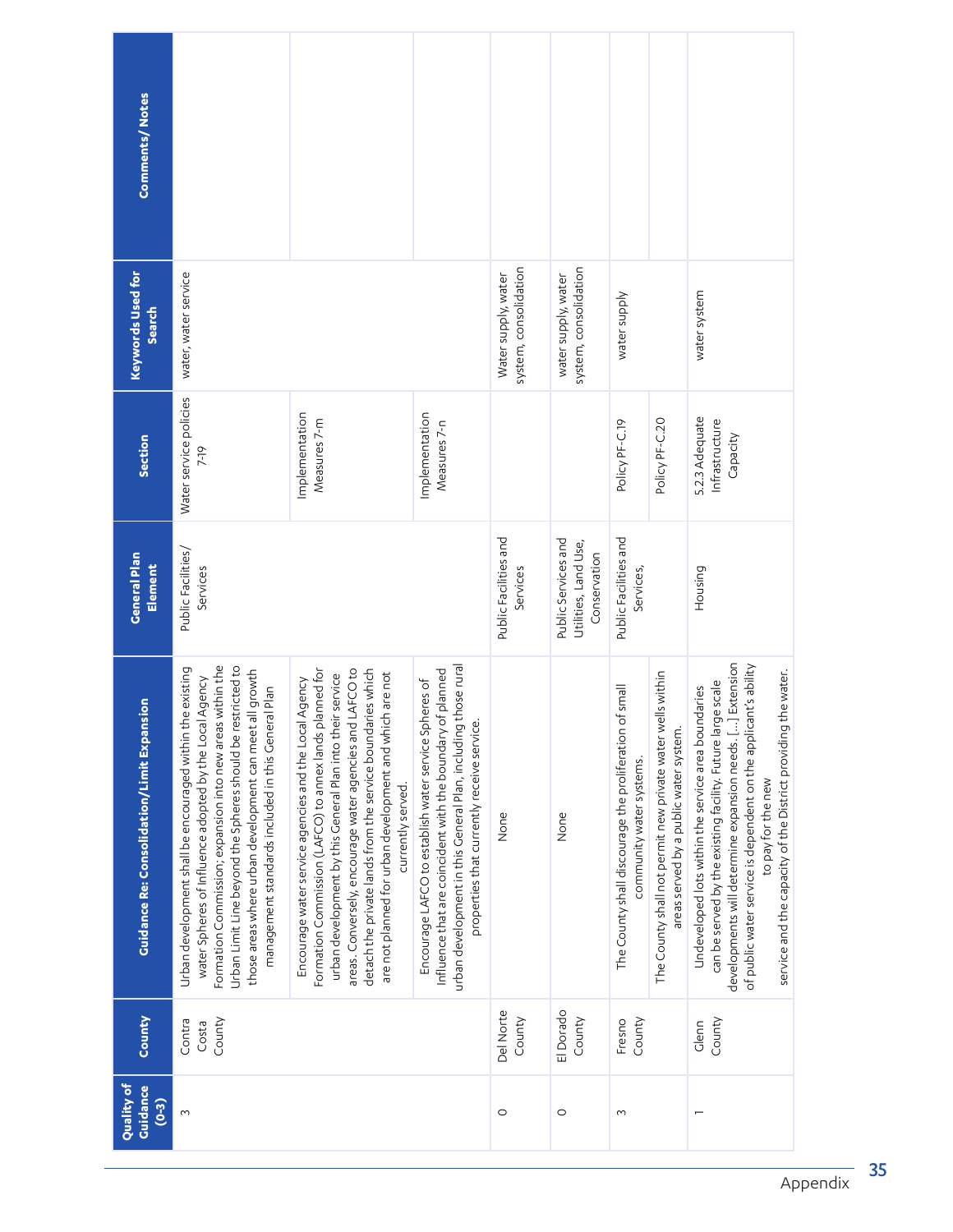| <b>Comments/Notes</b>                           | Applies to all public infrastructure, not<br>specific to water systems                                                                                                                                                          | to available capacities and Local Agency<br>built adjacent to cities and plan to "plug<br>under no obligation to provide services,<br>by individual septic tank system. Larger<br>the connection via an extension of city<br>than drinking and through commercial<br>into" their service systems are subject<br>in the past they have typically allowed<br>including Heber and Palo Verde, have<br>cannot be provided, water is available<br>through a canal system for uses other<br>usually be accommodated, but larger<br>expansions is available from state and<br>services or assisted in the annexation<br>drinking water companies. Sewage is<br>Modest residential development can<br>regulations. Although local cities are<br>county, water and sewer services are<br>generally limited to parcels within or<br>immediately adjacent to established<br>subdivisions generally require costly<br>of the proposed development. Both<br>communities or incorporated cities.<br>federal sources but may take several<br>years to obtain. Those communities<br>extended or an individual water well<br>-Residential developments that are<br>approved sewer or water treatment<br>-In the unincorporated areas of the<br>-Outside established communities,<br>systems or may have to connect to<br>that have recently been expanded,<br>the most potential for short-term<br>approaches are subject to LAFCO<br>facility expansions. Financing for<br>developments may require state-<br>where urban services cannot be<br>Formation Commission (LAFCo)<br>special districts.<br>regulations.<br>growth. |  |  |
|-------------------------------------------------|---------------------------------------------------------------------------------------------------------------------------------------------------------------------------------------------------------------------------------|---------------------------------------------------------------------------------------------------------------------------------------------------------------------------------------------------------------------------------------------------------------------------------------------------------------------------------------------------------------------------------------------------------------------------------------------------------------------------------------------------------------------------------------------------------------------------------------------------------------------------------------------------------------------------------------------------------------------------------------------------------------------------------------------------------------------------------------------------------------------------------------------------------------------------------------------------------------------------------------------------------------------------------------------------------------------------------------------------------------------------------------------------------------------------------------------------------------------------------------------------------------------------------------------------------------------------------------------------------------------------------------------------------------------------------------------------------------------------------------------------------------------------------------------------------------------------------------------------------------|--|--|
| <b>Keywords Used for</b><br>Search              | Water system                                                                                                                                                                                                                    | water system, public<br>consolidation,<br>facilities                                                                                                                                                                                                                                                                                                                                                                                                                                                                                                                                                                                                                                                                                                                                                                                                                                                                                                                                                                                                                                                                                                                                                                                                                                                                                                                                                                                                                                                                                                                                                          |  |  |
| Section                                         | Policy IS-PIT                                                                                                                                                                                                                   |                                                                                                                                                                                                                                                                                                                                                                                                                                                                                                                                                                                                                                                                                                                                                                                                                                                                                                                                                                                                                                                                                                                                                                                                                                                                                                                                                                                                                                                                                                                                                                                                               |  |  |
| <b>General Plan</b><br>Element                  | Infrastructure and<br>Services, Water<br>Community<br>Resources                                                                                                                                                                 | Water, Land Use,<br>Housing                                                                                                                                                                                                                                                                                                                                                                                                                                                                                                                                                                                                                                                                                                                                                                                                                                                                                                                                                                                                                                                                                                                                                                                                                                                                                                                                                                                                                                                                                                                                                                                   |  |  |
| nsion<br>Guidance Re: Consolidation/Limit Expar | including<br>Consolidation and Cost Sharing. Support consolidations<br>costs related to administration, staff training, insurance,<br>or cost sharing to reduce service delivery costs,<br>purchasing, and vehicle maintenance. | None                                                                                                                                                                                                                                                                                                                                                                                                                                                                                                                                                                                                                                                                                                                                                                                                                                                                                                                                                                                                                                                                                                                                                                                                                                                                                                                                                                                                                                                                                                                                                                                                          |  |  |
| County                                          | Humboldt<br>County                                                                                                                                                                                                              | Imperial<br>County                                                                                                                                                                                                                                                                                                                                                                                                                                                                                                                                                                                                                                                                                                                                                                                                                                                                                                                                                                                                                                                                                                                                                                                                                                                                                                                                                                                                                                                                                                                                                                                            |  |  |
| Quality of<br>Guidance<br>$(0-3)$               | $\sim$                                                                                                                                                                                                                          | $\circ$                                                                                                                                                                                                                                                                                                                                                                                                                                                                                                                                                                                                                                                                                                                                                                                                                                                                                                                                                                                                                                                                                                                                                                                                                                                                                                                                                                                                                                                                                                                                                                                                       |  |  |
| 36<br>UCLA Luskin Center for Innovation         |                                                                                                                                                                                                                                 |                                                                                                                                                                                                                                                                                                                                                                                                                                                                                                                                                                                                                                                                                                                                                                                                                                                                                                                                                                                                                                                                                                                                                                                                                                                                                                                                                                                                                                                                                                                                                                                                               |  |  |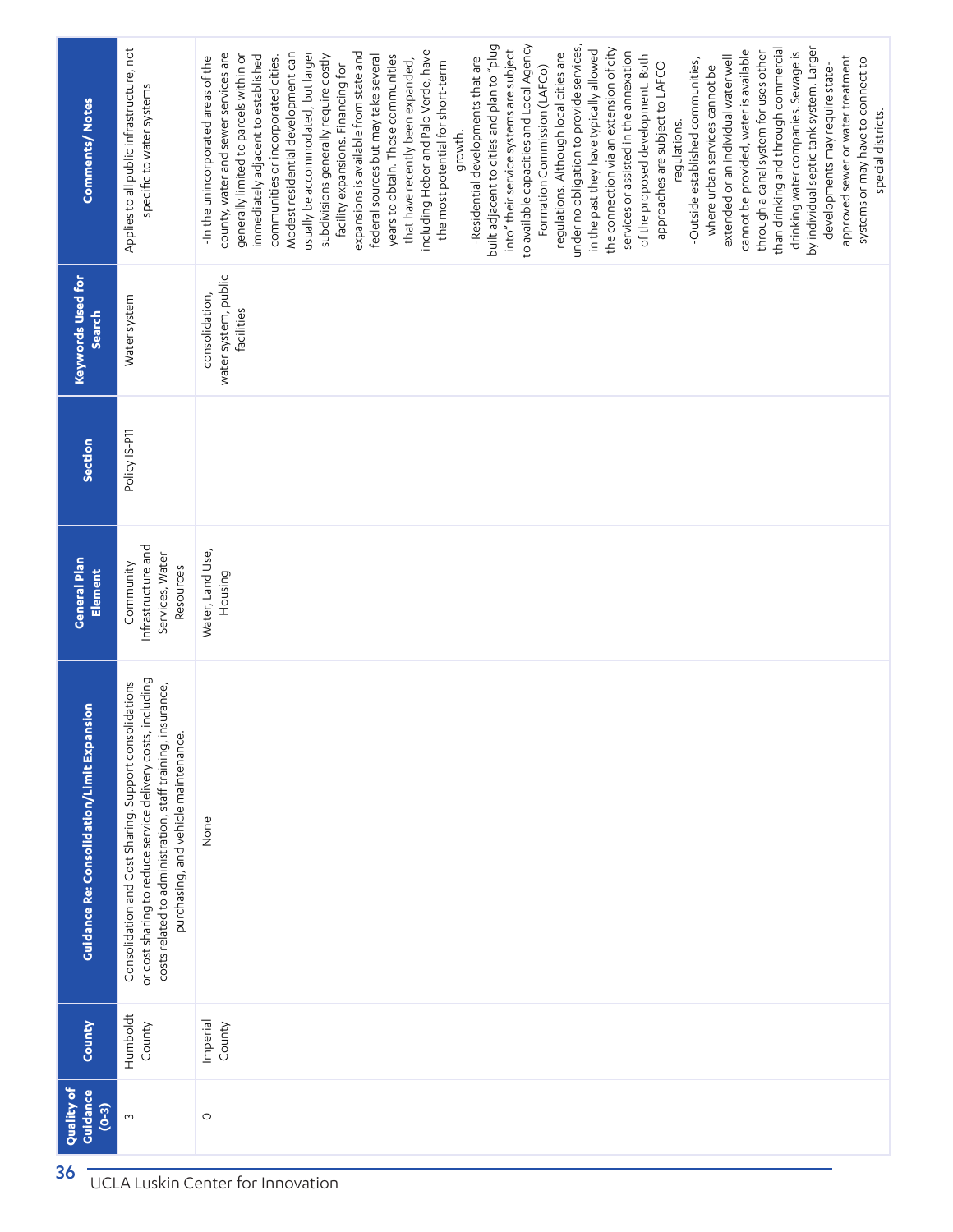| <b>Comments/Notes</b>                      |                                                                                                                                                                           |                                                                                                                                                                                          |                                                                                                                                                                                                                                              |                                                                                                                                                                                                                                                                                                                                                                                                                                                                                                                                                                                                                                                                                                                                                                                                                                                                                    |                                                                                                                                                                                                                                                                     |                                                |
|--------------------------------------------|---------------------------------------------------------------------------------------------------------------------------------------------------------------------------|------------------------------------------------------------------------------------------------------------------------------------------------------------------------------------------|----------------------------------------------------------------------------------------------------------------------------------------------------------------------------------------------------------------------------------------------|------------------------------------------------------------------------------------------------------------------------------------------------------------------------------------------------------------------------------------------------------------------------------------------------------------------------------------------------------------------------------------------------------------------------------------------------------------------------------------------------------------------------------------------------------------------------------------------------------------------------------------------------------------------------------------------------------------------------------------------------------------------------------------------------------------------------------------------------------------------------------------|---------------------------------------------------------------------------------------------------------------------------------------------------------------------------------------------------------------------------------------------------------------------|------------------------------------------------|
| <b>Keywords Used for</b><br>Search         | water, public services,<br>consolidation                                                                                                                                  |                                                                                                                                                                                          | system, consolidation<br>Public facilities, water                                                                                                                                                                                            |                                                                                                                                                                                                                                                                                                                                                                                                                                                                                                                                                                                                                                                                                                                                                                                                                                                                                    |                                                                                                                                                                                                                                                                     | water system, water<br>service                 |
| Section                                    | Policy PSU-3.2                                                                                                                                                            | Policy IMP PSU-3.3                                                                                                                                                                       | PUBLIC FACILITIES<br>AND SERVICES:<br>Policy <sub>2</sub>                                                                                                                                                                                    |                                                                                                                                                                                                                                                                                                                                                                                                                                                                                                                                                                                                                                                                                                                                                                                                                                                                                    | Implementation<br>Measure <sub>T</sub>                                                                                                                                                                                                                              |                                                |
| <b>General Plan</b><br>Element             | Services and Utilites)<br>Land Use (Public                                                                                                                                |                                                                                                                                                                                          | Conservation Element<br>Land Use, Open<br>Space, and                                                                                                                                                                                         |                                                                                                                                                                                                                                                                                                                                                                                                                                                                                                                                                                                                                                                                                                                                                                                                                                                                                    |                                                                                                                                                                                                                                                                     | Housing, Resource<br>Conservation<br>Land Use, |
| Guidance Re: Consolidation/Limit Expansion | of community water systems rather than the reliance upon<br>The County shall encourage the development and viability<br>Community Water Systems<br>individual water wells | shall utilize the CSD services, instead of developing a private<br>system, if the CSD can reasonably provide needed services.<br>Development of a property within a CSD service boundary | and facilities will be promoted by designating areas for urban<br>development which occur within or adjacent to areas with<br>The efficient and cost-effective delivery of public services<br>adequate public service and facility capacity. | d. Encourage the utilization of wastewater treatment facilities<br>b. Ensure that adequate storage, treatment, and transmission<br>f. Encourage the conversion of private sewer systems (septic<br>e. Encourage the consolidation or elimination of small water<br>facilities are constructed concurrently with planned growth.<br>facilities are constructed concurrently with planned growth.<br>g. Ensure that adequate collection, treatment, and disposal<br>place to fund the needed improvements which result from<br>a. Ensure that water quality standards are met for existing<br>h. Ensure that appropriate funding mechanisms are in<br>c. Ensure the maintenance and repair of existing water<br>which provide for the reuse of wastewater.<br>development and subsequent growth<br>users and future development<br>tanks) to public systems.<br>systems.<br>systems. | The Kern County Environmental Health Services Department<br>ce, is able to<br>development of proposed new water systems when an<br>will develop guidelines which will establish criteria for<br>existing water system, within a reasonable distand<br>supply water. | None                                           |
| County                                     | County<br>Inyo                                                                                                                                                            |                                                                                                                                                                                          | County<br>Kern                                                                                                                                                                                                                               |                                                                                                                                                                                                                                                                                                                                                                                                                                                                                                                                                                                                                                                                                                                                                                                                                                                                                    |                                                                                                                                                                                                                                                                     | County<br>Kings                                |
| Quality of<br>Guidance<br>$(0-3)$          | $\sim$                                                                                                                                                                    |                                                                                                                                                                                          | 3                                                                                                                                                                                                                                            |                                                                                                                                                                                                                                                                                                                                                                                                                                                                                                                                                                                                                                                                                                                                                                                                                                                                                    |                                                                                                                                                                                                                                                                     | $\circ$                                        |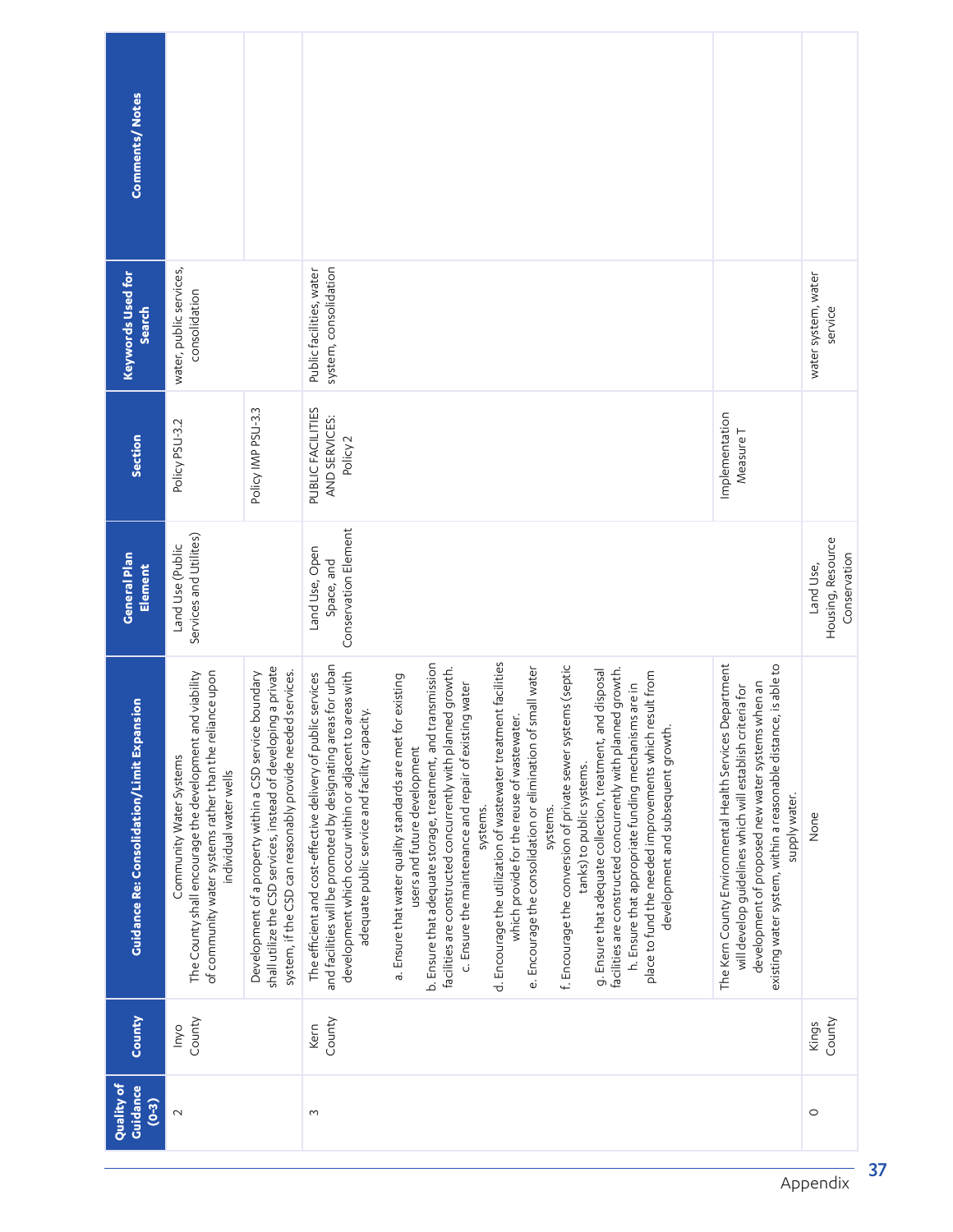| <b>Comments/Notes</b>                             |                                                                                                                                                                                                                                                                                                                                                                                                                              |                                             |                                                               |                                                                                                                                                                                                                                                                                                                                                                                                                                                                                                                                                                                                             |                                                                                                                                                                                                |
|---------------------------------------------------|------------------------------------------------------------------------------------------------------------------------------------------------------------------------------------------------------------------------------------------------------------------------------------------------------------------------------------------------------------------------------------------------------------------------------|---------------------------------------------|---------------------------------------------------------------|-------------------------------------------------------------------------------------------------------------------------------------------------------------------------------------------------------------------------------------------------------------------------------------------------------------------------------------------------------------------------------------------------------------------------------------------------------------------------------------------------------------------------------------------------------------------------------------------------------------|------------------------------------------------------------------------------------------------------------------------------------------------------------------------------------------------|
| <b>Keywords Used for</b><br>Search                | water system, potable<br>water                                                                                                                                                                                                                                                                                                                                                                                               | Public services, water<br>system            | system, water supply,<br>utility(ies), water<br>consolidation | Water System                                                                                                                                                                                                                                                                                                                                                                                                                                                                                                                                                                                                |                                                                                                                                                                                                |
| Section                                           | Policy IX-2.2.8                                                                                                                                                                                                                                                                                                                                                                                                              |                                             |                                                               | Coal 3.C.2                                                                                                                                                                                                                                                                                                                                                                                                                                                                                                                                                                                                  | Coal 3.C.3                                                                                                                                                                                     |
| <b>General Plan</b><br>Element                    | Public Facilities                                                                                                                                                                                                                                                                                                                                                                                                            | Circulation, Land Use,<br>Natural Resources | Public Services and<br>Facilities                             | Public Facilities and<br>Services                                                                                                                                                                                                                                                                                                                                                                                                                                                                                                                                                                           |                                                                                                                                                                                                |
| <b>Guidance Re: Consolidation/Limit Expansion</b> | possible and<br>encouraging the provision of central potable water services<br>ties outside<br>to new planned facilities and discourage urban sprawl by<br>County shall maximize the use of existing facilities prior<br>Coordination of Potable Water with Land Use: Lake<br>of existing and planned service areas.<br>prohibiting the extension of potable water facili<br>within existing and planned service areas where | None                                        | None                                                          | systems. Individual wells may be permitted in cases where no<br>property but development will be limited to densities which<br>community water system exists or can be extended to the<br>The County shall approve new development based on the<br>c. Agricultural areas should rely on public water systems<br>b. Rural communities should rely on community water<br>where available, otherwise individual water wells are<br>a. Urban and suburban development should rely on<br>following guidelines for water supply:<br>can be safely developed with wells.<br>community water systems<br>acceptable. | have high water usage or to uses served by a surface water<br>The County shall limit development in areas identified as<br>having severe water table depression to uses that do not<br>supply. |
| County                                            | County<br>Lake                                                                                                                                                                                                                                                                                                                                                                                                               | County<br>Lassen                            | Angeles<br>County<br>$\overline{105}$                         | Madera<br>County                                                                                                                                                                                                                                                                                                                                                                                                                                                                                                                                                                                            |                                                                                                                                                                                                |
| Quality of<br>Guidance<br>$(0 - 3)$               |                                                                                                                                                                                                                                                                                                                                                                                                                              | $\circ$                                     | $\circ$                                                       | $\overline{ }$                                                                                                                                                                                                                                                                                                                                                                                                                                                                                                                                                                                              |                                                                                                                                                                                                |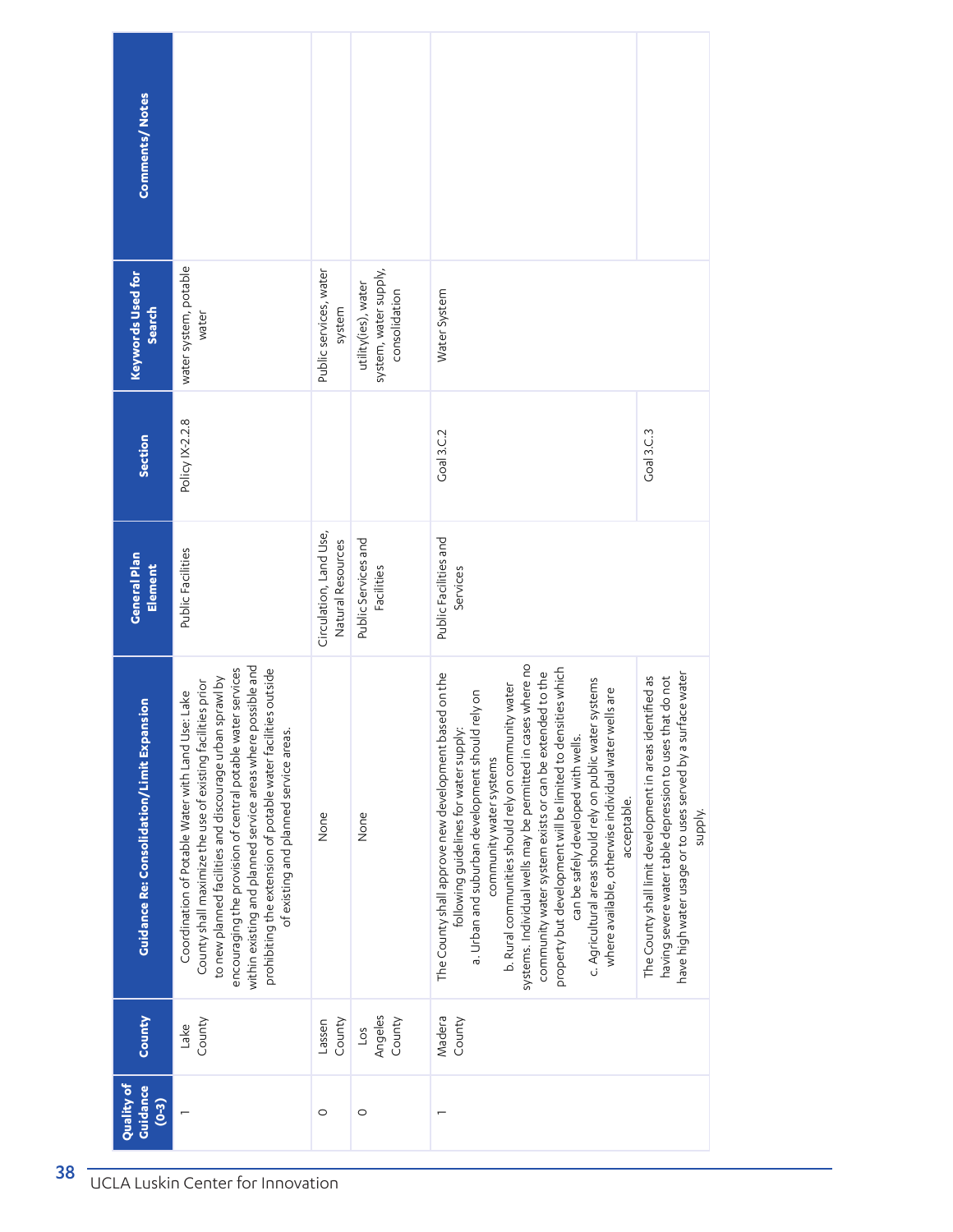| <b>Quality of</b><br>Guidance<br>$(6-3)$ | County              | nsion<br><b>Guidance Re: Consolidation/Limit Expan</b>                                                                                                                                                                                                                                                                                                                                                                                                                                                                               | <b>General Plan</b><br>Element                                                               | Section                    | <b>Keywords Used for</b><br><b>Search</b> | <b>Comments/Notes</b>                                                                                                                                                                                                                                                                        |
|------------------------------------------|---------------------|--------------------------------------------------------------------------------------------------------------------------------------------------------------------------------------------------------------------------------------------------------------------------------------------------------------------------------------------------------------------------------------------------------------------------------------------------------------------------------------------------------------------------------------|----------------------------------------------------------------------------------------------|----------------------------|-------------------------------------------|----------------------------------------------------------------------------------------------------------------------------------------------------------------------------------------------------------------------------------------------------------------------------------------------|
|                                          | County<br>Marin     | ong-term construction, operation, and maintenance costs<br>cooperation with service providers to minimize short-and<br>Plan Effectively to Minimize Costs: Plan public facilities in                                                                                                                                                                                                                                                                                                                                                 | Public Facilities and<br>Built Environment -<br>Services                                     | Coal PSF-1.2               | Public facilities                         | establishes a sphere of influence (SOI)<br>Talks about LAFCO: The Local Agency<br>Formation Commission (LAFCO)                                                                                                                                                                               |
|                                          |                     | enhance storm water management through integrated and<br>Reduce Demand on Public Facilities. Reduce per capita and<br>reduction<br>total demand for water and wastewater treatment, and<br>standards for new development and redevelopment.<br>cost-effective design, technology, and demand                                                                                                                                                                                                                                         |                                                                                              | Coal PSF-1.4               |                                           | urban service area, which is designated<br>and service area. Within each SOI is an<br>for each city $-$ its probable boundary<br>accommodated over the next 5 to 10<br>where development can best be<br>by LAFCO for each jurisdiction,                                                      |
|                                          |                     | reflect their true short- and long-term costs (also see CD-6.c<br>towns, and special districts to ensure that necessary public<br>occupancy of new development and funded at levels that<br>facilities and adequate water supply are in place prior to<br>Plan for Service Expansion: Work with LAFCO, cities and<br>and PFS-2.a).                                                                                                                                                                                                   |                                                                                              | Implementation<br>PSF-1.b  |                                           | years. Development proposals in urban<br>service areas are reviewed by both the<br>urban service area may be annexed to<br>affected city or town and the County,<br>the city at the time of development.<br>and unincorporated land within an                                                |
|                                          |                     | societal costs) and integrated resources planning for water,<br>community development and facilities rules to incorporate<br>Reduce Demand on Public Facilities. Assess and revise<br>least-cost (including environmental, economic, and<br>wastewater, and storm water infrastructure.                                                                                                                                                                                                                                              |                                                                                              | Implementation<br>PSF-1.d  |                                           |                                                                                                                                                                                                                                                                                              |
|                                          |                     | Require annexation of those areas prior to providing services<br>ocated within the urban service area or in areas of probable<br>of the unincorporated portions of their urban service areas.<br>to amend their general plans and implement ordinances as<br>to undeveloped properties. Prezone all undeveloped land<br>Clarify City and Town Policies. Encourage cities and towns<br>necessary to clarify their policies regarding development<br>California<br>annexation (as allowed by Section 65859 of the<br>Government Code). |                                                                                              | Implementation<br>$CD-6.c$ |                                           |                                                                                                                                                                                                                                                                                              |
| $\circ$                                  | Mariposa<br>County  | None                                                                                                                                                                                                                                                                                                                                                                                                                                                                                                                                 | Services; Conservation<br>and Open Space; Land<br>Infrastructure, and<br>Circulation,<br>Use |                            | water system                              | and wastewater treatment through on-<br>Most of Mariposa County is not within<br>site means or small, private communal<br>County must provide for its own water<br>Therefore, most development in the<br>the service area of public water and<br>wastewater treatment providers.<br>systems. |
| $\circ$                                  | Mendocino<br>County | None                                                                                                                                                                                                                                                                                                                                                                                                                                                                                                                                 | Management,<br>Development<br>Resource                                                       |                            | water system, water<br><b>Alddns</b>      |                                                                                                                                                                                                                                                                                              |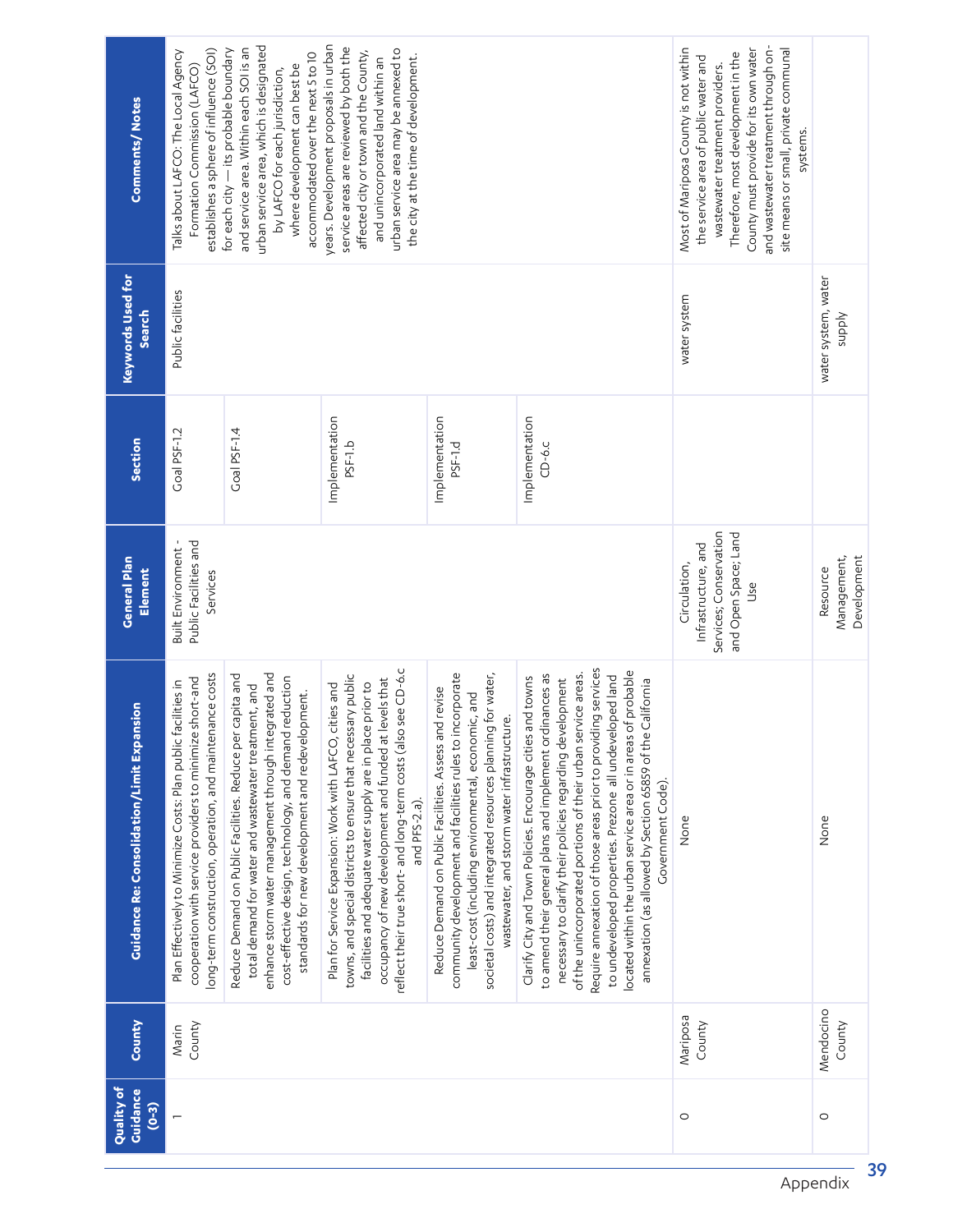| <b>Comments/Notes</b>                      |                                                                                                                                                                                                                                                                                                                                                     |                                                       |                                                                                                             |                                                                                                                                     |                                                                                                                                                                                |                                                                                                                                                                         |                                              |                                                                                                                                                                                                                                                                                                      |                                                                                                                                                  |                                                                                                                                                                                                                                                        |
|--------------------------------------------|-----------------------------------------------------------------------------------------------------------------------------------------------------------------------------------------------------------------------------------------------------------------------------------------------------------------------------------------------------|-------------------------------------------------------|-------------------------------------------------------------------------------------------------------------|-------------------------------------------------------------------------------------------------------------------------------------|--------------------------------------------------------------------------------------------------------------------------------------------------------------------------------|-------------------------------------------------------------------------------------------------------------------------------------------------------------------------|----------------------------------------------|------------------------------------------------------------------------------------------------------------------------------------------------------------------------------------------------------------------------------------------------------------------------------------------------------|--------------------------------------------------------------------------------------------------------------------------------------------------|--------------------------------------------------------------------------------------------------------------------------------------------------------------------------------------------------------------------------------------------------------|
| <b>Keywords Used for</b><br><b>Search</b>  | Water supply, water<br>system                                                                                                                                                                                                                                                                                                                       | consolidation, water<br>water system,<br><b>Addns</b> | water resource,<br>consolidation                                                                            |                                                                                                                                     | consolidation, water<br><b>Alddns</b>                                                                                                                                          |                                                                                                                                                                         | system, consolidation<br>water supply, water | water system                                                                                                                                                                                                                                                                                         |                                                                                                                                                  |                                                                                                                                                                                                                                                        |
| Section                                    | Policy PFS-1.4                                                                                                                                                                                                                                                                                                                                      |                                                       | Policy 3.B.5.                                                                                               | Action 3.B.5.a.                                                                                                                     | Goal PS-2.1                                                                                                                                                                    | <b>Goal PS-2.3</b>                                                                                                                                                      |                                              | Policy 3.16                                                                                                                                                                                                                                                                                          | Policy 3.17                                                                                                                                      | Policy 3.18                                                                                                                                                                                                                                            |
| <b>General Plan</b><br>Element             | Public Facilites and<br>Services                                                                                                                                                                                                                                                                                                                    |                                                       | Conservation/Open<br>Space                                                                                  |                                                                                                                                     | Public Service                                                                                                                                                                 | Public Service                                                                                                                                                          | Conservation                                 | Public Facilities and<br>Services                                                                                                                                                                                                                                                                    |                                                                                                                                                  |                                                                                                                                                                                                                                                        |
| Guidance Re: Consolidation/Limit Expansion | Support efforts to coordinate with regional and local<br>d. Create efficiencies between service districts; and<br>Policy PFS-1.4: Regional Coordination (IGC)<br>a. Identify potential funding mechanisms;<br>b. Pursue regional grant opportunities;<br>c. Encourage consolidation of services;<br>e. Promote joint use facilities.<br>agencies to | None                                                  | oviders to<br>increase operational and service efficiency.<br>Encourage the consolidation of small water pr | providers, where feasible, rather than creating new service<br>Require new developments to be served by existing water<br>entities. | water service providers drawing from a common water table<br>Coordination among, and consolidation with, those public<br>to prevent overdrawing the water table is encouraged. | water service providers where feasible. Connection to public<br>New development shall be required to connect to existing<br>utilities is preferable to other providers. | None                                         | service district, or other legally enforceable mechanism to<br>Where community sewer or water systems are installed or<br>contract, development agreement, formation of an area<br>insure long term maintenance of the community system.<br>required as a condition of development, there shall be a | encouraged where such systems are economically feasible<br>The use of community sewer and/or water systems are<br>for the intended service area. | water supply if the initial and long-term cost of extending the<br>public water system to serve the land division is less than the<br>to a public<br>installation of individual water supply system.<br>All proposed land divisions shall be connected |
| County                                     | Merced<br>County                                                                                                                                                                                                                                                                                                                                    | Modoc<br>County                                       | County<br>Mono                                                                                              |                                                                                                                                     | Monterey<br>County                                                                                                                                                             |                                                                                                                                                                         | County<br>Napa                               | Nevada<br>County                                                                                                                                                                                                                                                                                     |                                                                                                                                                  |                                                                                                                                                                                                                                                        |
| Quality of<br>Guidance<br>$(0-3)$          | $\sim$                                                                                                                                                                                                                                                                                                                                              | $\circ$                                               | $\infty$                                                                                                    |                                                                                                                                     | $\overline{ }$                                                                                                                                                                 |                                                                                                                                                                         | $\circ$                                      | $\overline{ }$                                                                                                                                                                                                                                                                                       |                                                                                                                                                  |                                                                                                                                                                                                                                                        |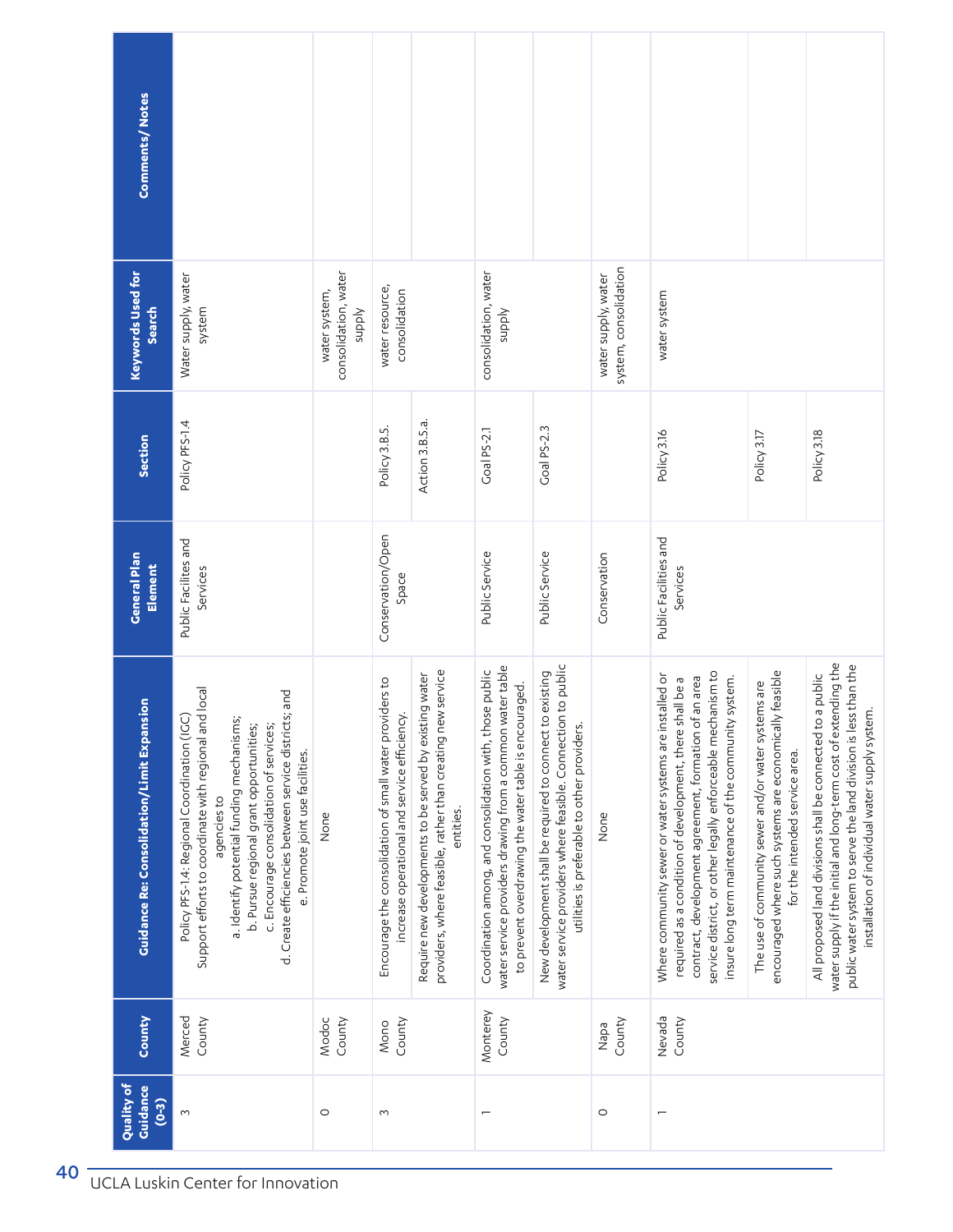| <b>Comments/Notes</b>                             |                                             |                                                                                                                                                                                                                                                                                                                                                                                                                                                                                                                                                                               |                                                                                                                                                                                                                                                                                                                                                                                          |                                                                                                                                                                                                                                                                                                                                                          |                                                             |                                                                                                                         |
|---------------------------------------------------|---------------------------------------------|-------------------------------------------------------------------------------------------------------------------------------------------------------------------------------------------------------------------------------------------------------------------------------------------------------------------------------------------------------------------------------------------------------------------------------------------------------------------------------------------------------------------------------------------------------------------------------|------------------------------------------------------------------------------------------------------------------------------------------------------------------------------------------------------------------------------------------------------------------------------------------------------------------------------------------------------------------------------------------|----------------------------------------------------------------------------------------------------------------------------------------------------------------------------------------------------------------------------------------------------------------------------------------------------------------------------------------------------------|-------------------------------------------------------------|-------------------------------------------------------------------------------------------------------------------------|
| <b>Keywords Used for</b><br><b>Search</b>         | water system, water<br>facilities           | water system                                                                                                                                                                                                                                                                                                                                                                                                                                                                                                                                                                  |                                                                                                                                                                                                                                                                                                                                                                                          | water system                                                                                                                                                                                                                                                                                                                                             | water, public facilities,<br>consolidation, water<br>system | water facilities                                                                                                        |
| Section                                           |                                             | 4.C.8.                                                                                                                                                                                                                                                                                                                                                                                                                                                                                                                                                                        | Implementation<br>Program 4.9                                                                                                                                                                                                                                                                                                                                                            | W9.5.7                                                                                                                                                                                                                                                                                                                                                   |                                                             | PF-3.                                                                                                                   |
| <b>General Plan</b><br>Element                    | Facilities, Land Use<br>Public Services and | Public Facilities and<br>Services                                                                                                                                                                                                                                                                                                                                                                                                                                                                                                                                             |                                                                                                                                                                                                                                                                                                                                                                                          | Water Resources                                                                                                                                                                                                                                                                                                                                          | Multipurpose Open<br>Space, Land Use,<br>Housing            | Public Facilities                                                                                                       |
| <b>Guidance Re: Consolidation/Limit Expansion</b> | None                                        | systems. The County will continue to authorize new privately-<br>funds for long term capital improvements and operation and<br>this through agreements or other mechanisms setting aside<br>When considering formation of new water service agencies,<br>water supplies are adequate to serve existing and projected<br>growth for the life of the system. The County shall ensure<br>or mutually-owned systems only if system revenues and<br>a governmental entity over privately- or mutuallyowned<br>the County shall favor systems owned and operated by<br>maintenance. | encourage consolidation or regionalization of surface water<br>The County shall initiate a review of any water system that<br>Responsibility: Environmental Health Division Major water<br>persistently fails to meet applicable standards and shall<br>treatment systems to address problems in common.<br>Funding: State MOU funds, General Fund<br>Time Frame: As needed<br>purveyors | private entity that can demonstrate to the County adequate<br>new community water system, in the unincorporated area<br>of the county, serving residential, industrial or commercial<br>Community Water Systems: The County shall require any<br>development to be owned and operated by a public or<br>financial, managerial and operational resources. | None                                                        | PF-3. Public water agencies shall comply with General Plan<br>policies prior to annexation of additional service areas. |
| County                                            | Orange<br>County                            | County<br>Placer                                                                                                                                                                                                                                                                                                                                                                                                                                                                                                                                                              | County<br>Placer                                                                                                                                                                                                                                                                                                                                                                         | Plumas<br>County                                                                                                                                                                                                                                                                                                                                         | Riverside<br>County                                         | Sacramento<br>County                                                                                                    |
| Quality of<br>Guidance<br>$(0-3)$                 | $\circ$                                     | $\tilde{\mathfrak{c}}$                                                                                                                                                                                                                                                                                                                                                                                                                                                                                                                                                        | $\tilde{\mathfrak{c}}$                                                                                                                                                                                                                                                                                                                                                                   | 2                                                                                                                                                                                                                                                                                                                                                        | $\circ$                                                     | $\sim$                                                                                                                  |

Appendix 41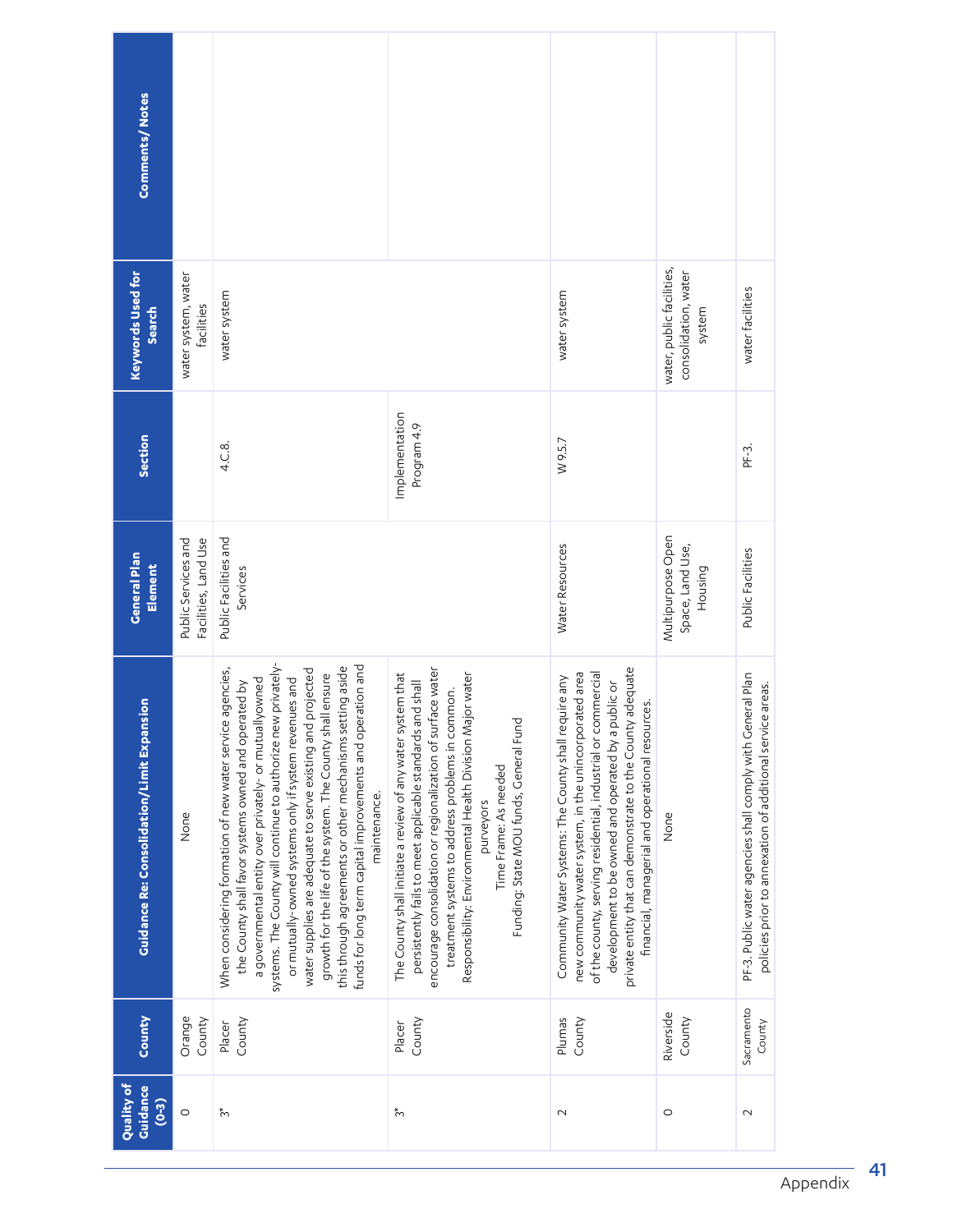| <b>Comments/Notes</b>                      |                                                                                                                                                                                                                                                                                                      |                                                                                                                               |                                                                                                                                                                                                                                                                                                                                                                  |                                                                                                                                                                                                               |                                                                                                                                                                                                                                                                                                                                                                                                                                             |                                          |                                                                                                                                                                                                                                                                                                                                             |
|--------------------------------------------|------------------------------------------------------------------------------------------------------------------------------------------------------------------------------------------------------------------------------------------------------------------------------------------------------|-------------------------------------------------------------------------------------------------------------------------------|------------------------------------------------------------------------------------------------------------------------------------------------------------------------------------------------------------------------------------------------------------------------------------------------------------------------------------------------------------------|---------------------------------------------------------------------------------------------------------------------------------------------------------------------------------------------------------------|---------------------------------------------------------------------------------------------------------------------------------------------------------------------------------------------------------------------------------------------------------------------------------------------------------------------------------------------------------------------------------------------------------------------------------------------|------------------------------------------|---------------------------------------------------------------------------------------------------------------------------------------------------------------------------------------------------------------------------------------------------------------------------------------------------------------------------------------------|
| <b>Keywords Used for</b><br>Search         | consolidation<br>water system,                                                                                                                                                                                                                                                                       |                                                                                                                               |                                                                                                                                                                                                                                                                                                                                                                  | water system                                                                                                                                                                                                  |                                                                                                                                                                                                                                                                                                                                                                                                                                             | water, water system,<br>water supply     | water system, water<br><b>Alddns</b>                                                                                                                                                                                                                                                                                                        |
| Section                                    | PFS-1.10                                                                                                                                                                                                                                                                                             | PFS-4.4                                                                                                                       | PFS-4.6                                                                                                                                                                                                                                                                                                                                                          | C111.8                                                                                                                                                                                                        | C111.12                                                                                                                                                                                                                                                                                                                                                                                                                                     |                                          | Policy 5.1                                                                                                                                                                                                                                                                                                                                  |
| <b>General Plan</b><br>Element             | Public Facilities and<br>Services                                                                                                                                                                                                                                                                    |                                                                                                                               |                                                                                                                                                                                                                                                                                                                                                                  | Circulation and<br>Infrastructure                                                                                                                                                                             |                                                                                                                                                                                                                                                                                                                                                                                                                                             | Open Space; Land Use<br>Conservation and | Environmental<br>Protection                                                                                                                                                                                                                                                                                                                 |
| Guidance Re: Consolidation/Limit Expansion | Maximize Use of Existing Facilities: The County shall require<br>sited to use<br>to the extent that such a design and site choice would be<br>existing facilities and services to the extent practical and<br>consistent with good design principles.<br>new development projects to be designed and | Single User Well Consolidation: The County shall encourage<br>consolidation of single user wells into public water districts. | New Community Water Systems The County shall require any<br>private entity that can demonstrate to the County adequate<br>of the county, serving residential, industrial, or commercial<br>new community water system, in the unincorporated area<br>public or<br>financial, managerial, and operational resources.<br>development to be owned and operated by a | Encourage local distribution systems to interconnect with<br>maximizing use of local ground and surface water during<br>regional and local systems, where feasible, to assist in<br>droughts and emergencies. | planning Program 9 -- Encourage new development to locate<br>Prior to approval of new development, ensure that adequate<br>coordination between land use planning and water system<br>served or capable of being served by an existing approved<br>reliable water supplies and conveyance systems will be<br>available to support the development, consistent with<br>domestic water supply system.<br>in those areas already<br><b>Due</b> | None                                     | Storage reservoirs and distribution lines within San Francisco<br>should match the pattern of development in the city. Areas<br>Maintain an adequate water distribution system within San<br>demand, should be served by facilities having the greatest<br>most intensively developed, having the greatest water<br>Francisco:<br>capacity. |
| County                                     | San Benito<br>County                                                                                                                                                                                                                                                                                 |                                                                                                                               | San Benito<br>County                                                                                                                                                                                                                                                                                                                                             | Bernardino<br>County<br>San                                                                                                                                                                                   |                                                                                                                                                                                                                                                                                                                                                                                                                                             | San Diego<br>County                      | Francisco<br>City and<br>County<br>of San                                                                                                                                                                                                                                                                                                   |
| Quality of<br>Guidance<br>$(0-3)$          | $\sim$                                                                                                                                                                                                                                                                                               |                                                                                                                               | $\infty$                                                                                                                                                                                                                                                                                                                                                         | $\sim$                                                                                                                                                                                                        |                                                                                                                                                                                                                                                                                                                                                                                                                                             | $\circ$                                  | $\overline{ }$                                                                                                                                                                                                                                                                                                                              |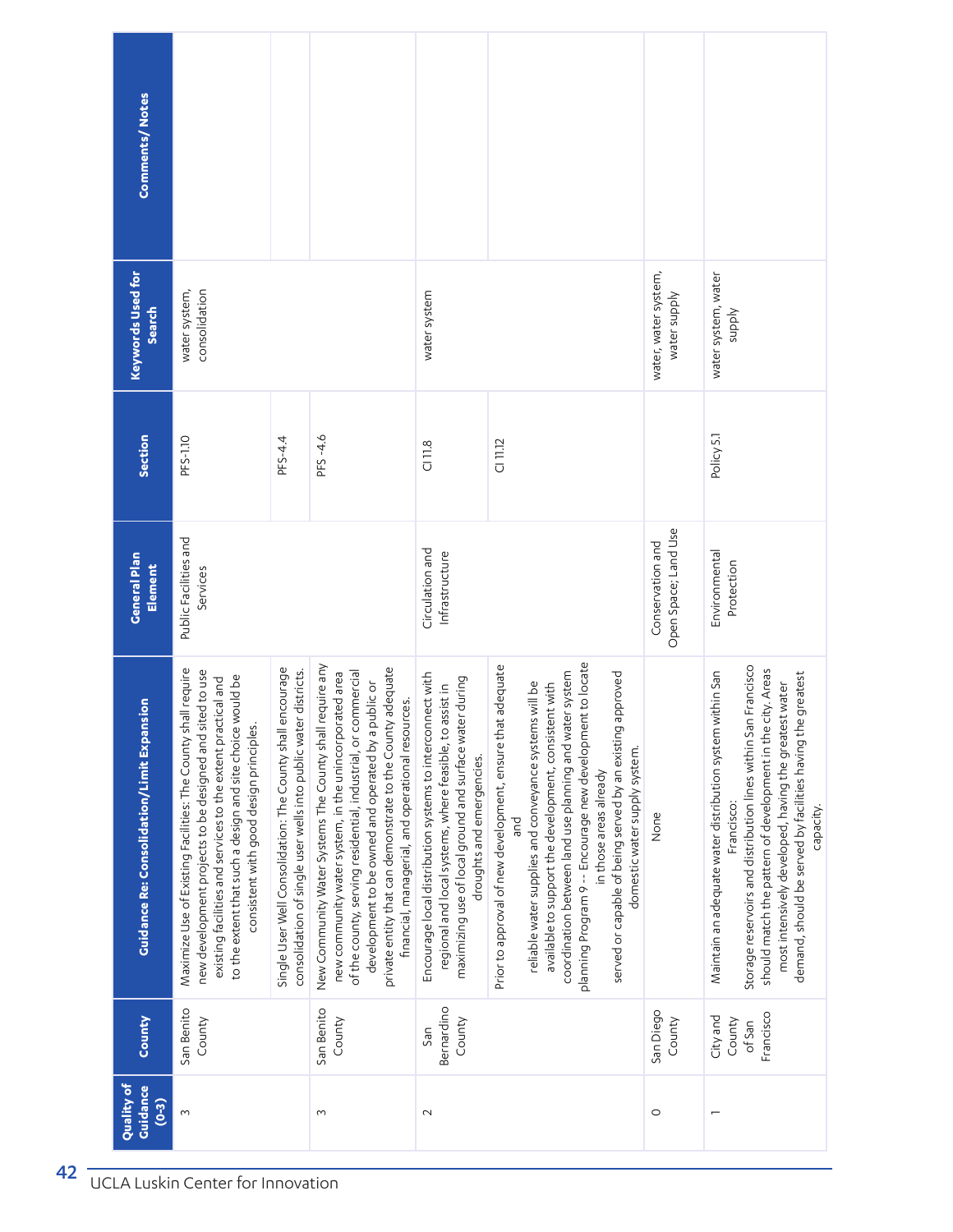| <b>Comments/Notes</b>                      |                                                                                                                     |                                                                                                                                                                                                                                                                                                                                                                                                                                                                                                                                                                                                                           | For rural water supply                                                                                                                                                                                                                                                                                                 |                                                                    |                                                                 |                                                                                   |                                              |
|--------------------------------------------|---------------------------------------------------------------------------------------------------------------------|---------------------------------------------------------------------------------------------------------------------------------------------------------------------------------------------------------------------------------------------------------------------------------------------------------------------------------------------------------------------------------------------------------------------------------------------------------------------------------------------------------------------------------------------------------------------------------------------------------------------------|------------------------------------------------------------------------------------------------------------------------------------------------------------------------------------------------------------------------------------------------------------------------------------------------------------------------|--------------------------------------------------------------------|-----------------------------------------------------------------|-----------------------------------------------------------------------------------|----------------------------------------------|
| <b>Keywords Used for</b><br>Search         | utilities, water,<br>Water system,                                                                                  | Water supply, water<br>resources                                                                                                                                                                                                                                                                                                                                                                                                                                                                                                                                                                                          | consolidation<br>water supply,                                                                                                                                                                                                                                                                                         | facilities, water supply<br>consolidation, public<br>water system, | water system, public<br>facilities, utilities<br>consolidation, | supply, consolidation,<br>water system, water<br>public facilities                | system, consolidation<br>water supply, water |
| Section                                    |                                                                                                                     | Policy WR1.9                                                                                                                                                                                                                                                                                                                                                                                                                                                                                                                                                                                                              | Water Supply Policy<br>10.17a                                                                                                                                                                                                                                                                                          |                                                                    |                                                                 |                                                                                   |                                              |
| <b>General Plan</b><br>Element             | resources and quality)<br>Services - Utilities),<br>Resources (Water<br>(Infrastructure<br>Development<br>Community | Open Space (Water<br>Conservation and<br>Resources)                                                                                                                                                                                                                                                                                                                                                                                                                                                                                                                                                                       | Water Supply                                                                                                                                                                                                                                                                                                           | Conservation, Land<br>Use                                          | Conservation<br>Resource                                        | Open Space; Parks and<br>Recreation, and Public<br>Conservation and<br>Facilities | Water Resources,<br>Public Facilities        |
| Guidance Re: Consolidation/Limit Expansion | None                                                                                                                | Levels of Severity I, II, or III, except where needed to resolve<br>Enable expansion of public services by community services<br>in groundwater basins with Resource Management System<br>development when water is available. Strongly discourage<br>village reserve lines or services lines. Strongly discourage<br>the formation of new mutual or private water companies<br>urban development at the fringe and outside of urban or<br>the formation of new water and sewer systems serving<br>districts and County service areas to serve contiguous<br>Discourage new water systems:<br>health and safety concerns. | consolidation, such as assessment districts, Federal and State<br>the possible consolidation of water systems under one<br>interest,<br>management and pursue methods of financing this<br>grants, and creation of new districts.<br>a. Support, where local residents express an<br>Improving Existing Water Systems: | None                                                               | None                                                            | None                                                                              | None                                         |
| County                                     | Joaquin<br>County<br>San                                                                                            | San Luis<br>Obispo<br>County                                                                                                                                                                                                                                                                                                                                                                                                                                                                                                                                                                                              | San Mateo<br>County                                                                                                                                                                                                                                                                                                    | Barbara<br>County<br>Santa                                         | Santa Clara<br>County                                           | Santa Cruz<br>County                                                              | County<br>Shasta                             |
| Quality of<br><b>Guidance</b><br>$(6-3)$   | $\circ$                                                                                                             | $\sim$                                                                                                                                                                                                                                                                                                                                                                                                                                                                                                                                                                                                                    | 3                                                                                                                                                                                                                                                                                                                      | $\circ$                                                            | $\circ$                                                         | $\circ$                                                                           | $\circ$                                      |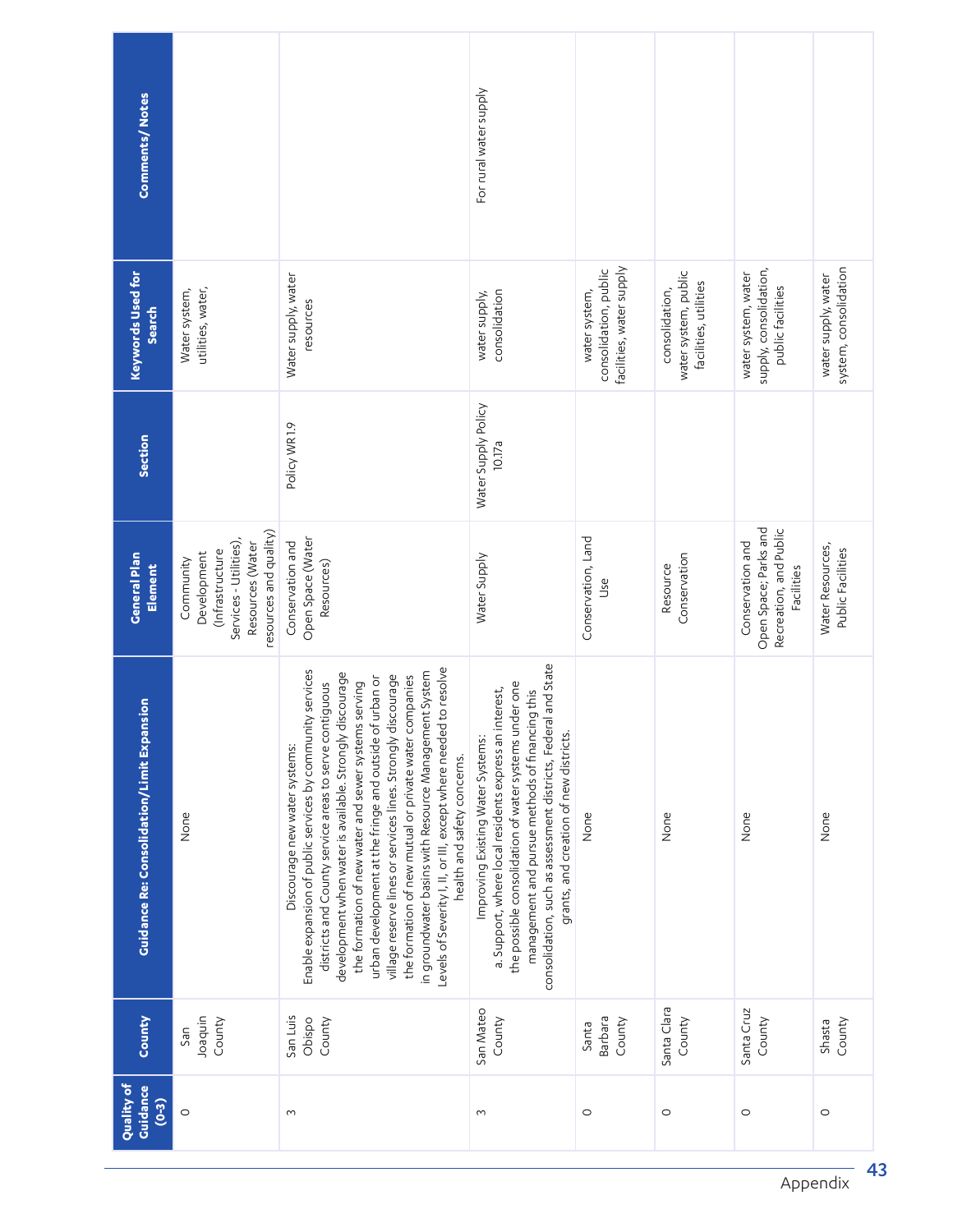| <b>Comments/Notes</b>                             |                                                                                                                                                                                                             |                                                                                                                                                                                                                                                                       |                                                 |                                                           | County's Environmental Health Division<br>County takeover. County management<br>long term management issues suggest<br>five but no more than fourteen service<br>but funding may still be lacking. These<br>and provide potable water to at least<br>of the system can improve reliability,<br>State small water system: State Small<br>connections. On occasion, operator<br>to system failure and to requests for<br>Water Systems are regulated by the<br>small water systems to support new<br>inattention or lack of funding leads<br>that care be taken in relying upon<br>development. |                                                                         |                                                                                                                                                                                                                                                                                                                                                                                                                                                                                                                               |
|---------------------------------------------------|-------------------------------------------------------------------------------------------------------------------------------------------------------------------------------------------------------------|-----------------------------------------------------------------------------------------------------------------------------------------------------------------------------------------------------------------------------------------------------------------------|-------------------------------------------------|-----------------------------------------------------------|-----------------------------------------------------------------------------------------------------------------------------------------------------------------------------------------------------------------------------------------------------------------------------------------------------------------------------------------------------------------------------------------------------------------------------------------------------------------------------------------------------------------------------------------------------------------------------------------------|-------------------------------------------------------------------------|-------------------------------------------------------------------------------------------------------------------------------------------------------------------------------------------------------------------------------------------------------------------------------------------------------------------------------------------------------------------------------------------------------------------------------------------------------------------------------------------------------------------------------|
| <b>Keywords Used for</b><br>Search                | water supply, water<br>public facilities,<br>resource                                                                                                                                                       |                                                                                                                                                                                                                                                                       | service, consolidate<br>water system, water     | water system, water<br>service, consolidate               | Water system                                                                                                                                                                                                                                                                                                                                                                                                                                                                                                                                                                                  |                                                                         |                                                                                                                                                                                                                                                                                                                                                                                                                                                                                                                               |
| Section                                           | Water Supply Policy<br>æ                                                                                                                                                                                    | Implementation<br>Measures 5d                                                                                                                                                                                                                                         |                                                 |                                                           | Objective PF-1.2                                                                                                                                                                                                                                                                                                                                                                                                                                                                                                                                                                              | Objective PF-1.3                                                        | Policy<br>PF-1j                                                                                                                                                                                                                                                                                                                                                                                                                                                                                                               |
| General Plan<br>Element                           | Public Facilities                                                                                                                                                                                           |                                                                                                                                                                                                                                                                       | Conservation, Land<br>Open Space,<br><b>Use</b> | Services, Resources,<br>Public Facilities and<br>Land Use | Public Facilities and<br>Services                                                                                                                                                                                                                                                                                                                                                                                                                                                                                                                                                             |                                                                         |                                                                                                                                                                                                                                                                                                                                                                                                                                                                                                                               |
| <b>Guidance Re: Consolidation/Limit Expansion</b> | place for long term financing and maintenance of a water or<br>Encourage community water systems where economically<br>feasible and assure a legally enforceable mechanism is in<br>sewage disposal system. | upgrade to meet federal and State drinking water standards.<br>finance improvements and/or to pay for consolidation of<br>In particular, assist Water Districts in securing funding to<br>Consider formation of a Marks-Roos investment pool to<br>smaller districts. | None                                            | None                                                      | Help resolve water problems resulting from proliferation of<br>small water systems                                                                                                                                                                                                                                                                                                                                                                                                                                                                                                            | Limit extension of public water and sewer services into rural<br>areas. | If system revenues and water supplies are adequate to serve<br>When considering formation of new water service agencies,<br>setting aside funds for long term capital improvements and<br>to authorize new privately or mutually owned systems only<br>entity over privately or mutually owned systems. Continue<br>existing and projected growth for the life of the system.<br>favor systems owned and operated by a governmental<br>Ensure this through agreements or other mechanisms<br>operation and maintenance costs. |
| County                                            | County<br>Sierra                                                                                                                                                                                            |                                                                                                                                                                                                                                                                       | Siskiyou<br>County                              | County<br>Solano                                          | Sonoma<br>County                                                                                                                                                                                                                                                                                                                                                                                                                                                                                                                                                                              |                                                                         | Sonoma<br>County                                                                                                                                                                                                                                                                                                                                                                                                                                                                                                              |
| Quality of<br>Guidance<br>$(6-3)$                 | $\infty$                                                                                                                                                                                                    |                                                                                                                                                                                                                                                                       | $\circ$                                         | $\circ$                                                   | $\sim$                                                                                                                                                                                                                                                                                                                                                                                                                                                                                                                                                                                        |                                                                         | $\sim$                                                                                                                                                                                                                                                                                                                                                                                                                                                                                                                        |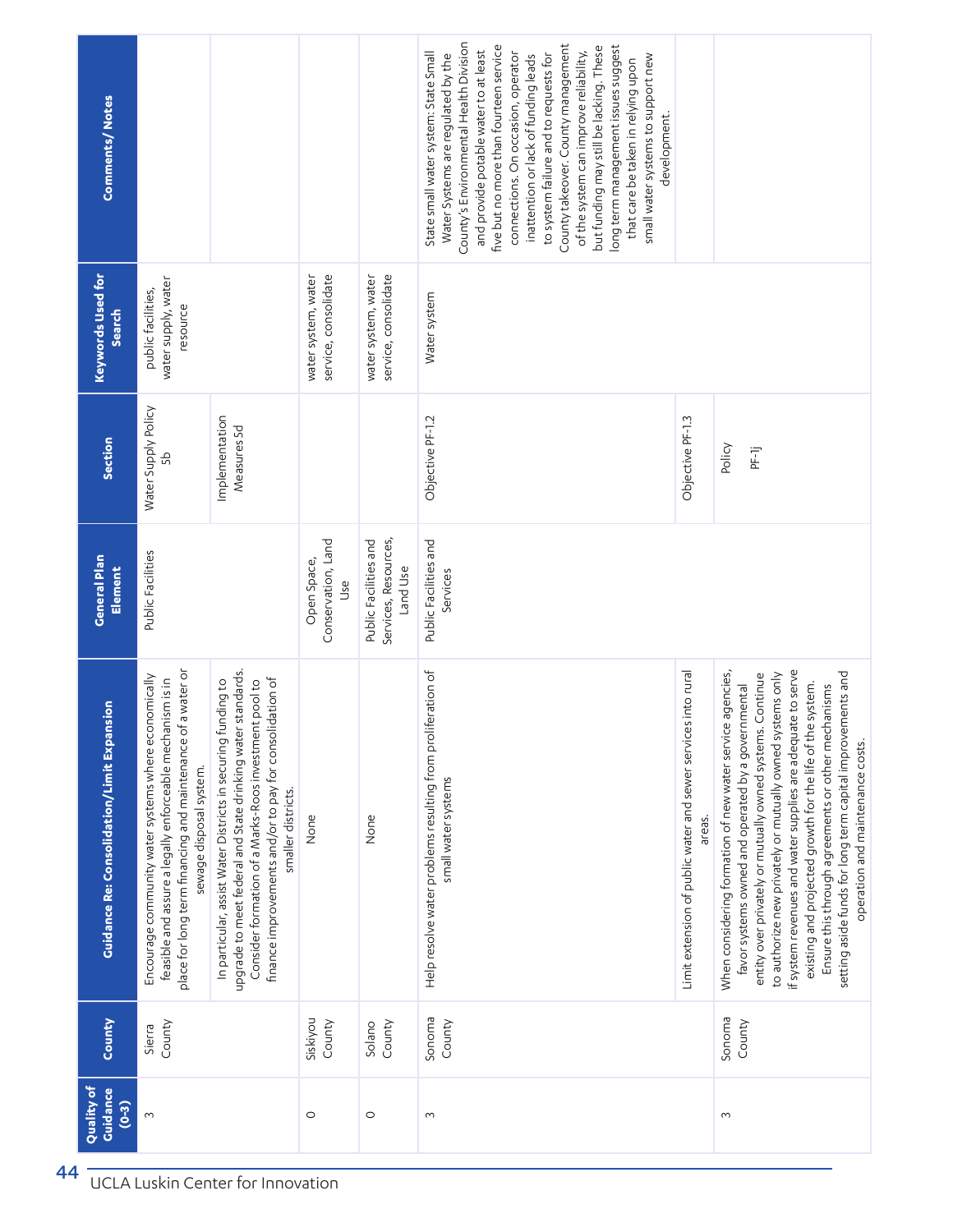| <b>Comments/Notes</b>                             |                                                                                                                                                                                                                                                                                                                                                                                                                                                                                                                                                                                                                                                                                |                                                                |                                                    |                                              |                                                                                                                                                                                                                                                                                                                                                                                                                                                                                                                         |                                                                                                                                                                                                                                                                            |
|---------------------------------------------------|--------------------------------------------------------------------------------------------------------------------------------------------------------------------------------------------------------------------------------------------------------------------------------------------------------------------------------------------------------------------------------------------------------------------------------------------------------------------------------------------------------------------------------------------------------------------------------------------------------------------------------------------------------------------------------|----------------------------------------------------------------|----------------------------------------------------|----------------------------------------------|-------------------------------------------------------------------------------------------------------------------------------------------------------------------------------------------------------------------------------------------------------------------------------------------------------------------------------------------------------------------------------------------------------------------------------------------------------------------------------------------------------------------------|----------------------------------------------------------------------------------------------------------------------------------------------------------------------------------------------------------------------------------------------------------------------------|
| <b>Keywords Used for</b><br>Search                | consolidation<br>water system,                                                                                                                                                                                                                                                                                                                                                                                                                                                                                                                                                                                                                                                 | supply, water service<br>consolidation, water<br>water system, | system, consolidation<br>water supply, water       | supply, consolidation<br>water system, water | supply, consolidation<br>water system, water                                                                                                                                                                                                                                                                                                                                                                                                                                                                            |                                                                                                                                                                                                                                                                            |
| Section                                           | Implementation<br>Measure <sub>2</sub><br>Policy 24,                                                                                                                                                                                                                                                                                                                                                                                                                                                                                                                                                                                                                           |                                                                |                                                    |                                              | Water Supply PFS-2.4                                                                                                                                                                                                                                                                                                                                                                                                                                                                                                    | PFS-2.5                                                                                                                                                                                                                                                                    |
| <b>General Plan</b><br>Element                    | Land Use                                                                                                                                                                                                                                                                                                                                                                                                                                                                                                                                                                                                                                                                       | Infrastructure, Public<br>Services                             | Open Space and<br>Public Services,<br>Conservation | Open Space and<br>Conservation               | Public Facilities and<br>Services                                                                                                                                                                                                                                                                                                                                                                                                                                                                                       |                                                                                                                                                                                                                                                                            |
| <b>Guidance Re: Consolidation/Limit Expansion</b> | and an alternative is approved by the County's Department of<br>and/or waste water district, it shall meet the standards of the<br>Stanislaus County Primary and Secondary Sewage Treatment<br>or the waste water treatment facility; except where capacity<br>is limited or connection to existing infrastructure is limiting<br>Environmental Resources. For development outside a water<br>Departments: Environmental Resources, Planning, Planning<br>water district shall connect to the public water system and/<br>Development within a public water district and/or waste<br>Initiative (Measure X) and domestic water. Responsible<br>Commission, Board of Supervisor | None                                                           | None                                               | None                                         | water district service areas, or zones of benefit, to connect to<br>County may grant exceptions in extraordinary circumstances,<br>but in these cases, the new development shall be required to<br>development in UDBs, UABs, Community Plans, Hamlet Plans,<br>the community water system, where such system exists. The<br>connect to the water system when service becomes readily<br>Planned Communities, Corridor Areas, Area Plans, existing<br>Water Connections. The County shall require all new<br>available. | systems may be allowed if the water source meets standards<br>Connections, service by individual wells or new community<br>community water system is not feasible per PFS-2.4: Water<br>New Systems or Individual Wells Where connection to a<br>for quality and quantity. |
| County                                            | Stanislaus<br>County                                                                                                                                                                                                                                                                                                                                                                                                                                                                                                                                                                                                                                                           | County<br>Sutter                                               | Tehama<br>County                                   | County<br>Trinity                            | County<br>Tulare                                                                                                                                                                                                                                                                                                                                                                                                                                                                                                        |                                                                                                                                                                                                                                                                            |
| Quality of<br>Guidance<br>$(6-3)$                 |                                                                                                                                                                                                                                                                                                                                                                                                                                                                                                                                                                                                                                                                                | $\circ$                                                        | $\circ$                                            | $\circ$                                      | 2                                                                                                                                                                                                                                                                                                                                                                                                                                                                                                                       |                                                                                                                                                                                                                                                                            |

Appendix 45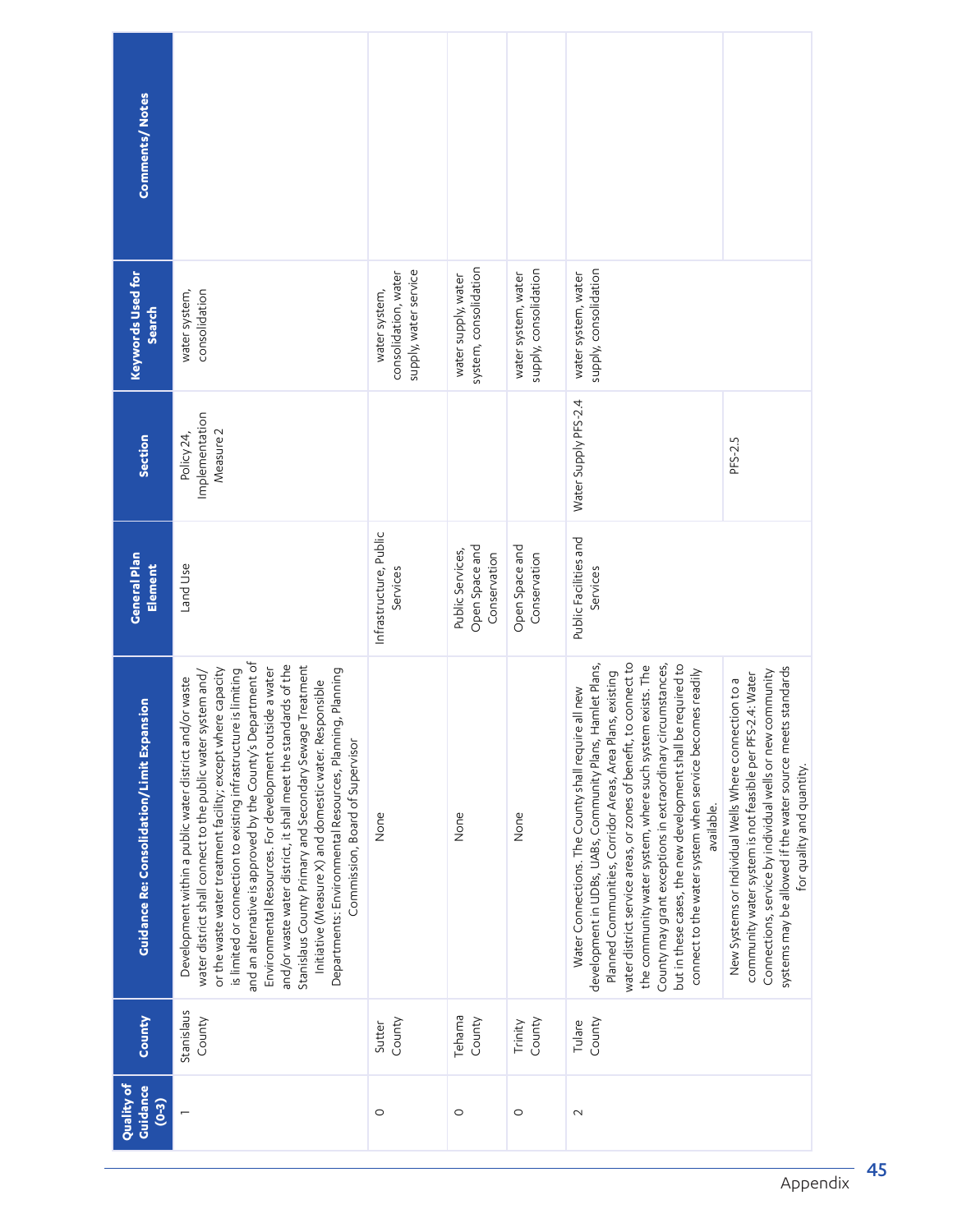| <b>Comments/Notes</b>                             |                                                                                                                                                                                                                                                                                                                                                                                                                                                                                                                                                                                                                                                                                                                                         |                                                                                                                                                                                                                                                                                                                                                                                              |                                                                                                                                                                                                                                                       |                                                                                                                                                                                                                                                                                                                                                                                                                                                                                                                                                                                                                                                                                                                                                                                                           |
|---------------------------------------------------|-----------------------------------------------------------------------------------------------------------------------------------------------------------------------------------------------------------------------------------------------------------------------------------------------------------------------------------------------------------------------------------------------------------------------------------------------------------------------------------------------------------------------------------------------------------------------------------------------------------------------------------------------------------------------------------------------------------------------------------------|----------------------------------------------------------------------------------------------------------------------------------------------------------------------------------------------------------------------------------------------------------------------------------------------------------------------------------------------------------------------------------------------|-------------------------------------------------------------------------------------------------------------------------------------------------------------------------------------------------------------------------------------------------------|-----------------------------------------------------------------------------------------------------------------------------------------------------------------------------------------------------------------------------------------------------------------------------------------------------------------------------------------------------------------------------------------------------------------------------------------------------------------------------------------------------------------------------------------------------------------------------------------------------------------------------------------------------------------------------------------------------------------------------------------------------------------------------------------------------------|
| <b>Keywords Used for</b><br>Search                | Water, Public water<br>supplies                                                                                                                                                                                                                                                                                                                                                                                                                                                                                                                                                                                                                                                                                                         |                                                                                                                                                                                                                                                                                                                                                                                              |                                                                                                                                                                                                                                                       |                                                                                                                                                                                                                                                                                                                                                                                                                                                                                                                                                                                                                                                                                                                                                                                                           |
| Section                                           | Policies 7.1                                                                                                                                                                                                                                                                                                                                                                                                                                                                                                                                                                                                                                                                                                                            | Implementation<br>Programs 7.1                                                                                                                                                                                                                                                                                                                                                               | Implementation<br>Programs 7.1                                                                                                                                                                                                                        | Implementation<br>Programs 7.I                                                                                                                                                                                                                                                                                                                                                                                                                                                                                                                                                                                                                                                                                                                                                                            |
| <b>General Plan</b><br>Element                    | Public Facilities and<br>Services                                                                                                                                                                                                                                                                                                                                                                                                                                                                                                                                                                                                                                                                                                       | Public Facilities and<br>Services                                                                                                                                                                                                                                                                                                                                                            | Public Facilities and<br>Services                                                                                                                                                                                                                     | Public Facilities and<br>Services                                                                                                                                                                                                                                                                                                                                                                                                                                                                                                                                                                                                                                                                                                                                                                         |
| <b>Guidance Re: Consolidation/Limit Expansion</b> | purveyors. Discontiguous water systems are those that serve<br>systems and<br>stemming from new development; Discourage creating new<br>geographically separate areas with no direct infrastructure<br>the undesirability of proliferation of small water purveyors<br>and consistency of water quality of the systems; Consider<br>discontiguous water systems operated by existing water<br>County to facilitate improvements to the infrastructure<br>Advocate the consolidation of water purveyors in the<br>during the development review process; Discourage<br>additional water purveyors in the county, particularly<br>discourage the creation of new ones.<br>Encourage consolidation of existing small water<br>connections. | Define Limits of Water Service - Support the master planning<br>limits of their service areas. New development shall not be<br>purveyance system that does not include the project area<br>approved that is proposed to be served by a public water<br>of water purveyance systems that define the geographic<br>within the defined geographic limits of service;<br>Implementation Programs | districts to incorporate and maintain existing smaller systems<br>and isolated privately or mutually-owned water supply<br>Support Consolidation of Smaller Systems - Assist and<br>support actions by larger water purveyors and special<br>systems; | developments which are served by water systems which are<br>privately-owned, or a mutually-owned system. The new or<br>between the existing and new system. This requirement is<br>purveyor that is either a district, or water company that is<br>not intended to apply to isolated commercial or industrial<br>expanded water service from a privately-owned or mutual<br>transient-noncommunity or nontransientnoncommunity<br>residential<br>development projects that are proposed to be served by<br>water company must be geographically approximate to<br>the existing system and have a direct infrastructure link<br>a public water system to be served by an existing water<br>Discourage Development from Relying on New or<br>Discontiguous Public Water Systems - Require<br>water systems; |
| County                                            | Tuolumne<br>County                                                                                                                                                                                                                                                                                                                                                                                                                                                                                                                                                                                                                                                                                                                      | Tuolumne<br>County                                                                                                                                                                                                                                                                                                                                                                           |                                                                                                                                                                                                                                                       |                                                                                                                                                                                                                                                                                                                                                                                                                                                                                                                                                                                                                                                                                                                                                                                                           |
| <b>Quality of</b><br>Guidance<br>$(6-3)$          | $\stackrel{*}{\sim}$                                                                                                                                                                                                                                                                                                                                                                                                                                                                                                                                                                                                                                                                                                                    | $\stackrel{*}{\sim}$                                                                                                                                                                                                                                                                                                                                                                         |                                                                                                                                                                                                                                                       |                                                                                                                                                                                                                                                                                                                                                                                                                                                                                                                                                                                                                                                                                                                                                                                                           |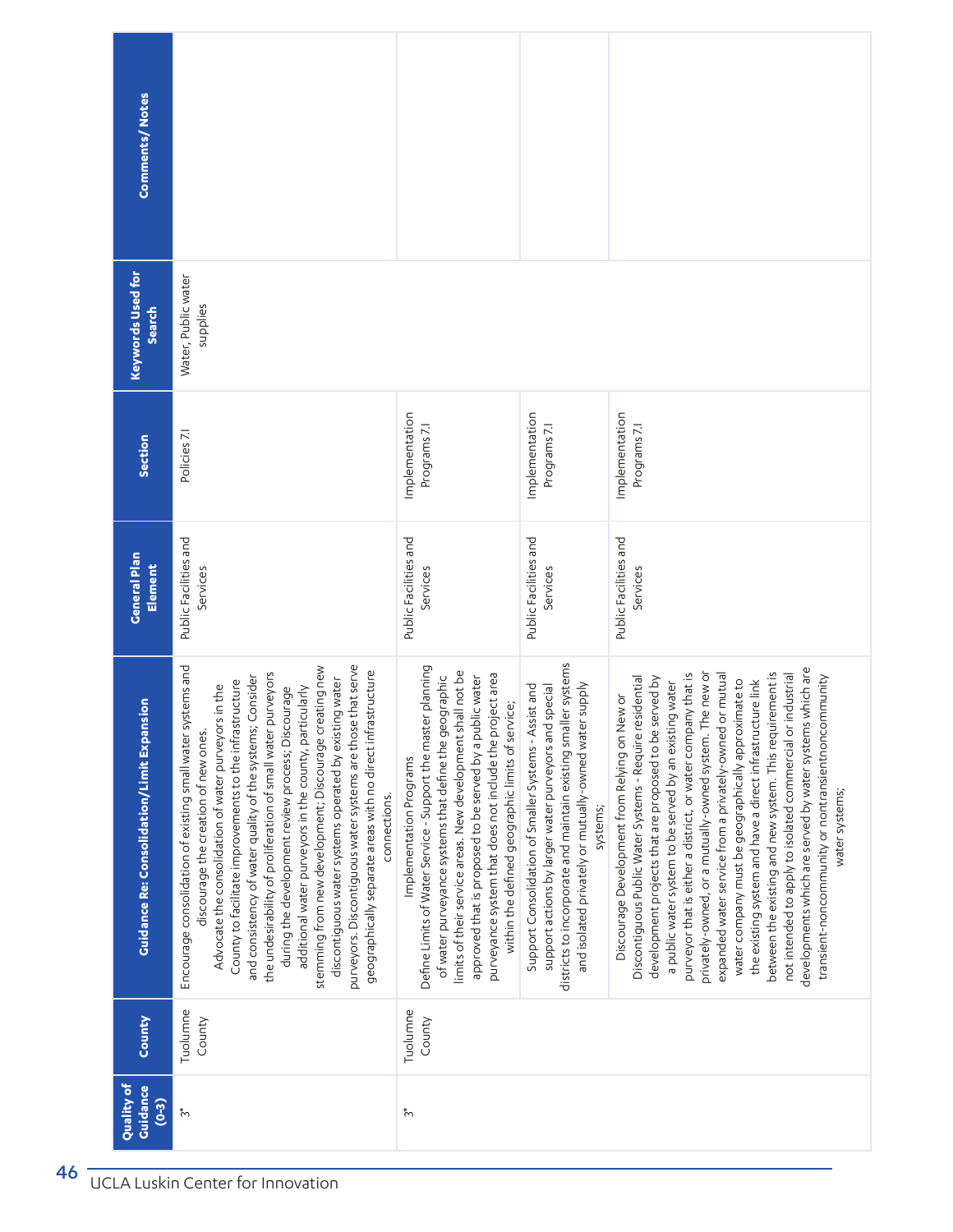| Comments/Notes                                 |                                                                                                                                                                                                                                                                                                                                                                                                                                                                                                                                                                                                                                                                                                                                                                                                                                                                                    |                                   |                                                                                                                                                                                                                                                                         | Water facilities can be operated without<br>systems and permit closer coordination<br>auspices of a County Service Area. This<br>choose to establish systems under the<br>meet the demands of new regulations<br>between infrastructure availability and<br>consider taking over such operations.<br>Water supply and distribution systems<br>existing special districts are unable to<br>posing a burden to County taxpayers<br>will provide greater control over the<br>and growth, the County may wish to<br>development opportunities. Where<br>as long as a realistic rate structure is<br>Coordinating with these individuals<br>planning and development of such<br>the planning process. [] In newly<br>developing areas, the County may<br>districts and companies is vital to<br>are not under County control.<br>adopted. |
|------------------------------------------------|------------------------------------------------------------------------------------------------------------------------------------------------------------------------------------------------------------------------------------------------------------------------------------------------------------------------------------------------------------------------------------------------------------------------------------------------------------------------------------------------------------------------------------------------------------------------------------------------------------------------------------------------------------------------------------------------------------------------------------------------------------------------------------------------------------------------------------------------------------------------------------|-----------------------------------|-------------------------------------------------------------------------------------------------------------------------------------------------------------------------------------------------------------------------------------------------------------------------|--------------------------------------------------------------------------------------------------------------------------------------------------------------------------------------------------------------------------------------------------------------------------------------------------------------------------------------------------------------------------------------------------------------------------------------------------------------------------------------------------------------------------------------------------------------------------------------------------------------------------------------------------------------------------------------------------------------------------------------------------------------------------------------------------------------------------------------|
| <b>Keywords Used for</b><br>Search             | Water, Public water<br>supplies                                                                                                                                                                                                                                                                                                                                                                                                                                                                                                                                                                                                                                                                                                                                                                                                                                                    | consolidation<br>water system,    | consolidation, water<br>water system,<br>resource                                                                                                                                                                                                                       | Water system,<br>consolidation                                                                                                                                                                                                                                                                                                                                                                                                                                                                                                                                                                                                                                                                                                                                                                                                       |
| Section                                        | Implementation<br>Programs 7.1                                                                                                                                                                                                                                                                                                                                                                                                                                                                                                                                                                                                                                                                                                                                                                                                                                                     |                                   | Action CO-A99                                                                                                                                                                                                                                                           | 13.6 Water Supply                                                                                                                                                                                                                                                                                                                                                                                                                                                                                                                                                                                                                                                                                                                                                                                                                    |
| <b>General Plan</b><br>Element                 | Public Facilities and<br>Services                                                                                                                                                                                                                                                                                                                                                                                                                                                                                                                                                                                                                                                                                                                                                                                                                                                  | Public Facilities and<br>Services | Conservation and<br>Open Space                                                                                                                                                                                                                                          | Public Services and<br>Utilities                                                                                                                                                                                                                                                                                                                                                                                                                                                                                                                                                                                                                                                                                                                                                                                                     |
| nsion<br>Guidance Re: Consolidation/Limit Expa | mutually owned water company is only acceptable if it would<br>shared infrastructure. Discontiguous service systems can be<br>residential or commercial development, with the exception<br>service systems are those operated by the same company<br>privately-owned or mutually-owned water company. The<br>approved only with assurance that the area can be served<br>not create discontiguous service systems. Discontiguous<br>of new areas designated for Special Commercial (SC), be<br>public water service from an existing privately-owned or<br>by public water from either a district, or from an existing<br>Systems - Require amendments to the General Plan land<br>but are geographically separated and not related by a<br>use diagrams to add new areas designated for urban<br>Discourage Additional Discontiguous Public Water<br>provided by water districts. | None                              | 5.23) Responsibility: Planning and Public Works Department<br>underserved existing unincorporated developments, such<br>Policy CO-<br>nearby<br>as Binning Farms. (Policy CO-5.6, Policy CO-5.17,<br>Facilitate the extension of water service to<br>Timeframe: Ongoing | None                                                                                                                                                                                                                                                                                                                                                                                                                                                                                                                                                                                                                                                                                                                                                                                                                                 |
| County                                         | Tuolumne<br>County                                                                                                                                                                                                                                                                                                                                                                                                                                                                                                                                                                                                                                                                                                                                                                                                                                                                 | Ventura<br>County                 | County<br>Yolo                                                                                                                                                                                                                                                          | County<br><b>RduY</b>                                                                                                                                                                                                                                                                                                                                                                                                                                                                                                                                                                                                                                                                                                                                                                                                                |
| Quality of<br>Guidance<br>$(6-3)$              | $\stackrel{*}{\scriptstyle\sim}$                                                                                                                                                                                                                                                                                                                                                                                                                                                                                                                                                                                                                                                                                                                                                                                                                                                   | $\circ$                           | $\sim$                                                                                                                                                                                                                                                                  | $\circ$                                                                                                                                                                                                                                                                                                                                                                                                                                                                                                                                                                                                                                                                                                                                                                                                                              |